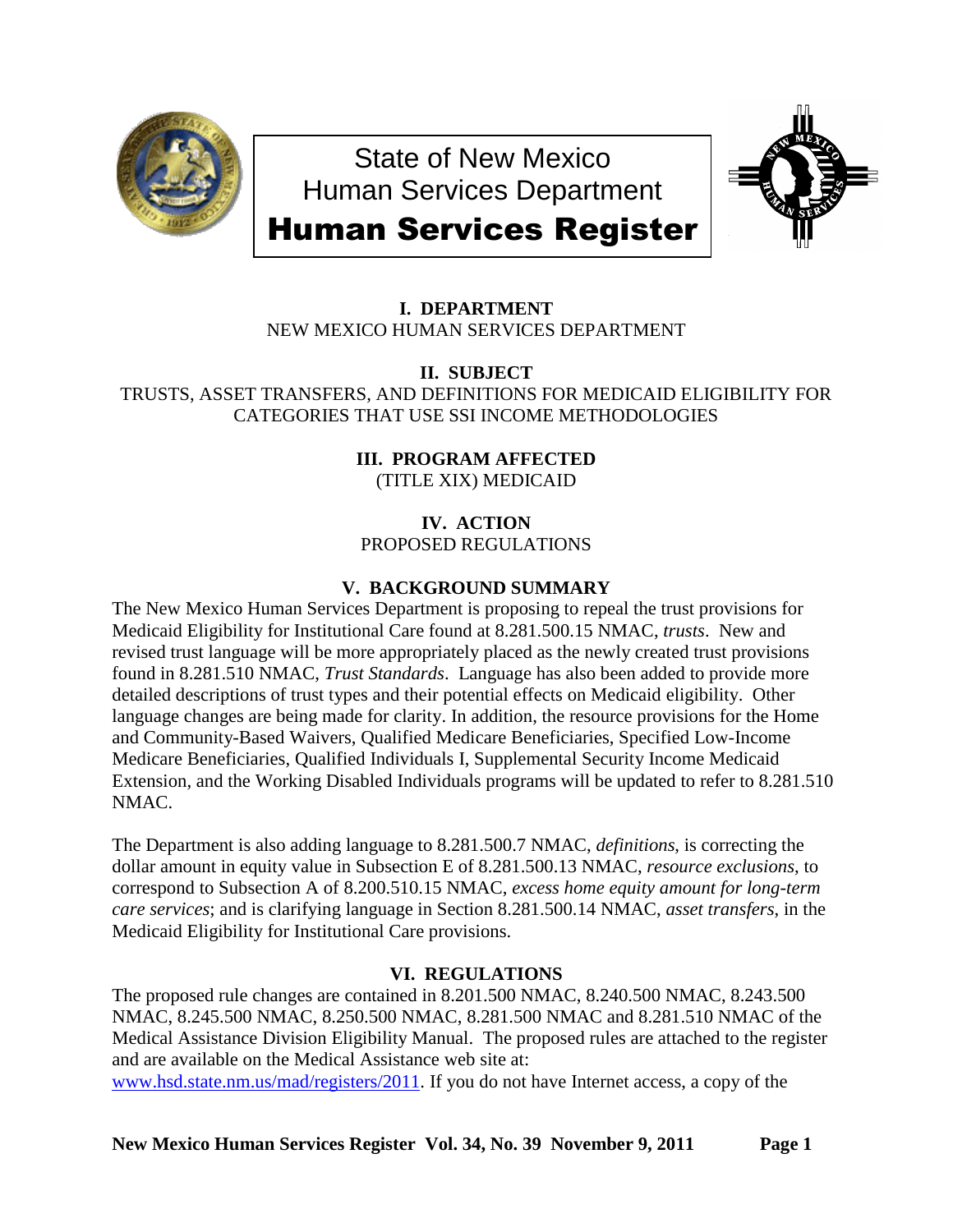proposed register and rules may be requested by contacting the Medical Assistance Division at 505-827-3157.

# **VII. EFFECTIVE DATE**

These regulations are effective February 15, 2012.

# **VIII. PUBLIC HEARING**

A public hearing to receive testimony on these proposed rules will be held at 10:00 a.m. on January 4, 2012 in the South Park Conference Room, 2055 S. Pacheco, Ste 500-590, Santa Fe, New Mexico.

If you are a person with a disability and you require this information in an alternative format or require a special accommodation to participate in the public hearing, please contact the Division toll free at 1-888-997-2583 and ask for extension 7-3156. In Santa Fe call 827-3156. The Department's TDD system may be accessed toll-free at 1-800-659-8331 or in Santa Fe by calling 827-3184. The Department requests at least ten (10) days advance notice to provide requested alternative formats and special accommodations.

Copies of all comments will be made available by the Medical Assistance Division upon request by providing copies directly to a requestor or by making them available on the MAD website or at a location within the county of the requestor.

# **IX. ADDRESS**

Interested persons may address written or recorded comments to:

Sidonie Squier, Secretary Human Services Department P.O. Box 2348 Santa Fe, New Mexico 87504-2348

These comments must be received no later than 5:00 p.m. on January 4, 2012. Written and recorded comments will be given the same consideration as oral comments made at the public hearing. Interested persons may also address comments via electronic mail to: [barbara.watkins@state.nm.us.](mailto:barbara.watkins@state.nm.us)

# **X. PUBLICATION**

Publication of these regulations approved by:

SIDONIE SQUIER, SECRETARY HUMAN SERVICES DEPARTMENT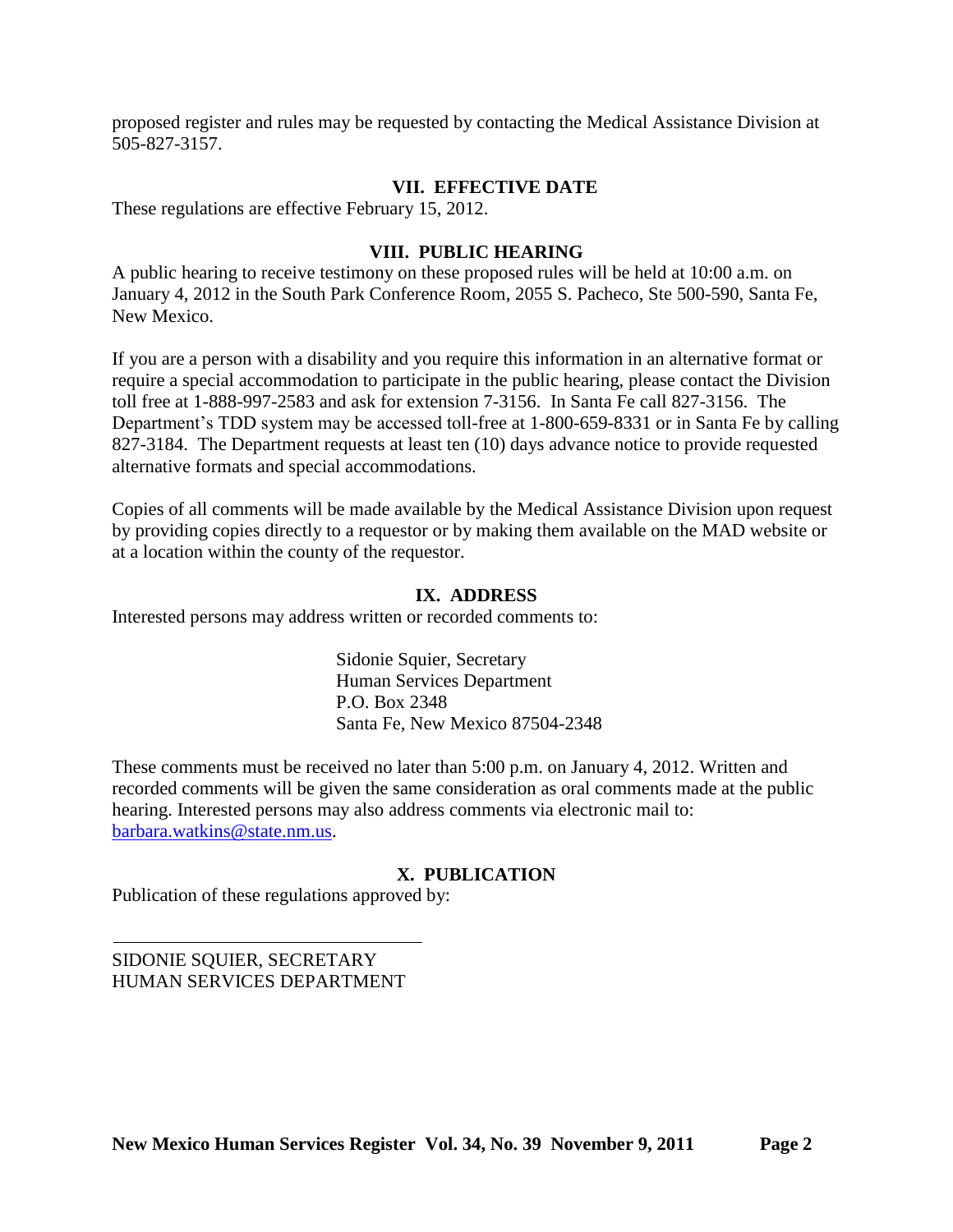#### **MAD-MR: MEDICAID ELIGIBILITY- MEDICAID EXTENSION EFF: proposed (CATEGORY 01, 03 AND 04) INCOME AND RESOURCE STANDARDS**

## **TITLE 8 SOCIAL SERVICES CHAPTER 201 MEDICAID ELIGIBILITY - MEDICAID EXTENSION (CATEGORY 01, 03 and 04) PART 500 INCOME AND RESOURCE STANDARDS**

**8.201.500.12 TRUSTS:** See 8.281.510 NMAC and following subsections. [8.201.500.12 NMAC – N, 2-15-12]

**[8.201.500.12] 8.201.500.13 INCOME STANDARDS:** To be eligible for medicaid extension, an applicant/recipient must have countable income below the SSI FBR. See 8.215.500.18 NMAC, *income,* through 8.215.500.22 NMAC, *disregards*, for information on exclusions, disregards, and countable income. [2/1/95; 8.201.500.12 NMAC - Rn, 8 NMAC 4.EXT.520 & A, 10/1/09; Rn, 8.201.500.13, 2-15-12]

## **[8.201.500.13] 8.201.500.14 COMPUTATION OF COLA DISREGARDS IN PICKLE AND 503 LEADS CASES:**

**A.** An applicant/recipient's countable income, after exclusion of the Title II COLAs received following SSI termination, must be less than the current SSI federal benefit rate (FBR).

**B.** To determine the total amount of the applicant/recipient's Title II COLAs received since the applicant/recipient lost SSI, the following calculation must be completed:

(1) divide the current Title II amount by the percentage amount of the previous year's COLA;

 (2) repeat this calculation for each Title II COLA benefit received after the applicant lost SSI; computations are based on the previous year's COLA and previous benefit; see 8.200.520.12 NMAC, *COLA disregard computation*, of 503 leads and pickle cases;

 (3) when the last computation is completed, the result is the Title II benefit amount the applicant/ recipient was receiving when he/she lost SSI;

 (4) subtract this amount from the current Title II benefit amount; the result is the aggregate Title II COLAs the applicant/recipient received after losing SSI; and

 (5) subtract the aggregate COLAs from the applicant/recipient's countable income to determine if the income is below the current SSI FBR.

**C.** If the resulting income is below the current SSI FBR, and the applicant/recipient meets all other requirements for SSI, he/she is eligible for medicaid extension. [2/1/95; 8.201.500.13 NMAC - Rn, 8 NMAC 4.EXT.522 & A, 10/1/09; Rn, 8.201.500.14 NMAC, 2-15-12]

**[8.201.500.14] 8.201.500.15 DEEMED INCOME:** If an applicant/recipient is a minor who lives with a parent(s), deemed income from the parent(s) must be considered. If an applicant/recipient is married and lives with a spouse, deemed income from the spouse must be considered. See 8.215.500.21 NMAC, *deemed income*, for information on deemed income. If an applicant/recipient has a spouse or parent who receives Title II benefits, all COLAs received by the spouse/parent since the applicant/recipient lost SSI are deducted from the spouse/parent's income before it is deemed to the applicant/recipient.

[2/1/95; 8.201.500.14 NMAC - Rn, 8 NMAC 4.EXT.523 & A, 10/1/09; Rn, 8.201.500.15 NMAC, 2-15-12]

# **[8.201.500.15] 8.201.500.16** [RESERVED]

[2/1/95; 8.201.500.15 NMAC - Rn, 8 NMAC 4.EXT.526 & Repealed, 10/1/09; Rn, 8.201.500.16 NMAC, 2-15-12]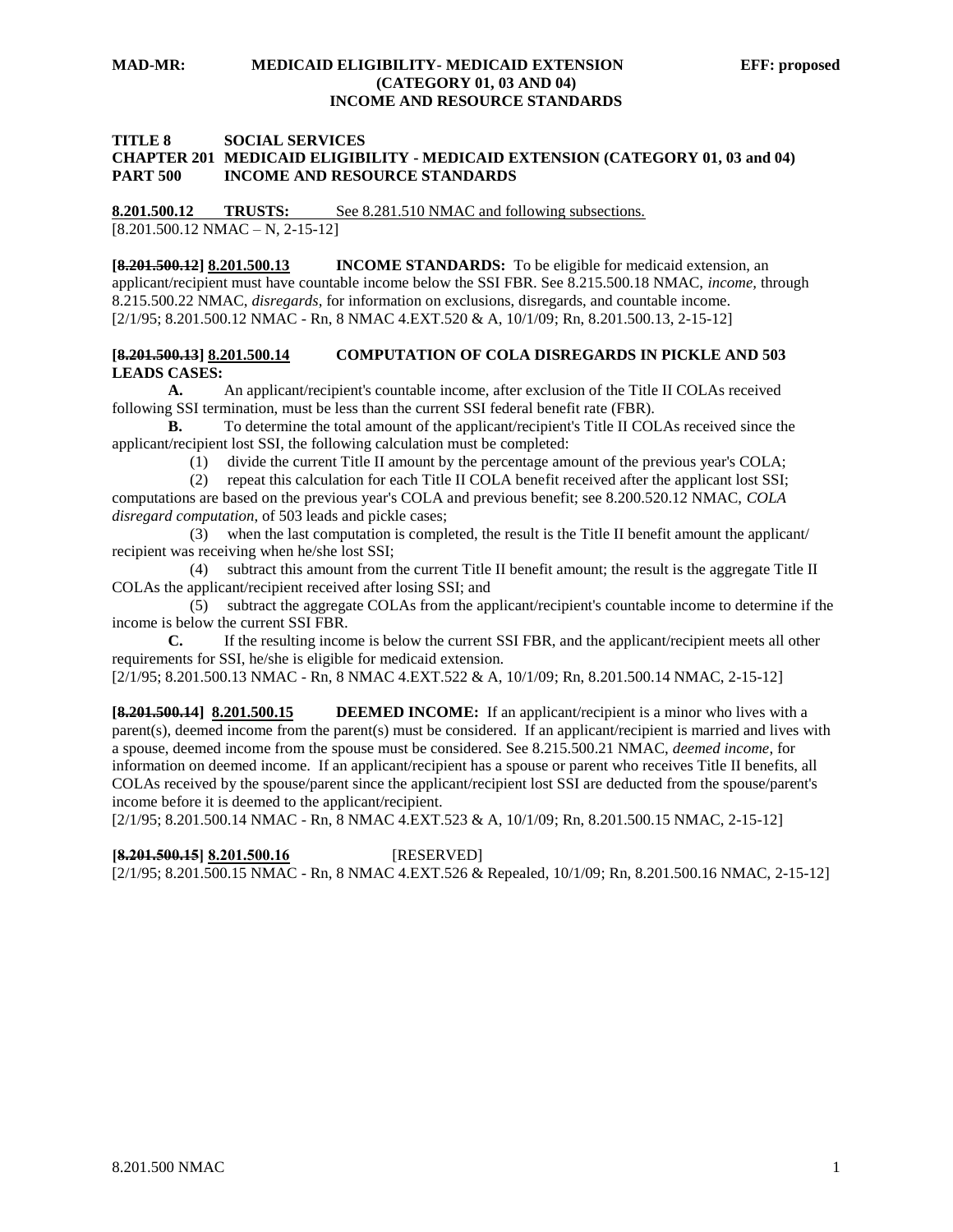## **MAD-MR: MEDICAID ELIGIBILITY-QUALIFIED MEDICARE EFF: PROPOSED BENEFICIARIES (QMB) (CATEGORY 040) INCOME AND RESOURCE STANDARDS**

# **TITLE 8 SOCIAL SERVICES CHAPTER 240 MEDICAID ELIGIBILITY - QUALIFIED MEDICARE BENEFICIARIES (QMB) (CATEGORY 040)**

**PART 500 INCOME AND RESOURCE STANDARDS**

**8.240.500.12 TRUSTS:** See 8.281.510 NMAC and following subsections.

[8.240.500.12 NMAC - N, 2-15-12]

**[8.240.500.12] 8.240.500.13 INCOME STANDARDS:** The income ceiling for QMB eligibility is 100 percent of the federal income poverty guidelines. These guidelines are updated annually effective April 1st. See 8.200.520 NMAC, *Income Standards*. If the applicant is a minor child, income must be deemed from the parent(s). Income must be verified and documented in the case record. See 8.215.500.13 NMAC, *countable resources*, and 8.215.500.14 NMAC, *resource exclusions*, for specific information on exclusions, disregards, and calculation of countable income.

[2/1/95; 9/15/95; 8.240.500.12 NMAC - Rn, 8 NMAC 4.QMB.520 & A, 7/15/10; Rn, 8.240.500 NMAC, 2-15-12]

**[8.240.500.13] 8.240.500.14 UNEARNED INCOME: Unearned income exclusions:** All social security and railroad retirement beneficiaries receive cost of living adjustments (COLAs) in January of each year. The ISD caseworker must disregard the COLA from January through March when (re)determining QMB eligibility. For redeterminations made in January, February and March and for new QMB applications registered in January, February or March, the ISD caseworker uses the December social security and railroad retirement benefit amounts. For QMB applications registered from April through December, total gross income including the new COLA figures are used to determine income and compared to the new April federal poverty levels. This exclusion does not apply to other types of income.

[2/1/95; 9/15/95; 8.240.500.13 NMAC - Rn, 8 NMAC 4.QMB.522 & A, 7/15/10; Rn, 8.240.500.14 NMAC, 2-15- 12]

## **[8.240.500.14] 8.240.500.15 DEEMED INCOME:**

**A. Minor applicant/recipient living with parent(s):** If the applicant/recipient is a minor who lives with a parent(s), deemed income from the parent(s) must be considered in accordance with 8.215.500.21 NMAC, *deemed income*, and applicable subsections.

**B. Applicant/recipient living with an ineligible spouse:** If an applicant/recipient is living in the same household with an ineligible spouse, the income of the applicant/recipient and the income of the ineligible spouse must be considered in accordance with the following paragraphs.

 (1) Evaluation of applicant/recipient's Income: The ISD caseworker determines the amount of income available to the applicant/recipient using only the applicant/recipient's own income. Allow the standard \$20 disregard in accordance with instructions in Subsection B of 8.215.500.22 NMAC of the medical assistance division policy manual. If the applicant/recipient has earned income, allow the earned income disregard as specified in Subsection C of 8.215.500.22 NMAC. From the combined total of the applicant/recipient's remaining earned and unearned income, subtract up to the difference between 100 percent of the federal income poverty level for two persons and 100 percent of the federal income poverty level for one person. This is referred to as the FPL disregard. Compare the remaining countable income of the applicant/recipient to the individual income standard for the QMB program. If the applicant/recipient's remaining countable income is greater than the individual standard, s/he is ineligible for the QMB program. If the applicant/recipient's remaining countable income is less than the individual income standard, proceed to the following section.

 (2) Evaluation of the ineligible spouse's gross income: The ISD caseworker determines the total gross earned and unearned income of the ineligible spouse. From this combined amount, subtract a living allowance for any ineligible minor dependent child(ren) of either member of the couple who live(s) in the home. The deductible amount of the ineligible child(ren)'s living allowance cannot exceed the ineligible spouse's total gross income. The amount of the living allowance for an ineligible child is determined by subtracting the child's gross income from the figure which represents the difference between 100 percent of the federal income poverty level for two persons and 100 percent of the federal income poverty level for one person. A "child" must be under 18 years of age or under 21 years of age if a full-time student at an institution of learning.

 (3) Determination of countable income for eligibility purposes: The ISD caseworker adds the gross unearned income of the applicant/recipient (without applying any disregards) to the gross unearned income of the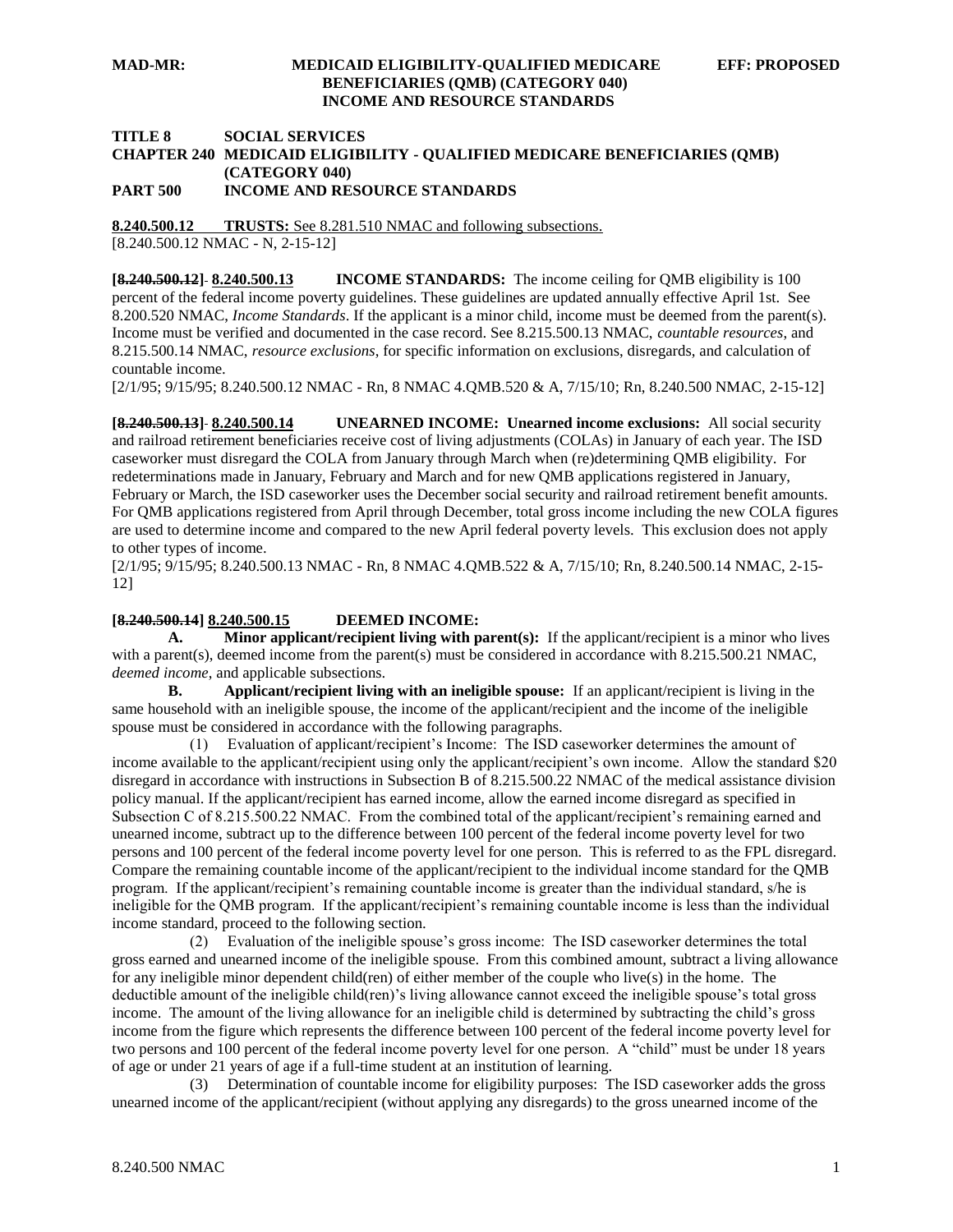# **MAD-MR: MEDICAID ELIGIBILITY-QUALIFIED MEDICARE EFF: PROPOSED BENEFICIARIES (QMB) (CATEGORY 040) INCOME AND RESOURCE STANDARDS**

ineligible spouse. The ISD caseworker then adds the total gross earned income of the applicant/recipient to the total gross earned income of the ineligible spouse. From the combined total gross earnings of the couple, the ISD caseworker subtracts one earned income disregard (the first \$65 of the total earnings plus 1/2 of the remainder). The resulting figure is the total combined countable earnings of the couple. Add the couple's total combined countable earned income to their total gross unearned income. From this figure subtract the standard \$20 disregard determined in accordance with Subsection B of 8.215.500.22 NMAC. Next, subtract the amount of the FPL disregard which the applicant/recipient was allowed. Finally, subtract the amount of the ineligible child(ren)'s living allowance which was calculated in Paragraph (2) of Subsection B of 8.240.500.14 NMAC. The resulting figure is the countable income of the couple. Compare it to the couple standard for QMB. If the countable income of the couple exceeds the couple standard, the applicant/recipient is ineligible for the QMB program. If the countable income of the couple is less than the couple standard, the applicant/recipient is eligible for the QMB program of the factor of income.

[2/1/95; 9/15/95; 8.240.500.14 NMAC - Rn, 8 NMAC 4.QMB.523 & A, 7/15/10; Rn, 8.240.500.15 NMAC, 2-15- 12]

#### **HISTORY OF 8.240.500 NMAC:**

Pre-NMAC History: The material in this part was derived from that previously filed with the Commission of Public Records - State Records Center and Archives:

MAD Rule 840, Qualified Medicare Beneficiaries, filed 3/7/89.

MAD Rule 840, Qualified Medicare Beneficiaries, filed 3/31/89.

MAD Rule 840, Qualified Medicare Beneficiaries, filed 12/29/89.

MAD Rule 840, Qualified Medicare Beneficiaries, filed 6/22/90.

MAD Rule 840, Qualified Medicare Beneficiaries, filed 12/4/90.

MAD Rule 840, Qualified Medicare Beneficiaries, filed 5/3/91.

MAD Rule 840, Qualified Medicare Beneficiaries, filed 6/30/92.

MAD Rule 840, Qualified Medicare Beneficiaries, filed 9/26/94.

History of Repealed Material: MAD Rule 840, Qualified Medicare Beneficiaries, filed 9/26/94 - Repealed effective 2/1/95.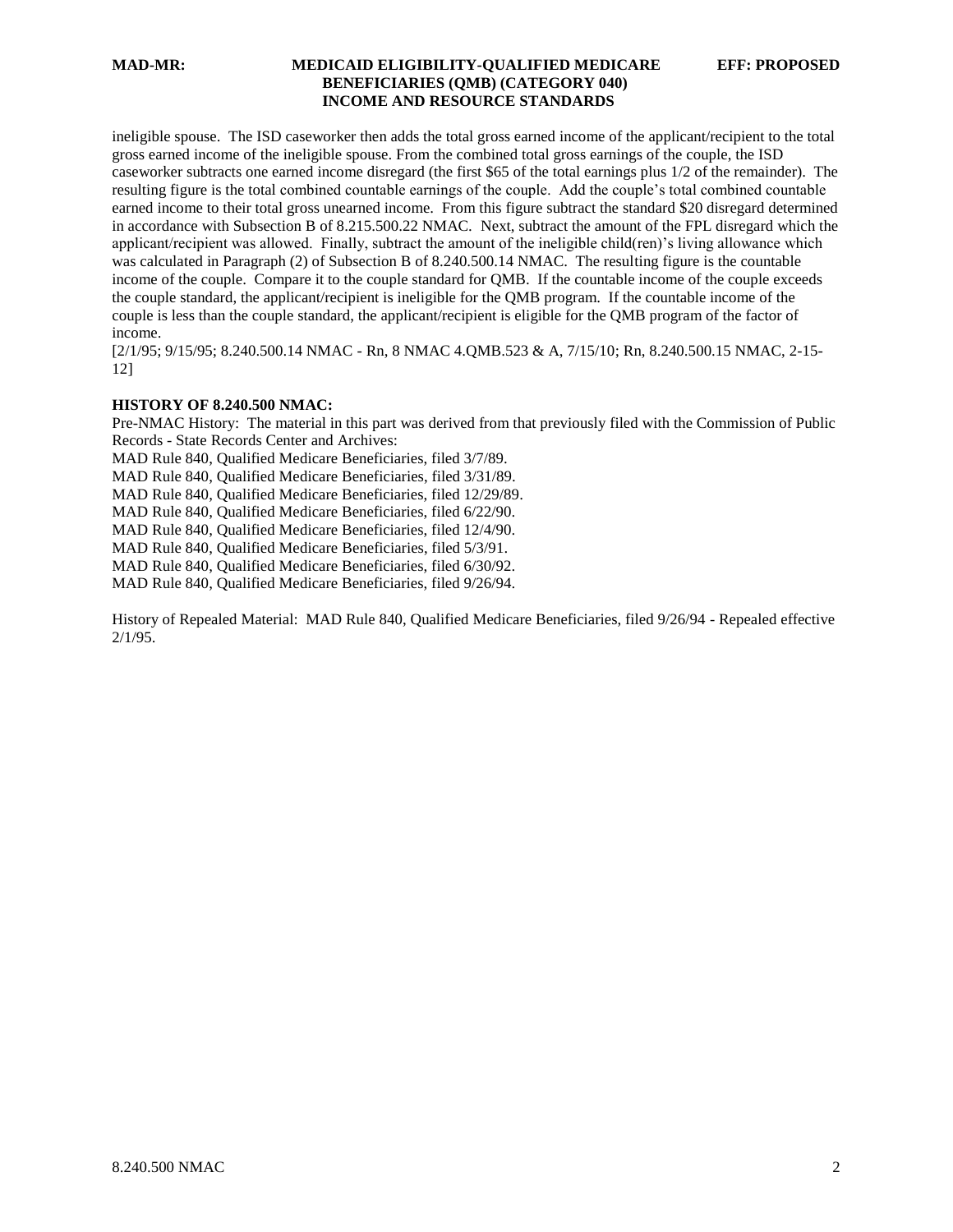## **MAD-MR: MEDICAID ELIGIBILITY EFF:proposed WORKING DISABLED INDIVIDUALS (WDI) CATEGORY 043**

#### **TITLE 8 SOCIAL SERVICES CHAPTER 243 MEDICAID ELIGIBILITY – WORKING DISABLED INDIVIDUALS (WDI) (CATEGORY 043) PART 500 INCOME AND RESOURCE STANDARDS**

**8.243.500.15 TRUSTS:** [See 8.215.500.16.A.] See 8.281.510 NMAC and following subsections [8.243.500.15 NMAC - N, 1-1-01; A, 2-15-12]

**HISTORY OF 8.243.500 NMAC:** [RESERVED]

**History of Repealed Material:** [RESERVED]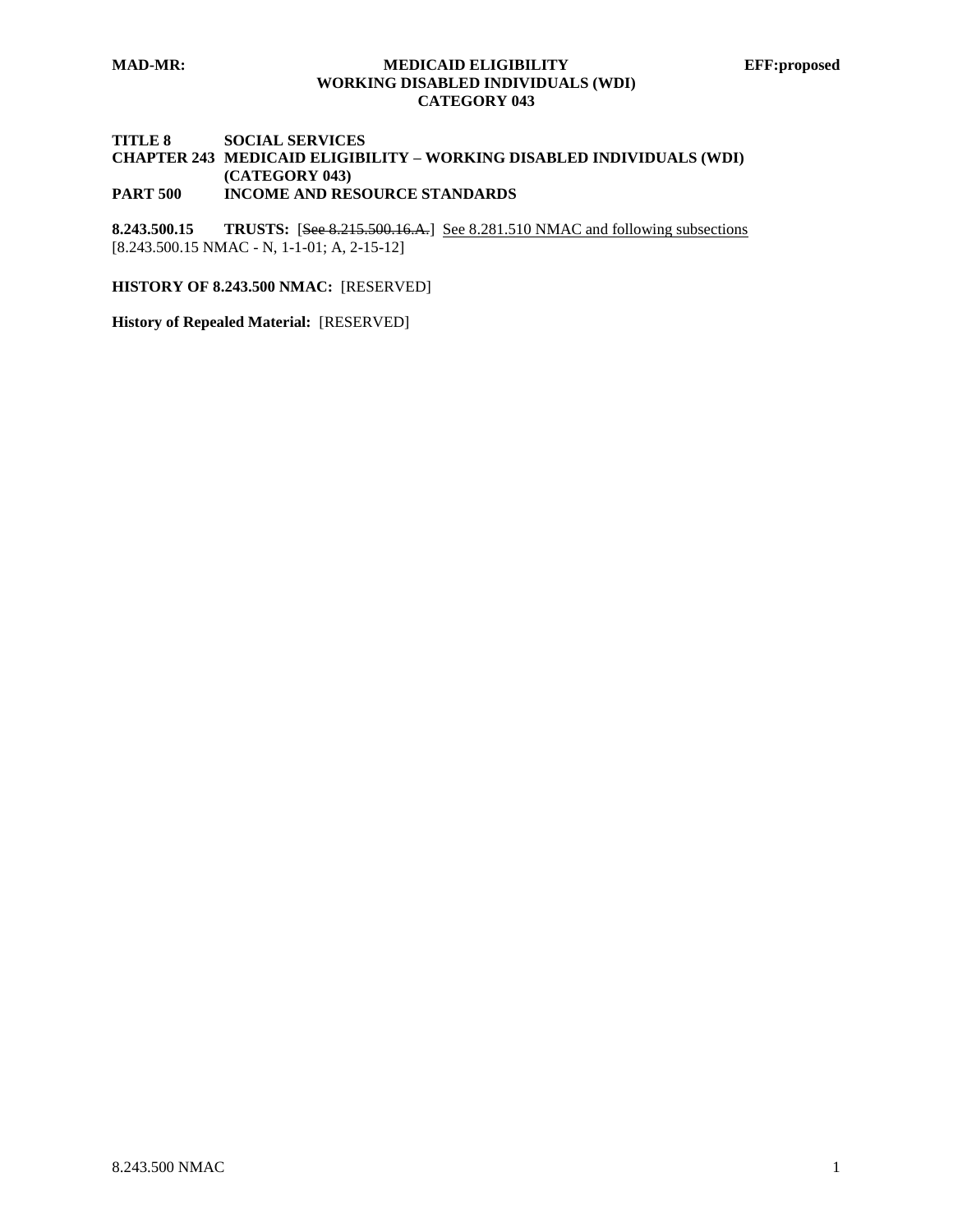#### **TITLE 8 SOCIAL SERVICES CHAPTER 245 MEDICAID ELIGIBILITY - SPECIFIED LOW INCOME MEDICARE BENEFICIARIES (SLIMB) (CATEGORY 045) PART 500 INCOME AND RESOURCE STANDARDS**

**8.245.500.8 MISSION:** [To reduce the impact of poverty living in New Mexico and to assure low income and disabled individuals individuals with disabilities in New Mexico equal participation in the life of their communities.] To reduce the impact of poverty on people living in New Mexico by providing support services that help families break the cycle of dependency on public assistance.

[8.245.500.8 NMAC - N, 12/1/09; A, 2-15-12]

**8.245.500.12 TRUSTS:** See 8.281.510 NMAC and following subsections. [8.245.500.12 NMAC - N, 2/15/12]

**[8.245.500.12] 8.245.500.13 INCOME STANDARDS:** Income standards for this category are at least 100 percent but no more than 120 percent of the federal income poverty guidelines. The federal income poverty guidelines are adjusted annually, effective April 1. See 8.200.520 NMAC, *Income Standards*, and 8.215.500.19 NMAC, *Income Standards*, for information on exclusions, disregards, and countable income. Verification of income must be documented in the case file.

[2/1/95; 8.245.500.12 NMAC - Rn, 8 NMAC 4.SMB.520 & A, 12/1/09; Rn, 8.245.500.13 NMAC, 2/15/12]

**[8.245.500.13] 8.245.500.14 UNEARNED INCOME:** Unearned income exclusions: All social security and railroad retirement beneficiaries receive cost of living adjustments (COLAs) in January of each year. The ISD caseworker must disregard the COLA from January through March when (re)determining SLIMB eligibility. For redeterminations made in January, February and March and for new SLIMB applications registered in January, February, or March, the ISD caseworker uses the December social security and railroad retirement benefit amounts. For SLIMB applications registered from April through December, total gross income including the new COLA figures are used to determine income and compared to the new April federal poverty levels. This exclusion does not apply to other types of income.

[2/1/95; 8.245.500.13 NMAC - Rn, 8 NMAC 4.SMB.522, 12/1/09; A, 7/15/10; Rn, 8.245.500.14, 2/15/12]]

**[8.245.500.14] 8.245.500.15 DEEMED INCOME:** If an applicant/recipient is a minor who lives with a parent(s), deemed income from the parent(s) must be considered. If an applicant/recipient is married and lives with a spouse, deemed income from the spouse must be considered. See 8.215.500.21 NMAC, *Deemed Income,* for information on deemed income.

[2/1/95; 8.245.500.14 NMAC - Rn, 8 NMAC 4.SMB.523 & A, 12/1/09; Rn, 8.245.500.15, 2/15/12]

# **HISTORY OF 8.245.500 NMAC:**

Pre-NMAC History: The material in this part was derived from that previously filed with the State Records Center: MAD Rule 843, Specified Low Income Medicare Beneficiaries, filed 9/26/94.

History of Repealed Material: MAD Rule 843, Specified Low Income Medicare Beneficiaries, filed 9/26/94 - Repealed effective 2/1/95.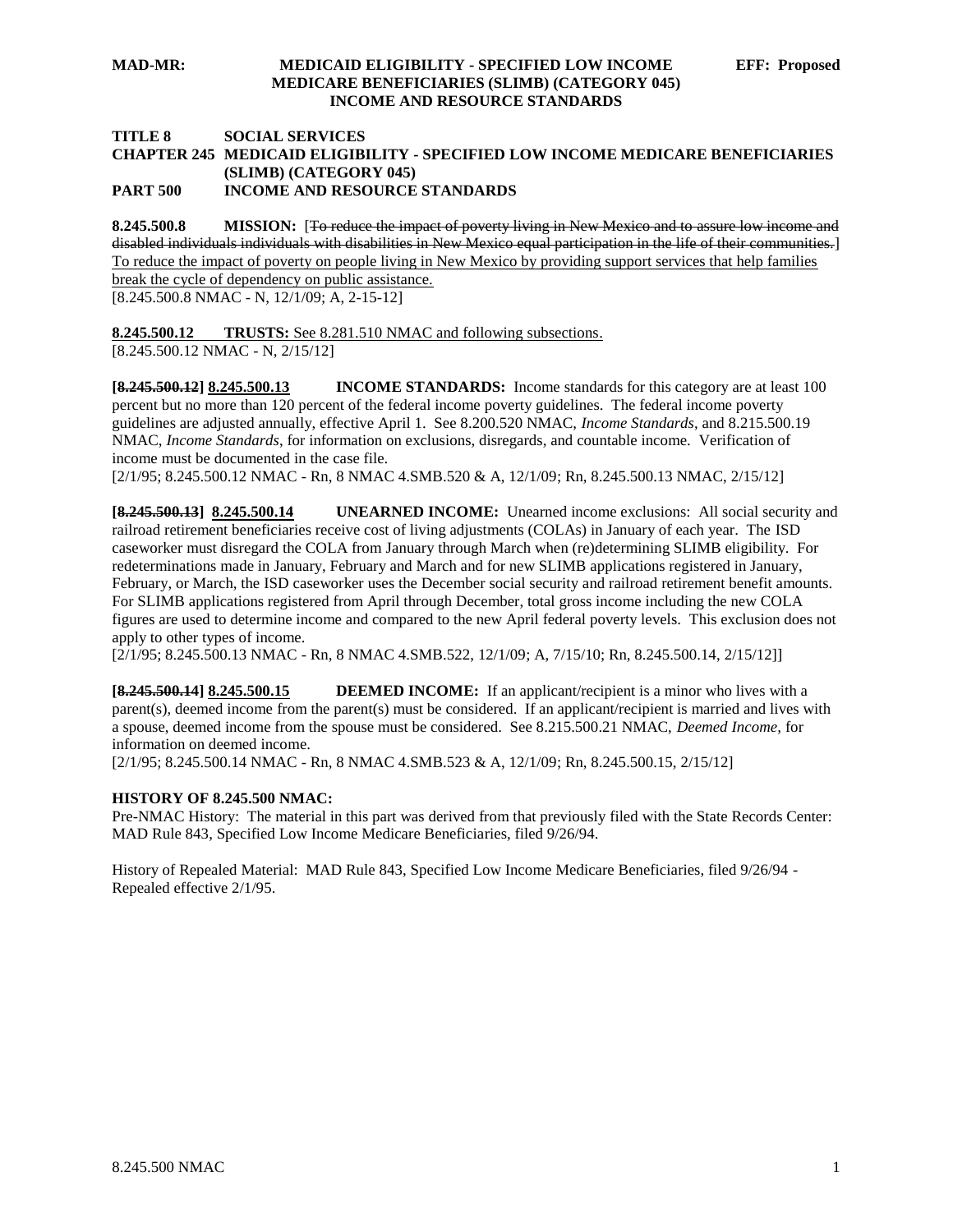#### **TITLE 8 SOCIAL SERVICES CHAPTER 250 MEDICAID ELIGIBILITY - QUALIFIED INDIVIDUALS WHOSE INCOME EXCEEDS QMB AND SLIMB (CATEGORY 045) PART 500 INCOME AND RESOURCE STANDARDS**

**8.250.500.8 MISSION:** To reduce the impact of poverty on people living in New Mexico [and to assure low income and disabled individuals in New Mexico equal participation in the life of their communities.] by providing support services that help families break the cycle of dependency on public assistance. [8.250.500.8 NMAC - N, 12/1/09; A, 2/15/12]

**8.250.500.12 TRUSTS:** See 8.281.510 NMAC and following subsections.

[8.250.500.12 NMAC - N, 2/15/12]]

**[8.250.500.12] 8.250.500.13 INCOME STANDARDS:** Income standards for this category are at least 120 percent but less than 135 percent of the federal income poverty guidelines. The federal income poverty guidelines are adjusted annually, effective April 1. See 8.200.520 NMAC, *Income Standards,* and 8.215.500.19 NMAC, *income standards,* for information on exclusions, disregards and countable income. Verification of income must be documented in the case file.

[4/30/98; 8.250.500.12 NMAC - Rn, 8 NMAC 4.QIS.520 & A, 12/1/09; Rn, 8.250.500.13 NMAC, 2/15/12]

**[8.250.500.13] 8.250.500.14 UNEARNED INCOME:** Unearned income exclusions: All social security and railroad retirement beneficiaries receive cost of living adjustments (COLAs) in January of each year. The ISD caseworker must disregard the COLA from January through March when (re)determining QI1s eligibility. For redeterminations made in January, February and March and for new QI1 applications registered in January, February or March, the ISD caseworker uses the December social security and railroad retirement benefit amounts. For QI1 applications registered from April through December, total gross income including the new COLA figures are used to determine income and compared to the new April federal poverty levels. This exclusion does not apply to other types of income.

[4/30/98; 8.250.500.13 NMAC - Rn, 8 NMAC 4.QIS.522, 12/1/09; A, 7/15/10; Rn, 8.250.500.14 NMAC, 2/15/12]

**[8.250.500.14] 8.250.500.15 DEEMED INCOME:** If an applicant/recipient is a minor who lives with a parent(s), deemed income from the parent(s) must be considered. If an applicant/recipient is married and lives with a spouse, deemed income from the spouse must be considered. See 8.215.500.21 NMAC, *deemed income,* for information on deemed income.

[4/30/98; 8.250.500.14 NMAC - Rn, 8 NMAC 4.QIS.523 & A, 12/1/09; Rn, 8.250.500.15, 2/15/12]

**HISTORY OF 8.250.500 NMAC:** [RESERVED]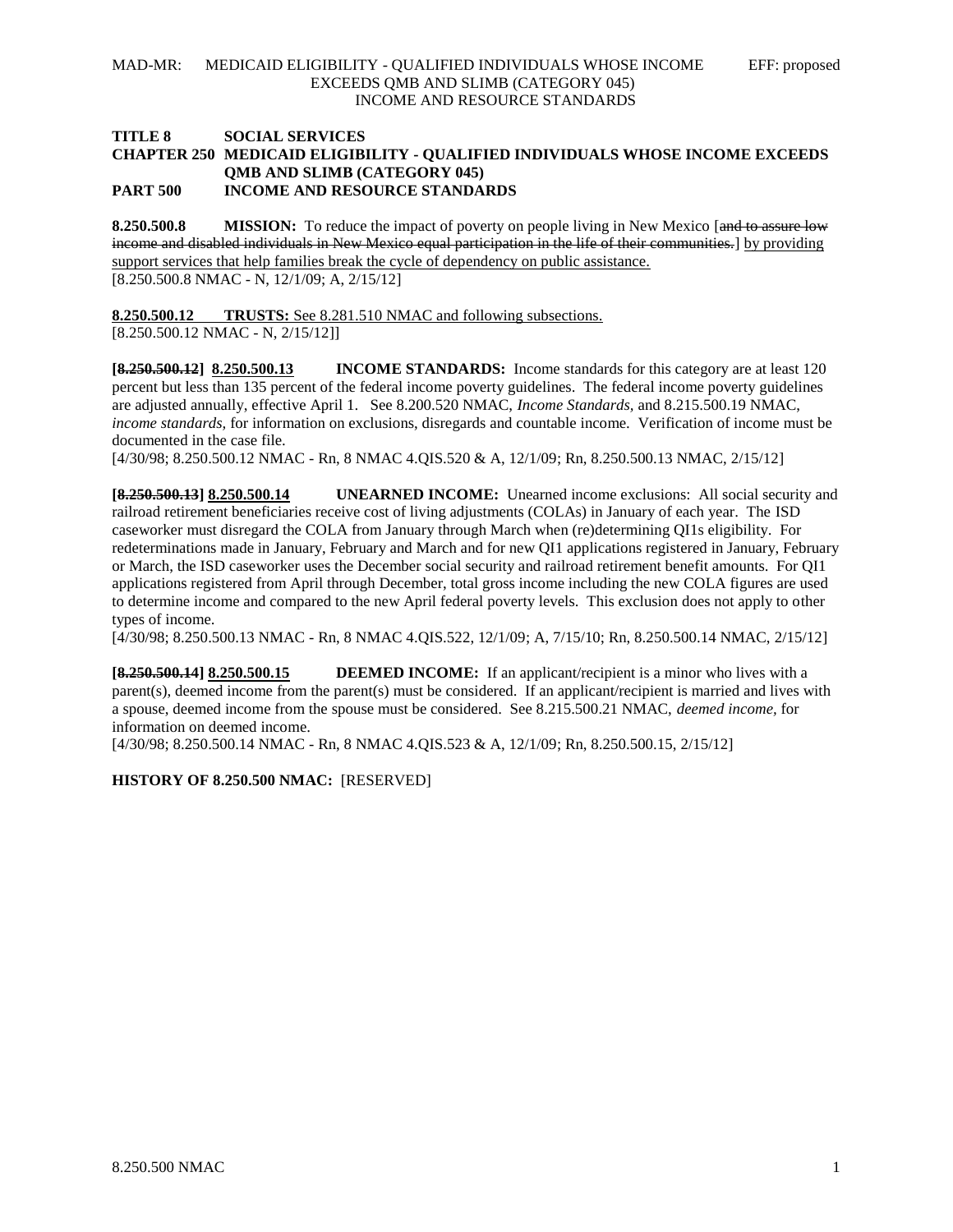## **TITLE 8 SOCIAL SERVICES**

# **CHAPTER 281 MEDICAID ELIGIBILITY - INSTITUTIONAL CARE (CATEGORIES 081, 083, 084) PART 500 INCOME AND RESOURCE STANDARDS**

**8.281.500.1 ISSUING AGENCY:** New Mexico Human Services Department (HSD). [2-1-95; 8.281.500.1 NMAC - Rn, 8 NMAC 4.ICM.000.1, 3-1-01; A, 2-15-12]

**8.281.500.3 STATUTORY AUTHORITY:** The New Mexico medicaid program is administered pursuant to regulations promulgated by the federal department of health and human services under Title XIX of the Social Security Act, as amended and by the state human services department pursuant to state statute. See NMSA 1978 Section 27-2-12 [et. seq. (Repl. Pamp. 1991)] et seq.

[2-1-95; 8.281.500.3 NMAC - Rn, 8 NMAC 4.ICM.000.3, 3-1-01; A, 2/15/12]

#### **8.281.500.7 DEFINITIONS:**

A. **Actuarially sound:** With respect to an annuity or promissory note, the payments made to the beneficiary do not exceed his/her life expectancy and returns to the beneficiary at least equal to the amount used to establish the contract.

B. **Annuity:** A financial instrument usually sold by a life insurance company, that pays out a regular income at fixed intervals for a certain period of time, often beginning at a certain age and continuing for the life of the owner.

C. **Assets:** All income and resources of an applicant/recipient and their spouse, if applicable,

D. **Bona fide:** A bona fide agreement is made in good faith and is legally valid.

E. **Community spouse:** The spouse of an institutionalized spouse who is residing in the community and not in an institution.

F. **Community spouse resource allowance:** An amount of a couples' resources that is set aside for the community spouse when the other spouse is institutionalized. There is a state minimum and a federal maximum amount of resources that can be set aside for the community spouse.

G. **Encumbrance:** A general term for any claim or lien on a parcel of real property, including mortgages, deeds of trust and abstracts of judgments.

H. **Fair market value:** An estimate of the value of an asset, if sold at the prevailing price at the time it was actually transferred. Value is based on criteria used in appraising the value of assets for the purpose of determining medicaid eligibility.

I. **Home equity:** (Also known as equity value.) The value of a home minus the total amount owed on it in mortgages, liens and other encumbrances.

J. **Income:** Anything that an applicant/recipient receives in cash or in kind that he/she can use to meet his/her needs for food and shelter. In-kind income is not cash, but is actual food or shelter, or something that the applicant/recipient can use to get one of these.

K. **Institutionalized spouse:** An applicant/recipient who is in an acute care hospital, nursing facility, intermediate care facility for the mentally retarded, swingbed or certified in-state inpatient rehabilitation center.

L. **Life estate:** An interest in property that exists for the life of a person. For example, an individual gives a life estate in a house to person A and the remainder to person B. A has a life estate and B has a remainder interest until person A dies.

M. **Liquid resource:** Cash or something that can easily be converted to cash within 20 business days.

N. **Loan:** A transaction in which one party advances money to, or on behalf of another party, who promises to repay the lender in full, with or without interest.

O**. Lookback period:** A period of time in the past through which the ISD worker may examine all financial transactions for asset transfers.

P. **Minimum monthly maintenance needs allowance:** A minimum level of income that the federal government allows to be set aside for the support of the community spouse when the other spouse is in an institution.

Q. **Negotiable agreement:** An agreement (i.e., a loan) in which the ownership of the agreement and the whole amount of money can be transferred from one person to another.

R. **Non-liquid resource:** An asset such as real property, which cannot be easily converted to cash within [twenty (20)] 20 days.

S. **Promissory note:** A promissory note is a written, unconditional agreement in which one person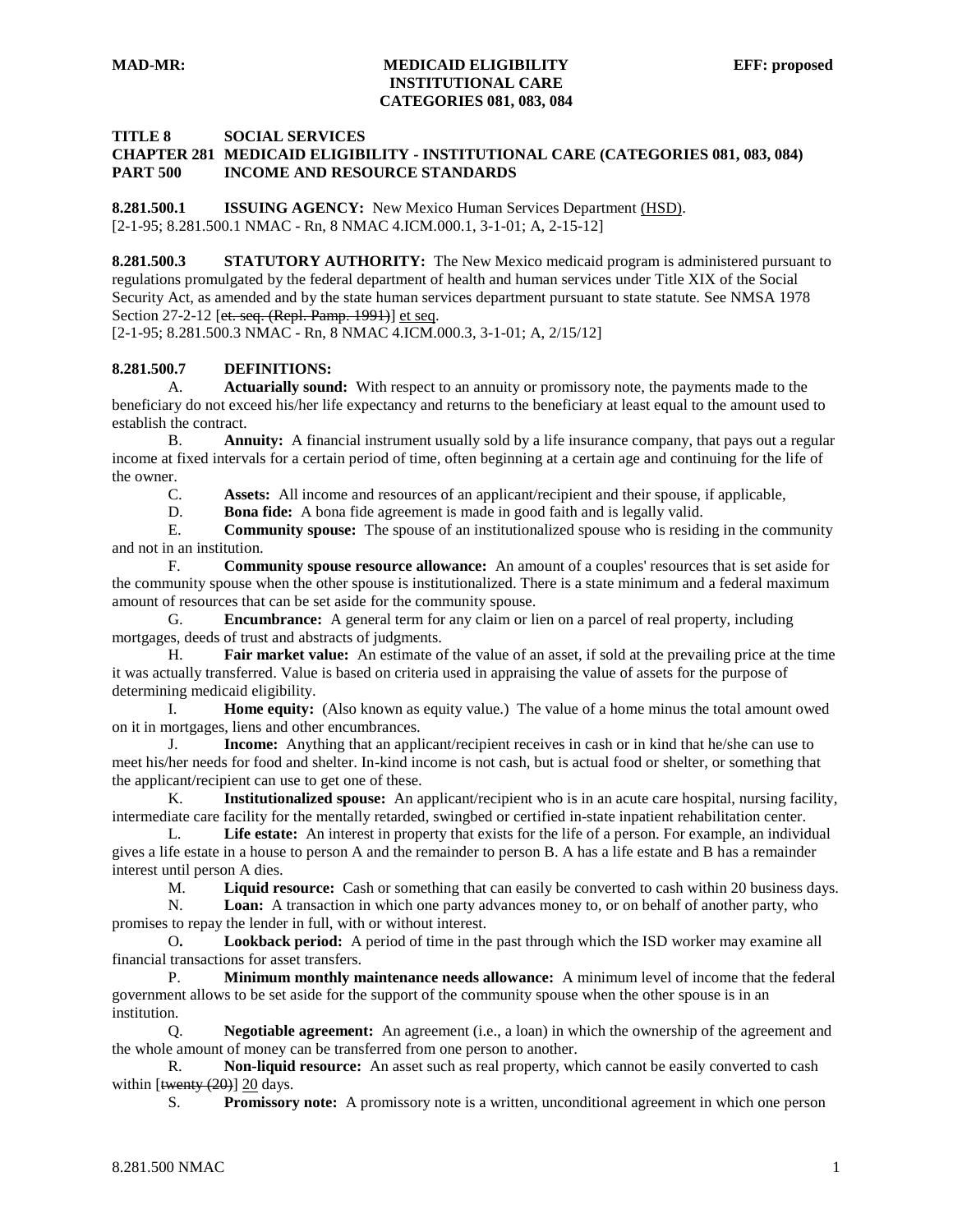promises to pay a specified sum of money at a specified time to another person.

T. **Relative:** Relative is defined as son/daughter; grandson/granddaughter; step-son/step-daughter; in-laws; mother/father; step-mother/step-father; half sister/half brother; grandmother/grandfather; aunt/uncle; sister/brother; step-brother/step-sister; and niece/nephew.

U. **Remainder/remainderman:** An interest in property that occurs after a life estate. For example, an individual gives a life estate in a house to person A and the remainder to person B. A has a life estate and B has a remainder interest. Person B is also called the remainderman.

V. **Resources:** Cash or other liquid assets and any real or personal property that applicant/recipient (or spouse if any) owns and could convert to be used for his/her support and maintenance.

W. **Restricted coverage:** Eligibility for medicaid except for payment for long term care services in a nursing facility.

X. **Reverse mortgage:** A loan against home equity providing cash advances to a borrower and requiring no repayment until a future date.

[Y. **Transfer:** To change over the possession, control or ownership of something.]

Y. **Sole benefit of:** A transfer is considered for the sole benefit of a spouse, blind or disabled child, or a disabled individual if the transfer is arranged in such a way that no individual or entity except the spouse, blind, or disabled child, or disabled individual can benefit from the assets transferred in any way, whether at the time of the transfer or at any time in the future.

Z. **Transfer:** To change over the possession, control or ownership of something. [8.281.500.7 NMAC - N, 4-1-09; A, 1-1-12]

**8.281.500.13 RESOURCE EXCLUSIONS:** Some types of resources can be excluded from the calculation of countable resources if they meet the specific criteria listed below.

A. **Burial fund exclusion:** Up to \$1,500 can be excluded from the countable liquid resources of an applicant/recipient if designated as his/her burial fund. An additional amount of up to \$1,500 can be excluded from countable liquid resources if designated as burial funds for the spouse of the applicant/recipient. The burial fund exclusion is separate from the burial space exclusion.

 (1) **Retroactive designation of burial funds:** An applicant/recipient can retroactively designate funds for burial back to the first day of the month in which the applicant/recipient intended the funds to be set aside for burial. The applicant/recipient must sign a statement indicating the month the funds were set aside for burial.

 (2) **Limit on exclusion:** An applicant/recipient can designate as much of his/her liquid resources as he/she wishes for burial purposes. However, only one burial fund allowance of up to \$1,500 each for the applicant/recipient and his/her spouse can be excluded from countable resources. A burial fund exclusion does not continue from one period of eligibility to another (i.e., across a period of ineligibility). For each new period of eligibility, any exclusion of burial funds must be developed as for an initial application.

 (3) **Removal of designation:** An applicant/recipient cannot "un-designate" burial funds, unless one of the following occurs:

(a) eligibility terminates;

 (b) part, or all, of the funds can no longer be excluded because the applicant/ recipient purchased excluded life insurance or an irrevocable burial contract which partially or totally offsets the available burial fund exclusion; or

 (c) the applicant/recipient uses the funds or any portion of the funds for another purpose; this action makes the funds countable; any designated burial funds used for another purpose will be counted as income in the month withdrawn and as a resource thereafter.

(4) **Reduction of burial fund exclusion:** The \$1,500 burial fund exclusion is reduced by the

following:

(a) the face value of excluded life insurance policies;

 (b) assets held in irrevocable burial trusts; irrevocable means the value paid cannot be returned to the applicant/recipient;

- (c) assets that are not burial space items held in irrevocable burial contracts;
- (d) assets held in other irrevocable burial arrangements; and
- (e) assets held in an irrevocable trust available to meet burial expenses.

 (5) **Interest from burial fund:** Interest derived from a burial fund is not considered a countable resource or income if all the following conditions exist:

(a) the original amount is excluded;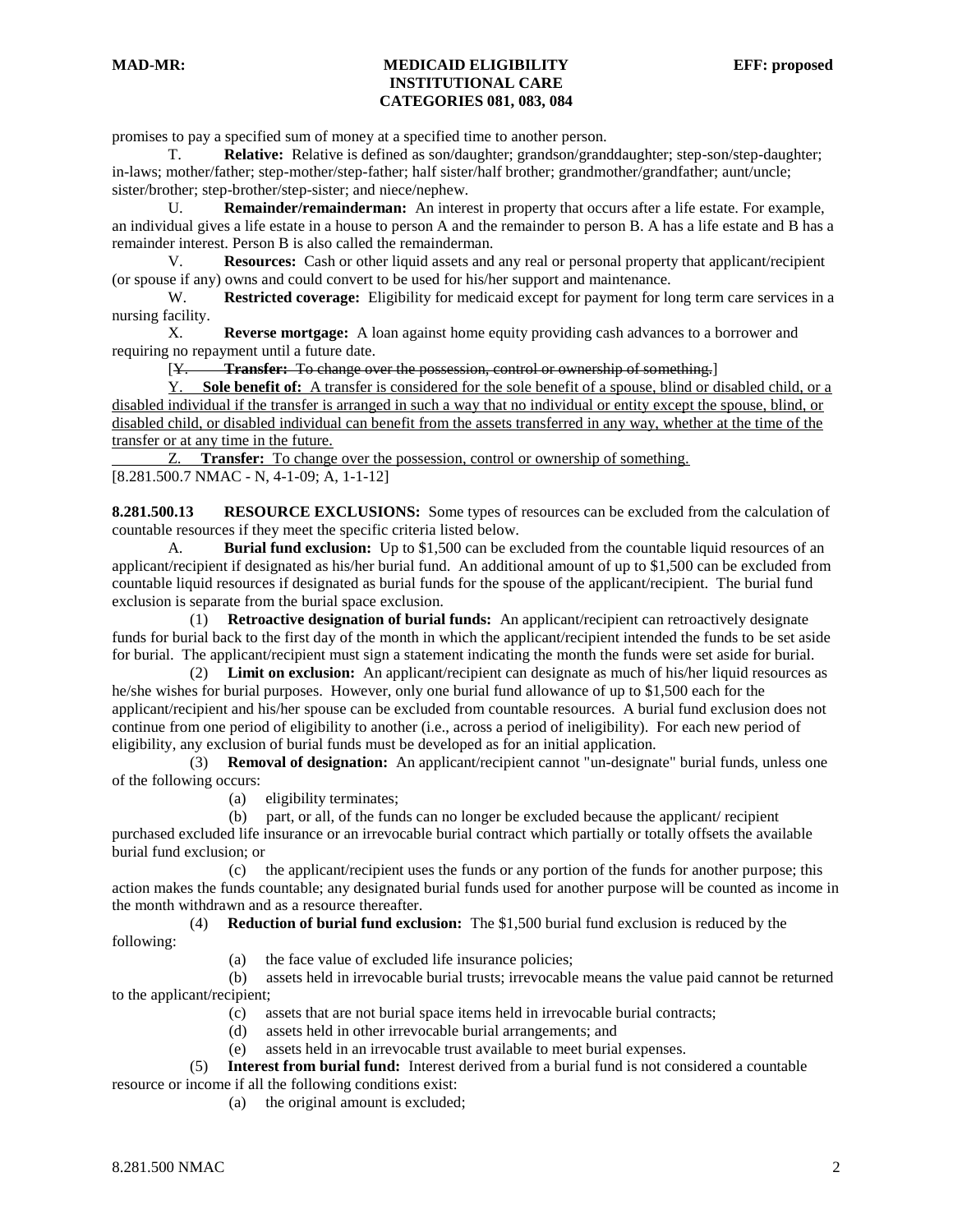(b) the excluded burial fund is not commingled with non-excluded burial funds;

(c) the interest earned remains with the excluded burial funds.

 (6) **Commingling of burial funds:** Burial funds cannot be commingled with non-burial funds. If only part of the funds in an account are designated for burial, the burial fund exclusion cannot be applied until the funds designated for burial expenses are separated from the non-burial funds. Countable and excluded burial funds can be commingled.

 (7) **Life insurance policy designated as burial fund:** An applicant/recipient can designate a life insurance policy as a burial fund at the time of application. The ISD worker must first analyze the policy according to Subsection H of 8.281.500.13 NMAC, *life insurance exclusion,* and following subsections.

 (8) **Burial contracts:** If an applicant/recipient has a prepaid burial contract, the ISD worker determines whether it is revocable or irrevocable and whether it is paid for. Until all payments are made on a burial contract, the amounts paid are considered burial funds and no burial space exclusions apply.

 (a) An applicant/recipient may have a burial contract which is funded by a life insurance policy. The life insurance may be either revocably or irrevocably assigned to a funeral director or mortuary.

 (b) A revocable contract exists if the value can be returned to the applicant/recipient. An irrevocable contract exists when the value cannot be returned. If the contract or insurance policy assignment is revocable, the following apply.

 (i) If the burial contract is funded by a life insurance policy, the policy is the resource which must be evaluated. The burial contract itself has no value. It exists only to explain the applicant/recipient's burial arrangements.

 (ii) No exclusions can be made for burial space items because the applicant/recipient does not have a right to them if the contract is not paid for or the policy is not paid up.

 (c) If the assignment is irrevocable, the life insurance or burial contract is not a countable resource, because the applicant/recipient does not own it.

 (i) The burial space exclusions can apply if the applicant/recipient has the right to the burial space items.

 (ii) The value of the irrevocable burial arrangement is applied against the \$1,500 burial fund exclusion only if the applicant/recipient has other liquid resources to designate for burial.

B. **Burial space exclusion:** A burial space or an agreement which represents the purchase of a burial space held for the burial of an applicant/recipient, his/her spouse, or any other member of his/her immediate family is an excluded resource regardless of value. Interest and accruals on the value of a burial space are excluded from consideration as countable income or resources.

 (1) When calculating the value of resources to be deemed to an applicant/recipient from his/her parent(s) or spouse, the value of spaces held by the parent(s)/spouse which are to be used for the burial of the applicant/recipient, or any member of the applicant/recipient's immediate family, including the deemer parent/spouse, must be excluded.

(2) The burial space exclusion is separate from, and in addition to, the burial fund exclusion.

 (3) **Burial space definitions:** "Burial space" is defined as a(n) burial plot, gravesite, crypt, mausoleum, casket, urn, niche, or other repository customarily used for the deceased's bodily remains.

 (a) A burial space also includes necessary and reasonable improvements or additions, such as vaults, headstones, markers, plaques, burial containers (e.g., caskets), arrangements for the opening and closing of a gravesite, and contracts for care and maintenance of the gravesite, sometimes referred to as endowment or perpetual care.

 (b) Items that serve the same purpose are excluded once per individual, such as excluding a cemetery lot and a casket, but not a casket and an urn.

 (4) **Burial space contract:** An agreement which represents the purchase of a burial space is defined as a contract with a burial provider for a burial space held for the eligible applicant/recipient or a member of his/her immediate family.

 (a) Until all payments are made on the contract, the amounts paid are considered burial funds and no burial space exclusions apply.

(b) An eligible applicant/recipient's immediate family includes:

- (i) spouse;
- (ii) natural or adoptive parents;
- (iii) minor or adult children, including adoptive and stepchildren;
- (iv) siblings, including adoptive and stepsiblings; and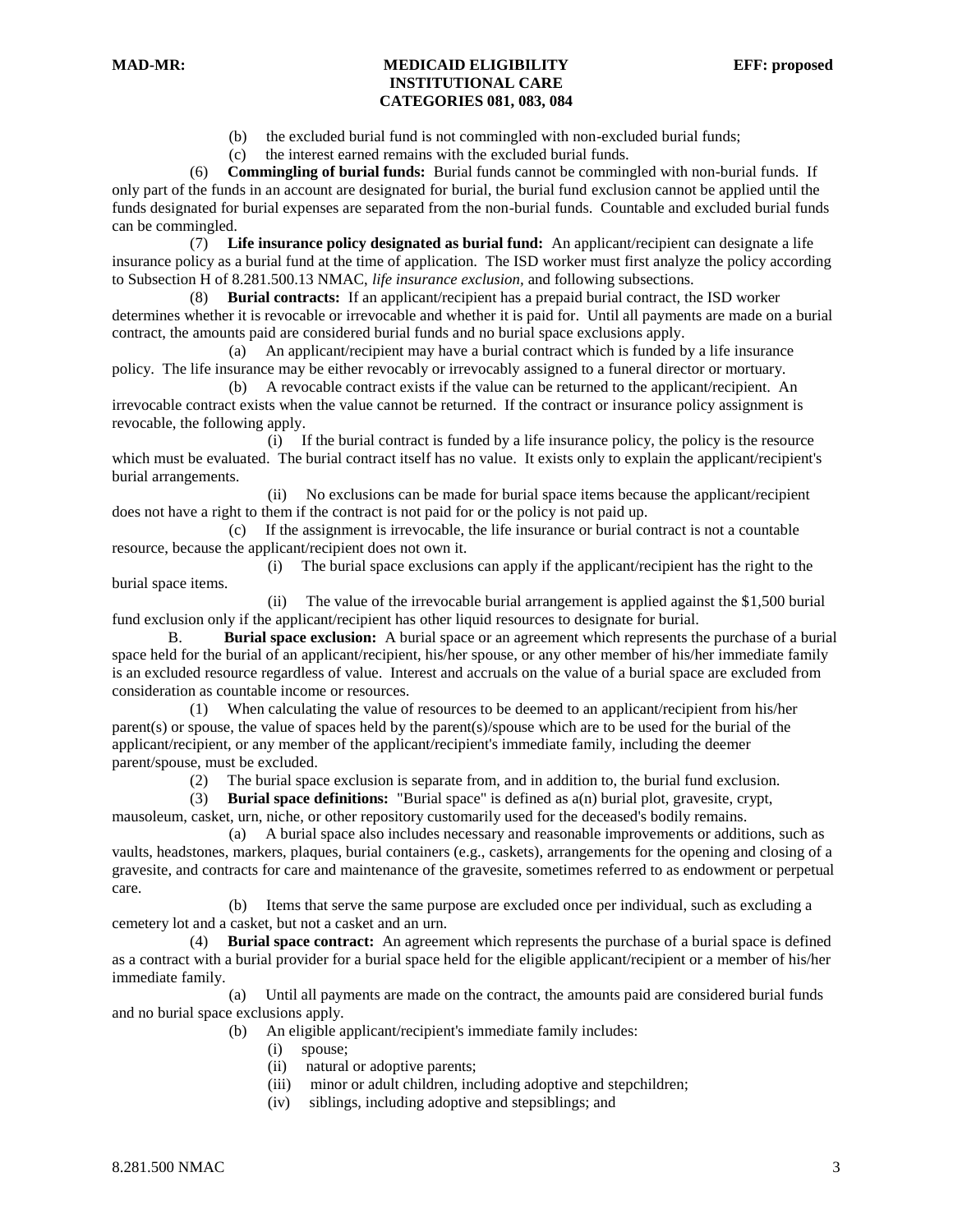(v) spouse of any of the above relatives.

 (c) If a relative's relationship to an applicant/recipient is by marriage only, the relationship ceases to exist upon the dissolution of the marriage.

 (5) **Burial space "held" for an applicant/recipient:** A burial space is considered held for an applicant/recipient if:

 (a) someone has title to or possesses a burial space intended for the use of the applicant/recipient or a member of his/her immediate family; or

 (b) someone has a contract with a funeral service company for a specified burial space for the applicant/recipient or a member of his/her immediate family, such as an agreement which represents the individual's current right to the use of the items at the amount shown.

 (6) Until the purchase price is paid in full, a burial space is not considered "held for" an individual under an installment sales contract or similar device if:

- (a) the individual does not currently own the space;
- (b) the individual does not currently have the right to use the space; and

(c) the seller is not currently obligated to provide the space.

C. **Life estate exclusion:** The value of a life estate interest in the applicant/recipient's own home or in the home of another is excluded if the applicant/recipient has continuously resided in the home for a period of 12 months or more from the date of the life estate purchase. The value of the remainderman's interest when a life estate is retained in one's own home is considered a transfer of resources to be evaluated in accordance with 8.281.500.14 NMAC, *asset transfers*.

D. **Settlement exclusions:** Agent orange settlement payments made to veterans or their survivors are excluded from consideration as resources.

 (1) Payments made under the Radiation Exposure Compensation Act are excluded from consideration as resources.

 (2) Payments received from a state-administered fund established to aid victims of crime are excluded for nine months beginning the month after the month of receipt.

 (3) Payments under the foundation called 'remembrance, responsibility and the future', are excluded from consideration as resources.

E. **Exclusions for real property and home:** A home is any shelter used by an applicant/recipient or his/her spouse as the principal place of residence. To be excluded, a home must have an equity value of  $\left[\frac{$750,000}{\text{m}}\right]$ \$758,000 or less. An applicant/recipient with home equity of more than (see 8.200.510.15 NMAC, *excess home equity amount for long-term care services*) shall be placed on restricted coverage for as long as he/she owns the home. The home includes any buildings and contiguous land used in the operation of the home. A home is not considered a countable resource while in use by the applicant/recipient as his/her principal place of residence. The home with an equity value of (see 8.200.510.15 NMAC, *excess home equity amount for long-term care services*) or less continues to be excluded during periods when the applicant/recipient resides in an acute care or long term care medical facility if the applicant/recipient or his/her representative states that the applicant/recipient intends to return to the home. **Exclusion of home:** If the applicant/recipient or his/her representative states the applicant/recipient does not intend to return to the home, but the home is the residence of the applicant/recipient's spouse or dependent minor child or adult disabled child, the home is an excluded resource.

F. **Income-producing property exclusion:** To be excluded from consideration as a countable resource, income-producing property that does not qualify as a bona fide business (e.g., rental property or mineral rights) must have an equity value of no more than \$6,000 and an annual rate of return of at least six percent of the equity value. See Subparagraph (b) or Paragraph (1) of Subsection F of 8.281.500.13 NMAC, *determination of rate of return*, below if the equity value exceeds \$6,000 but the rate of return is at least six percent annually. The \$6,000 and six percent limitation does not apply to property used in a trade or bona fide business, or to property used by an applicant/recipient as an employee which is essential to the applicant/recipient's self-support (e.g., tools used in employment as a mechanic, property owned or being purchased in conjunction with operating a business). Existence of a bona fide business can be established by documentation such as business tax returns.

 (1) **Determination of rate of return:** To calculate the annual rate of return for income producing property when the \$6,000 and six percent limits apply, the previous year's income tax statement, or at least three months earnings is used to project the rate of return for the year.

 (a) If the income is sporadic or has decreased from that needed to maintain a six percent rate of return for the coming year, the property is reevaluated at appropriate intervals.

(b) If the annual rate of return is at least six percent of the equity value but the equity value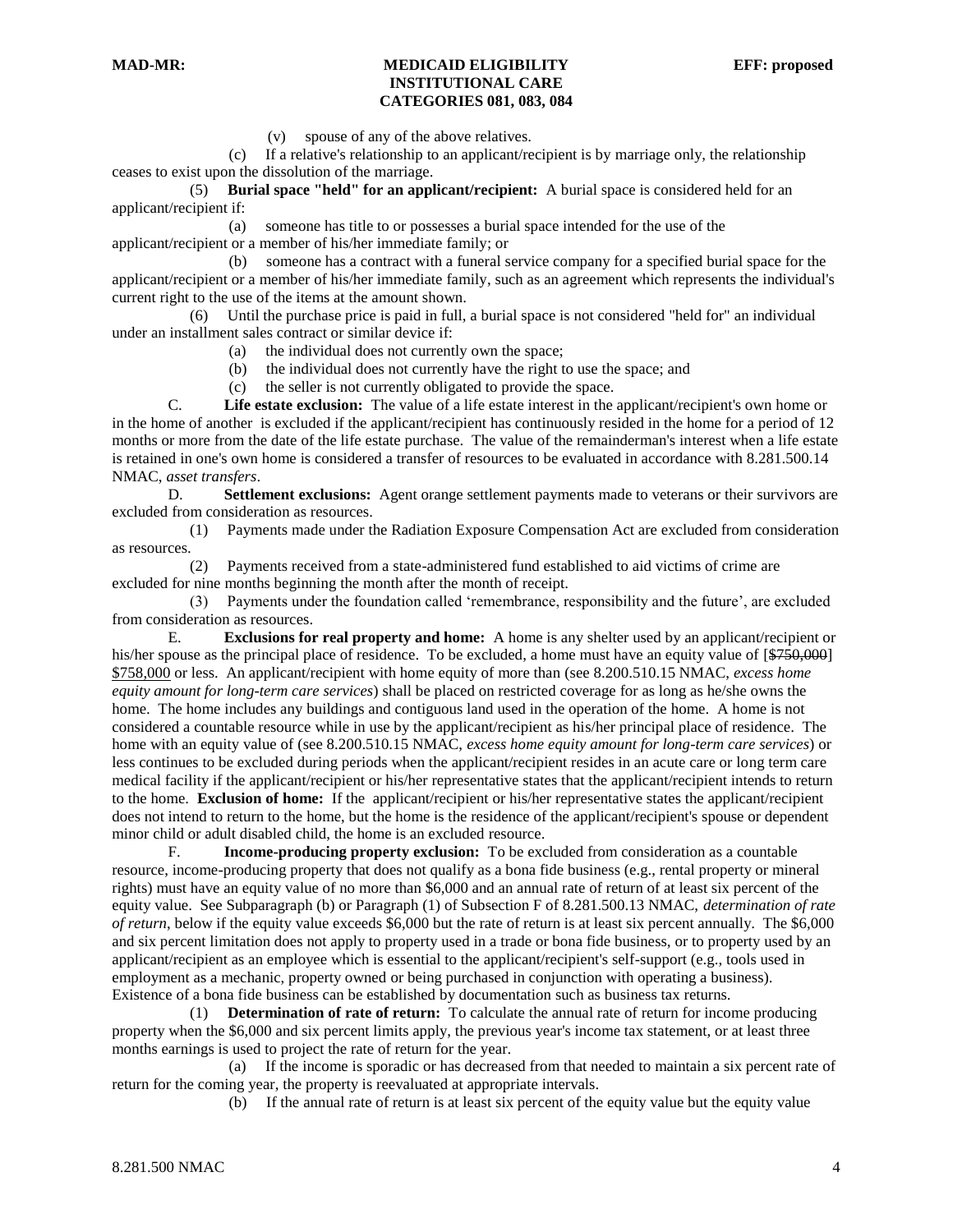return;

#### **MAD-MR: MEDICAID ELIGIBILITY EFF: proposed INSTITUTIONAL CARE CATEGORIES 081, 083, 084**

exceeds \$6,000, only the excess equity is a countable resource.

 (c) If the annual rate of return is less than six percent but the usual rate of return is more, the property is excluded as a countable resource if all the following conditions are met:

(i) unforeseeable circumstances, such as a fire, cause a temporary reduction in the rate of

 (ii) the previous year's rate of return, as documented by the income tax statement or several months receipts, is at least six percent; and

 (iii) the property is expected to produce a rate of return of at least six percent within 18 months of the end of the year in which the adverse circumstances occurred; the ISD worker records in the case narrative the plan of action which is expected to increase the rate of return.

 (d) The ISD worker notifies the applicant/recipient in writing that the property is excluded based on its expected increase in return and that it will be reevaluated at the end of the 18 month grace period. When this period ends, the property must be producing an annual rate of at least six percent to continue to be excluded as a countable resource.

(2) **Types of income-producing property:** Income-producing property includes:

 (a) a business, such as a farm or store, including necessary capital and operating assets such as land and buildings, inventory or livestock; the property must be in current use or have been used with a reasonable expectation of resumed use within a year of its most recent use; the ISD worker must account for the cash actually required to operate the business; liquid business assets of any amount are excluded;

 (b) non-business property includes rental property, leased property, land leased for its mineral rights, and property producing items for home consumption; property which produces items solely for home use is assumed to be producing an annual rate of return of at least six percent;

 (c) employment-related property, such as tools or equipment; the applicant/recipient must provide a statement from his/her employer to establish that tools or equipment are required for continued employment when the applicant/recipient leaves the institution; if the applicant/recipient is self-employed, only those tools normally required to perform the job adequately are excluded; the applicant/recipient must obtain a statement from someone in the same line of self-employment to establish what is excludable.

G. **Vehicle exclusion:** The term "vehicle" includes any mode of transportation such as a passenger car, truck or special vehicle. Included in this definition are vehicles which are unregistered, inoperable, or in need of repair. Vehicles used solely for purposes other than transportation, such as disassembly to resell parts, racing or as an antique, are not included in this definition. Recreational vehicles and boats are classified as personal effects and are evaluated under the household goods and personal effects exclusion. One vehicle is totally excluded if regardless of value if it is used for transportation for the individual or a member of the individual's household. Any other automobiles are considered to be non-liquid resources. Equity in the other automobiles is counted as a resource.

H. **Life insurance exclusion:** The value of life insurance policies is not considered a countable resource if the total cumulative face value of all policies owned by the applicant/recipient does not exceed \$1,500. A policy is considered to be "owned" by the applicant/recipient if the applicant/recipient is the only one who can surrender the policy for cash.

 (1) **Consideration of burial insurance and term insurance:** Burial insurance and term insurance are not considered when computing the cumulative face value because this insurance is redeemable only upon death.

 (2) **Calculation when value exceeds limit:** If the total cumulative face value of all countable life insurance policies owned by the applicant/recipient exceeds \$1,500, the ISD worker:

 (a) verifies the total cash surrender value of all policies and considers the total amount a countable resource;

 (b) informs the applicant/recipient that the insurance policies can be converted to term insurance or ordinary life insurance of lower face value at his/her option, if the cash surrender value, alone or in combination with other countable resources, exceeds the resource standard.

I. **Produce for home consumption exclusion:** The value of produce for home consumption is totally excluded.

J. **Exclusion of settlement payments from the department of housing and urban development:** Payments from the department of housing and urban development (HUD) as defined in *Underwood v. Harris* are excluded as income and resources. These one-time payments were made in the spring of 1980 to certain eligible tenants of subsidized housing [Section 236 of the National Housing Act].

(1) **Segregation of payment:** To be excluded as a resource, payments retained by an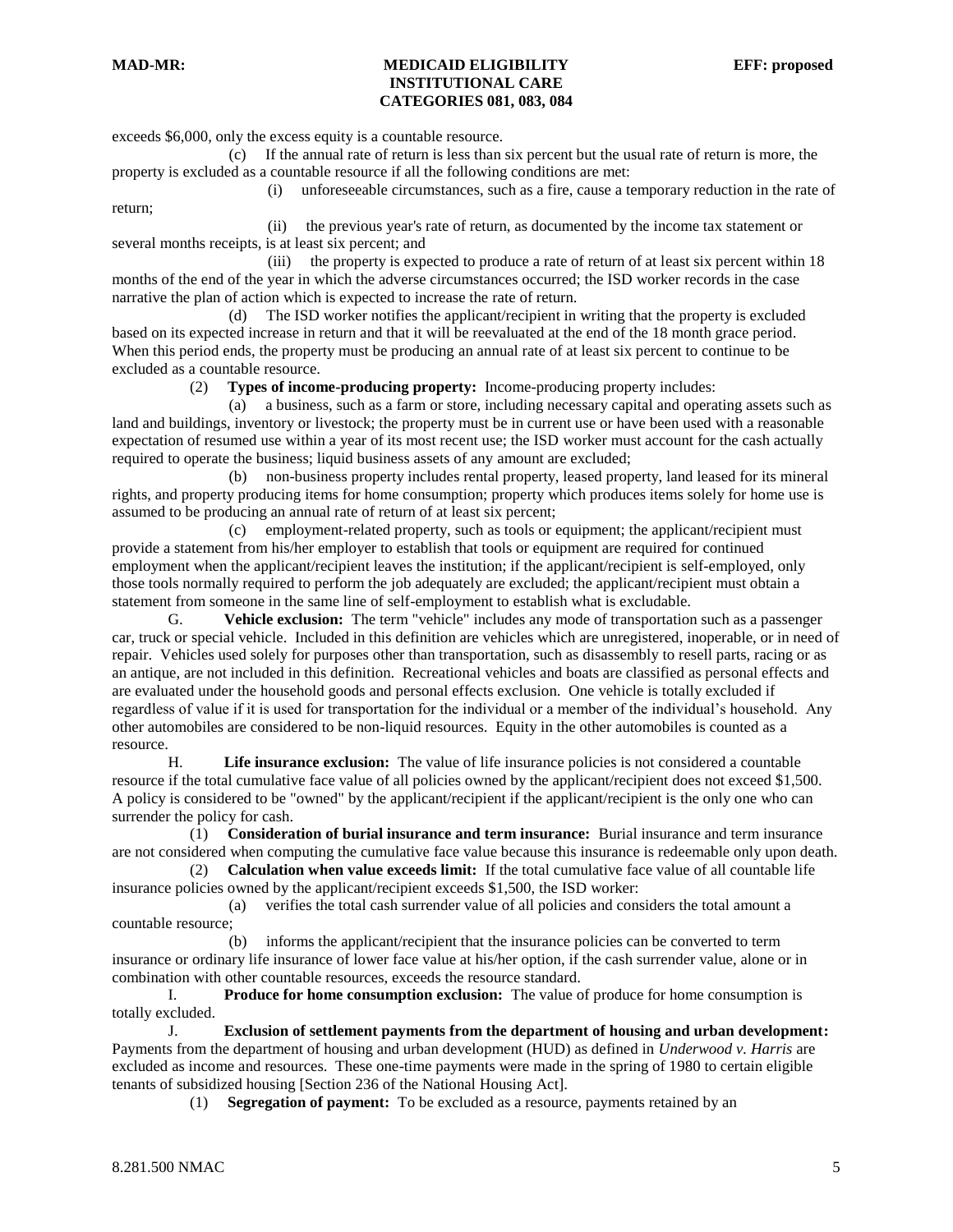applicant/recipient must be kept separate. These payments must not be combined with any other countable resources.

 (2) **Income from segregated funds:** Interest or dividend income received from segregated payment funds is not excluded from income, or, if retained, is not an excluded resource. This interest or dividend income must be kept separate from excludable payment funds.

K. **Lump sum payments exclusion:** SSI and social security lump sum payments for retroactive periods are excluded as countable resources for nine months after the month in which they are received. See Subparagraph (4) of Subsection B of 8.281.500.15 NMAC, *treatment of SSI or social security lump sum payments*, for policy regarding SSI and social security lump sums which are placed into the ownership of a medicaid qualifying trust. Social security lump sum payments are considered infrequent income. See (vii) of Subparagraph (b) of Paragraph (2) of Subsection C of 8.281.500.19 NMAC, *infrequent or irregular income,* and following subsections.

L. **Home replacement exclusion:** The proceeds from a reverse mortgage from the sale of an excluded home is excluded. Additionally, the value of a promissory note or similar installment sales contract which constitutes proceeds from the sale of an excluded home is excluded from countable resources if all of the following conditions are met:

 (1) the note results from the sale of the applicant/recipient's home as described in Subsection E of 8.281.500.13 NMAC, *exclusions for real property and home*, and following subsections;

 (2) within three months of receipt (execution) of the note, the applicant/recipient purchases a replacement home which meets the definition of a home in Subsection E of 8.281.500.13 NMAC, *exclusions for real property and home*, and following subsections;

 (3) all note-generated proceeds are reinvested in the replacement home within three months of receipt.

 (4) **Additional exclusions:** In addition to excluding the value of the note itself, the down payment received from the sale of the former home, as well as that portion of any installment amount constituting payment on the principal are also excluded from countable resources.

 (5) **Failure to purchase another excluded home timely:** If the applicant/recipient does not purchase another home which can be excluded under the provisions of Subsection E of 8.281.500.13 NMAC, *exclusions for real property and home,* and following subsections within three months, the value of the promissory note or similar sales contract received from the sale of an excluded home becomes a countable resource as of the first moment of the first day of the month following the month the note is executed. If the applicant/recipient purchases a replacement home after the expiration of the three month period, the value of the promissory note or similar installment sales contract becomes an excluded resource effective the month following the month of purchase of the replacement home provided that all other proceeds are fully and timely reinvested.

 (6) **Failure to reinvest proceeds timely:** If the proceeds from the sale of an excluded home under a promissory note or similar installment sales contract are not reinvested fully within three months of receipt in a replacement home, the following resources become countable as of the first moment of the first day of the month following receipt of the payment:

- (a) the fair market value of the note; and
- (b) the portion of the proceeds, retained by the individual, which was not timely reinvested;

 (c) the fair market value of the note remains a countable resource until the first moment of the first day of the month following the receipt of proceeds that are fully and timely reinvested in the replacement home; failure to reinvest proceeds for a period of time does not permanently preclude exclusion of the promissory note or installment sales contract; however, previously received proceeds that were not timely reinvested remain countable resources to the extent they are retained.

 (7) **Interest payments:** If interest is received as part of an installment payment resulting from the sale of an excluded home under a promissory note or similar installment sales contract, the interest payments are considered countable unearned income in accordance with Paragraph (3) of Subsection A of 8.281.500.20 NMAC, *interest on promissory note or sales contract*.

 (8) **When the home replacement exclusion does not apply:** If the home replacement exclusion does not apply, the market value of a promissory note or sales contract as well as the portion of the payment received on the principal are considered countable resources.

M. **Household goods and personal effects exclusion:** Household goods and personal effects are excluded if they meet one of the following four criteria. They are:

 (1) items of personal property, found in or near the home, which are used on a regular basis; items may include but are not limited to: furniture, appliances, recreational vehicles (i.e. boats and RVs), electronic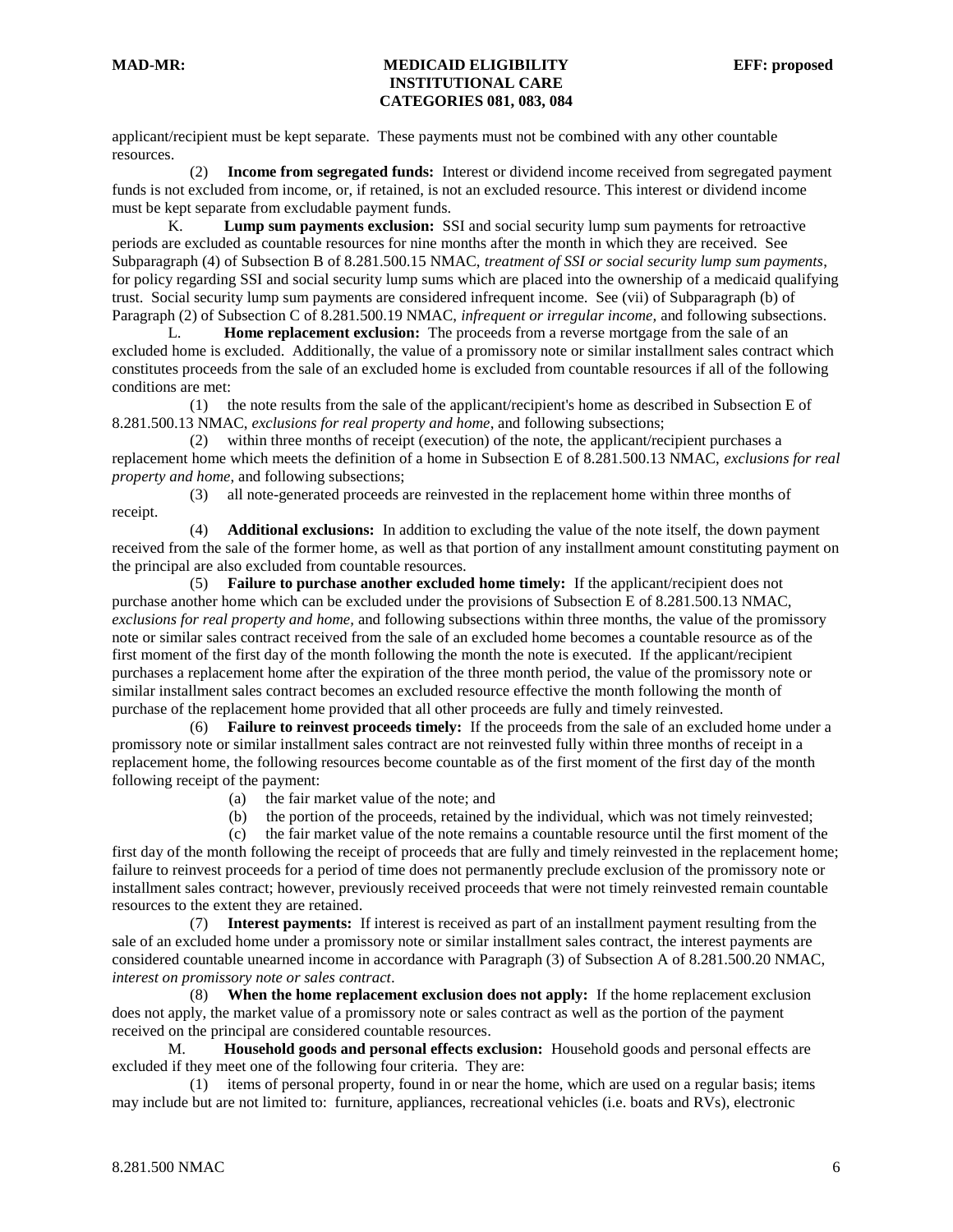equipment (i.e. computers and television sets), and carpeting;

 (2) items needed by the householder for maintenance, use and occupancy of the premises as a home; items may include but are not limited to: cooking and eating utensils, dishes, appliances, tools, and furniture;

 (3) items of personal property ordinarily worn or carried by the individual; items may include but are not limited to: clothing, shoes, bags, luggage, personal jewelry including wedding and engagement rings, and personal care items;

 (4) items otherwise having an intimate relation to the individual; items may include but are not limited to: prosthetic devices, educational or recreational items such as books or musical instruments, items of cultural or religious significance to an individual; or items required because of an individual's impairment. [2-1-95; 7-31-97; 8.281.500.13 NMAC - Rn, 8 NMAC 4.ICM.513, 3-1-01; A, 5-1-01; A, 1-1-06; A, 4-1-09; A, 1-1- 11; A, 2-15-12]

**8.281.500.14 ASSET TRANSFERS:** The ISD worker must determine whether an applicant/recipient or his/her spouse transferred assets within a specified period of time (look back period) before applying for institutional care medicaid or at any time after approval of the application. Then the ISD worker must determine if the applicant/recipient or his/her spouse received fair market value for the asset. If the applicant/recipient or his/her spouse did not receive fair market value for the asset, then the applicant/recipient may be subject to a penalty. In the case of an asset held by the applicant/recipient in common with another individual or individuals in a joint tenancy, tenancy in common, or similar arrangement including life estate/remainderman relation, the asset (or the affected portion of such asset) is considered to be transferred by the applicant/recipient when any action is taken, either by the applicant/recipient or by any other individual, acting on behalf of the applicant/recipient (including but not limited to a spouse, representative payee, trustee, guardian, conservator, individuals acting pursuant to a power of attorney), that reduces or eliminates the applicant/recipient's ownership or control of such asset. Any asset transferred to a community spouse in excess of the community spouse resource allowance (CSRA) is considered to be totally available to the institutionalized spouse and must be spent down before eligibility can be established.

A. **Lookback period:** Any transfer of assets made prior to February 8, 2006 is subject to a 36-month look back period prior to the date of application or at any time subsequent to the approval of an application for institutional care medicaid. Transfers made on or after February 8, 2006 are subject to a 60-month look back period.

 (1) The lookback period is 60 months if the transfer occurred as the result of payments from a trust or portions of a trust that are treated as assets disposed of by the applicant/recipient.

 (2) The lookback period starts on the date the applicant applies for institutional care medicaid and is in an institution.

B. **Transfer of assets for less than fair market value:** If a transfer of assets occurred within the applicable lookback period, or at any time after approval of the application, the ISD worker must determine whether the applicant/recipient or his/her spouse received fair market value for the transferred asset(s).

 (1) **Documentation requirement:** The applicant/recipient or his/her spouse must provide documentation of the transfer, the fair market value of the asset(s) transferred, the circumstances surrounding the transfer and the amount, if any, received as compensation for the transferred asset.

 (2) If the applicant/recipient fails to provide this information without good cause within 30 days from the date requested by the ISD worker, the ISD worker denies the application or closes the case, as appropriate.

 (a) Good cause is considered to exist if the applicant/recipient or representative can show that he/she was effectively precluded from timely reporting because of legal, financial, or other reasons, or because of the existence of a health related problem including death of a family member within the specific degree of relationship (see old AFDC program definition Subsection C of 8.202.400.13 NMAC, *relationship*) during the period of time in which the applicant/recipient or representative has to report the required information. The health or other problem must have been of such severity and duration as to have effectively precluded the applicant/recipient or representative from reporting in a timely manner.

 (b) To document the good cause claim, the applicant/recipient or representative must provide proof of the existence of the health or other problem and must explain the circumstances which precluded provision of the required information.

 (c) The ISD worker makes the determination of good cause subject to review and approval by the county director or designee.

 (3) **Restricted coverage:** If a transfer of assets occurred within the applicable lookback period, or at any time subsequent to approval for institutional care medicaid, for which the applicant/recipient or his/her spouse did not receive fair market value, the ISD worker determines if a penalty period must be calculated. The penalty for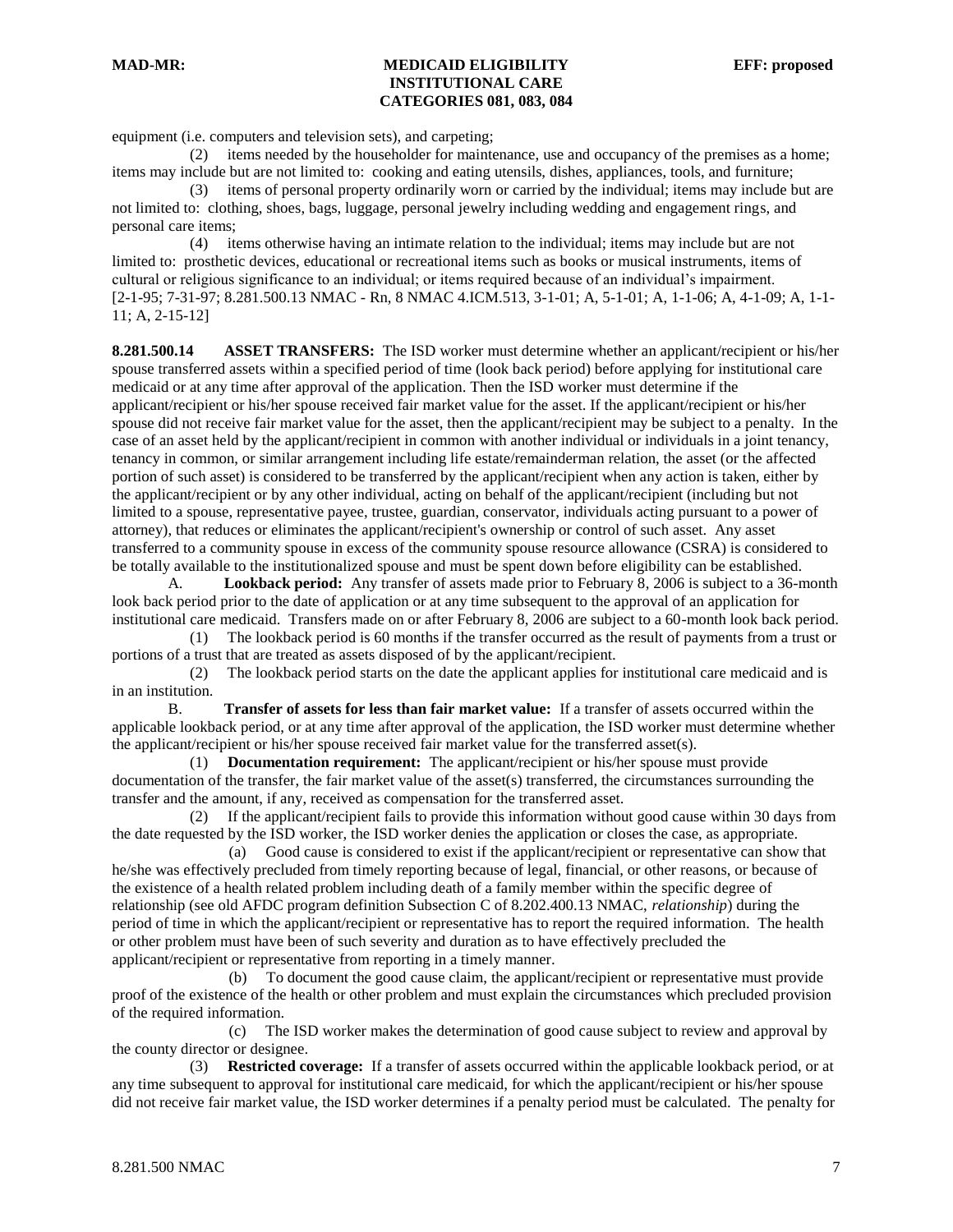transfers of assets for less than fair market value in the institutional care medicaid categories is restricted coverage. "Restricted coverage" means that the applicant/recipient is eligible for all medicaid-covered services except services furnished in a nursing facility or services considered to be long-term care services.

 (a) Determine the current average monthly cost of nursing facilities for private patients. See 8.200.510.13 NMAC, *resource exclusions.*

 (b) Divide the total uncompensated value (amount) of the resources transferred for less than fair market value by the current average monthly cost of nursing facilities for private patients.

 (c) The result is the number of months and partial months for which the applicant/recipient will be on restricted coverage.

 (4) **Calculating restricted coverage when the transferred asset is income:** If income has been transferred as a lump sum, the period of restricted coverage is calculated based on the lump sum value. For transfers of the right to an income stream, the period of restricted coverage is calculated using the actuarial value of all payments transferred. See 8.200.520.19 NMAC, *life expectancy tables*.

C. **Transfer rules based on date of transfer:** Two sets of rules govern the calculation of penalty periods if a transfer of assets for less than fair market value has occurred. The date of transfer and approval date for institutional care medicaid governs which set of rules is used to calculate the penalty period.

 (1) **For transfers made on or after August 11, 1993:** Periods of restricted coverage are calculated as follows [Omnibus Budget Reconciliation Act of 1993]:

 (a) The period of restricted coverage begins the month the resources were transferred. The total uncompensated value of the transferred assets divided by the average cost to a private patient of nursing facility services in the state at the time of application is the methodology used to calculate a period of restricted coverage.

 (b) transfers for less than fair market value made by institutionalized SSI recipients or community spouses of institutionalized individuals may subject the institutionalized individual to a period of restricted coverage.

 (c) penalty periods are now consecutive rather than concurrent; if multiple transfers occur in different months, the periods of restricted coverage begin with the month of the initial transfer and run consecutively: for example, if an applicant/recipient transfers an asset for less than fair market value in February causing four months of restricted coverage (i.e., February through May) and transfers another asset in April causing three months of restricted coverage, the second period of restricted coverage begins in June and lasts through August; and.

 (d) if an institutionalized individual with a community spouse is placed on restricted coverage as the result of a transfer of assets for less than fair market value and the community spouse subsequently becomes eligible for institutional care medicaid, any remaining months in the restricted coverage period must be divided equally between the spouses.

 (2) **For transfers made on or after February 08, 2006:** Pursuant to the Deficit Reduction Act of 2005, otherwise eligible institutionalized recipients who transfer assets for less than fair market value after this date are penalized as follows:

 (a) the period of restricted coverage begins the first day of the month in which the resources were transferred, or the date on which the individual becomes eligible for medicaid, and would otherwise be receiving institutional level care but for the application of the penalty period, whichever is later, and does not occur during any other period of ineligibility as a result of an asset transfer; see Paragraph (3) of Subsection B of 8.281.500.14 NMAC, *restricted coverage*, for the methodology used to calculate a period of restricted coverage;

 (b) once eligibility has been determined and a penalty period has begun to run, it continues until expiration, whether or not there is a break in the institutionalized recipient's eligibility;

 (c) the beginning date of restricted coverage is the first day of the month in which the resources were transferred provided the applicant/recipient is institutionalized and eligible for medicaid; for current recipients who fail to report a transfer, the recipients will continue to receive benefits until the adverse action notice date, but the state may seek to recover any medicaid costs paid for long term care services during what should have been a period of restricted coverage; federal law does not provide a basis to impose a transfer penalty based on date of discovery;

 (d) for non-institutionalized individuals, the date restricted coverage begins is the month in which the individual becomes institutionalized;

 (e) transfers for less than fair market value made by institutionalized SSI recipients or community spouses of institutionalized individuals may subject the institutionalized individual to a period of restricted coverage; and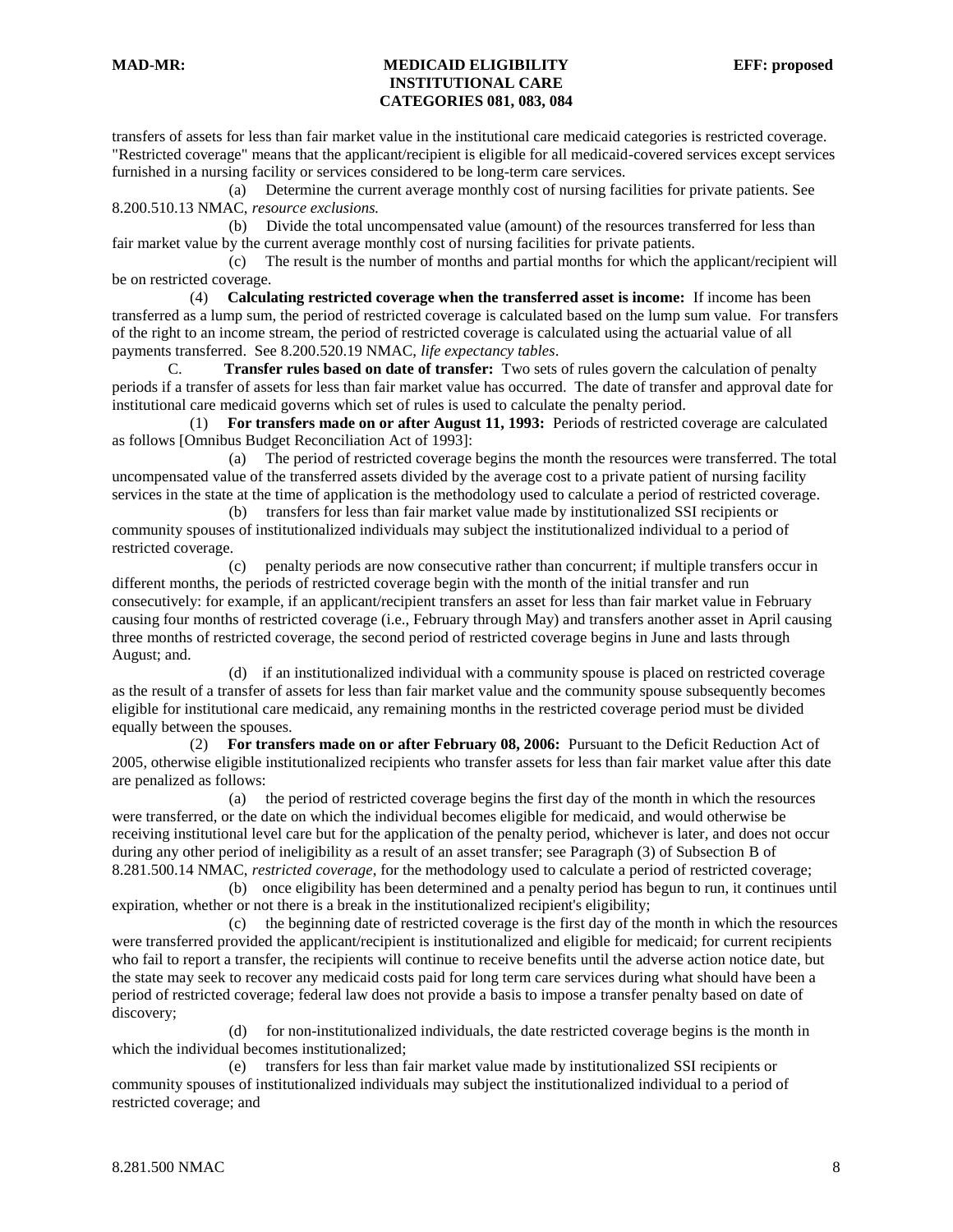(f) multiple transfers occurring in different months are added together and calculated as a single period of ineligibility, that begins on the earliest date that would otherwise apply if the transfer had been made in a single lump sum.

D. **Non-excludable transfers:** Certain financial instruments must be evaluated before they can be considered a transfer of assets.

 (1) **Annuities**: Annuities belonging to the applicant/recipient or to the spouse of the applicant/recipient must be declared. Annuities must be actuarially sound with no deferral and no balloon payments. Annuities purchased or issued after February 8, 2006 must meet the following additional requirements for exclusion as a transfer of assets:

 (a) the state is named as the remainder beneficiary in the first position for at least the total amount of medicaid expenditures paid on behalf of the institutionalized individual; the state may be named the remainder beneficiary in the second position if there is a community spouse or a minor or a disabled child and is named in the first position if the community spouse or representative of the child disposes of any such remainder for less than fair market value;

 (b) when medicaid is a beneficiary of an annuity, issuers of annuities are required to notify medicaid of any changes in the disbursement of income or principal from the annuity as well as any changes to the state's position as remainder beneficiary; and

(c) it is non-assignable and irrevocable.

 (2) **Life estates:** If an applicant/recipient purchases a life estate in another individual's home, the applicant/recipient must live in that home for a period of at least 12 months after the date of purchase or the transaction will be treated as a transfer of assets for less than fair market value.

 (3) **Promissory notes:** If an applicant/recipient uses funds to purchase a promissory note, the repayment terms must be actuarially sound, provide for equal payment amounts with no deferral or balloon payments, and it must contain a provision that prohibits cancellation of the balance upon the death of the lender. A promissory note not meeting these requirements shall be treated as a transfer of assets for less than fair market value.

E. **Excludable transfers:** If certain conditions are met, an applicant/recipient is not placed on restricted coverage for transferring assets for less than fair market value.

 (1) **Transferred asset was home:** The asset transferred was a home and title to the home was transferred to:

(a) the spouse of the applicant/recipient;

 (b) the son/daughter of the applicant/recipient who is under 21 years of age or who meets the social security administration's definition of disability or blindness. If the child is receiving benefits based on disability or blindness from a program other than social security or SSI, or is not receiving benefits based on disability or blindness from any program, the ISD worker must request a determination of disability or blindness from disability determination services;

 (c) sibling of the applicant/recipient who has an equity interest in the home and who was residing in the home for a period of at least one year immediately before the applicant/recipient was institutionalized; or

 (d) son/daughter of the applicant/recipient who was residing in the home for a period of at least two years immediately before the applicant/recipient was institutionalized. For this exclusion to apply, the ISD worker must determine that the son/daughter provided care to the applicant/recipient which permitted the applicant/recipient to reside at home rather than in a medical facility or nursing home.

 (2) **Other asset transfers:** Sufficient information must be given to the ISD worker to establish that either:

(a) the applicant/recipient intended to dispose of the asset at fair market value; or

 (b) at the time of the transfer the applicant/recipient had no expectation of applying for medicaid and the resources were transferred exclusively for a purpose other than to qualify for medicaid as demonstrated by a preponderance of evidence; unless these conditions are met, the transfer is presumed to have been for the purpose of qualifying for medicaid; or

(c) the state determines that the denial of eligibility would work an undue hardship.

 (3) **Asset transferred to or for the sole benefit of the community spouse:** No transfer penalty is assessed when assets are transferred from one spouse to another (e.g., assets are transferred from an institutionalized spouse to a community spouse). Any asset transferred to a community spouse or to another individual for the sole benefit of the community spouse in excess of the community spouse resource allowance (CSRA) is considered to be totally available to the institutionalized spouse and must be spent down before eligibility can be established. No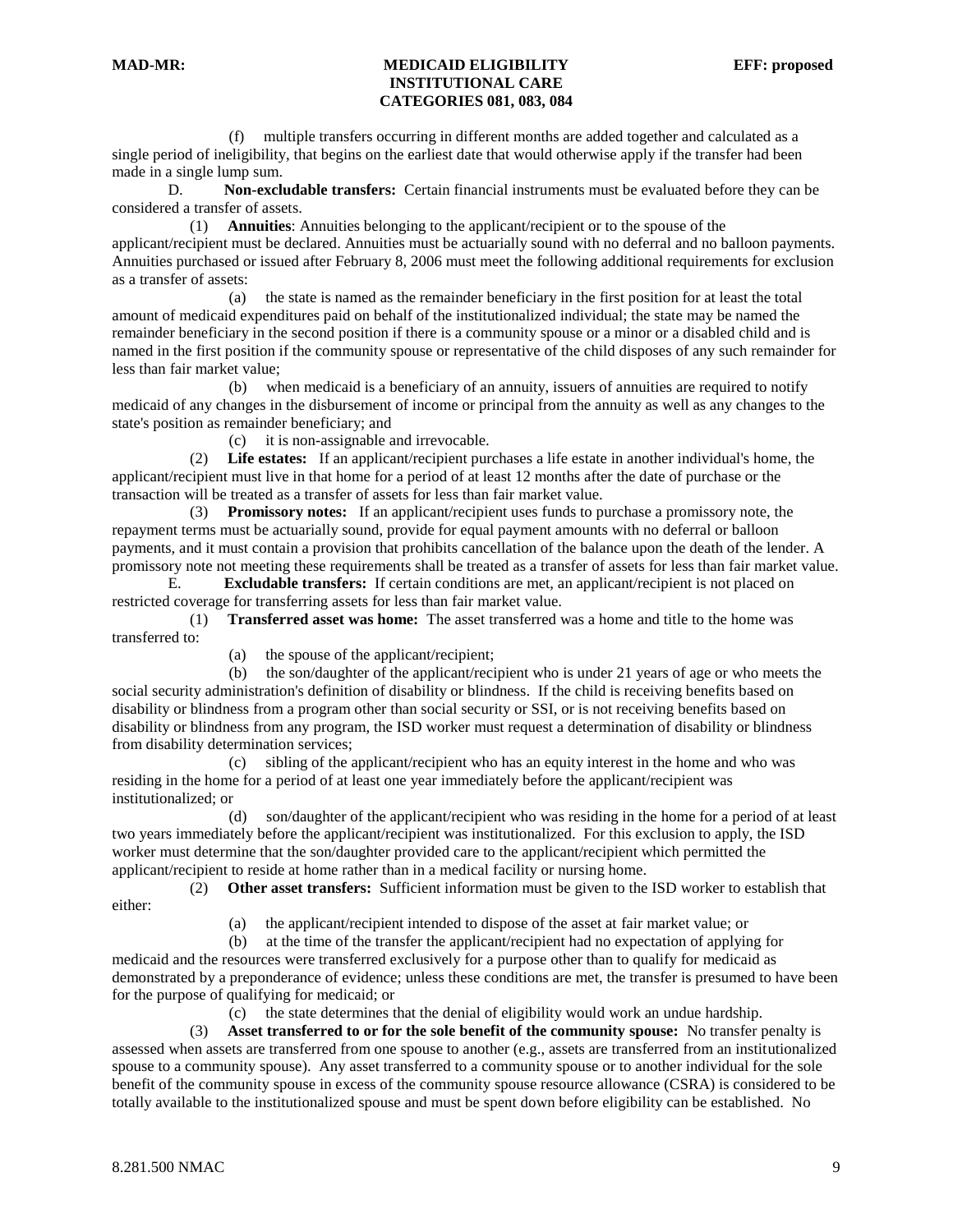transfer penalty is assessed when assets are transferred to another for the sole benefit of the community spouse if all of the conditions listed in (a) through (c) below are met.

 (a) A transfer is considered to be for the sole benefit of the community spouse if it is arranged in such a way that no individual or entity except the community spouse can benefit from the assets transferred in any way, whether at the time of the transfer or at any time in the future.

 (b) A transfer, or transfer instrument, that provides for funds or property to pass to a beneficiary who is not the community spouse is not considered to be established for the sole benefit of the community spouse. For a transfer to be considered to be for the sole benefit of the community spouse, the instrument or document must provide for the spending of the funds involved for the benefit of the community spouse on a basis that is actuarially sound based on the life expectancy of the community spouse. When the instrument or document does not so provide, any potential exemption from penalty or consideration for eligibility purposes is void.

 (c) To determine whether an asset was transferred for the sole benefit of the community spouse, ensure that the transfer was accomplished via a written instrument of transfer (e.g., a trust document) which legally binds the parties to a specified course of action and which clearly sets out the conditions under which the transfer was made, as well as who can benefit from the transfer. A transfer without such a document cannot be said to have been made for the sole benefit of the community spouse since there is no way to establish, without a document, that only the community spouse will benefit from the transfer.

 (4) **Asset transfers to or for the sole benefit of a blind or disabled child of the institutionalized individual:** No transfer penalty is assessed when assets are transferred to a blind or disabled child of the institutionalized individual, or to a trust established solely for the benefit of a blind or disabled child of the institutionalized individual. For this exemption to apply, the child must meet the social security administration's definition of blindness or disability. [See 8.281.500.15 NMAC*, trusts,* and following subsections for rules regarding trusts.] The transfer must either meet the criteria set forth in 8.281.510.11 NMAC (recognized medicaid trusts) or meet all of the conditions listed in (a) through (c) below to be excluded in the eligibility determination process.

 (a) A transfer to such a blind or disabled child is considered to be for the sole benefit of that child if the transfer is arranged in such a way that no individual or entity, except the blind or disabled child, can benefit from the assets transferred in any way, whether at the time of the transfer or at any time in the future.

 (b) A transfer, or transfer instrument, that provides for funds or property to pass to a beneficiary who is not the blind or disabled child of the institutionalized individual is not considered to be established for the sole benefit of the blind or disabled child. For a transfer or trust to be considered to be for the sole benefit of a blind or disabled child, the instrument or document must provide for the spending of the funds involved for the benefit of the blind or disabled child on a basis that is actuarially sound based on the life expectancy of the child. When the instrument or document does not so provide, any potential exemption from penalty or consideration for eligibility purposes is void.

 (c) To determine whether an asset was transferred for the sole benefit of the blind or disabled child of the institutionalized individual, ensure that the transfer was accomplished via a written instrument of transfer (e.g., a trust document) which legally binds the parties to a specified course of action and which clearly sets out the conditions under which the transfer was made, as well as who can benefit from the transfer. A transfer without such a document cannot be said to have been made for the sole benefit of the blind or disabled child since there is no way to establish, without a document, that only the blind or disabled child will benefit from the transfer. [See 8.281.500.15 NMAC*, trusts,* and following subsections for policy regarding trusts.]

 (5) **Asset transfers to a trust for the sole benefit of a disabled individual under age 65:** No transfer penalty is assessed when assets are transferred to a trust established for the sole benefit of an individual under age 65 who meets the social security administration's definition of disability. [See 8.281.500.15 NMAC*, trusts,* and following subsections for policy regarding trusts.] The transfer must either meet the criteria set forth in 8.281.510.11 NMAC (recognized medicaid trusts) or meet all of the conditions listed in (a) through (c) below to be excluded in the eligibility determination process.

 (a) A transfer is considered to be for the sole benefit of a disabled individual under age 65 as described above if the transfer is arranged in such a way that no individual or entity except the disabled individual can benefit from the assets transferred in any way, whether at the time of the transfer or at any time in the future.

 (b) A transfer, transfer instrument, or trust that provides for funds or property to pass to a beneficiary who is not a disabled individual under age 65 as described above, is not considered to be established for the sole benefit of the disabled individual. For a transfer or trust to be considered to be for the sole benefit of the disabled individual, the instrument or document must provide for the spending of the funds involved for the benefit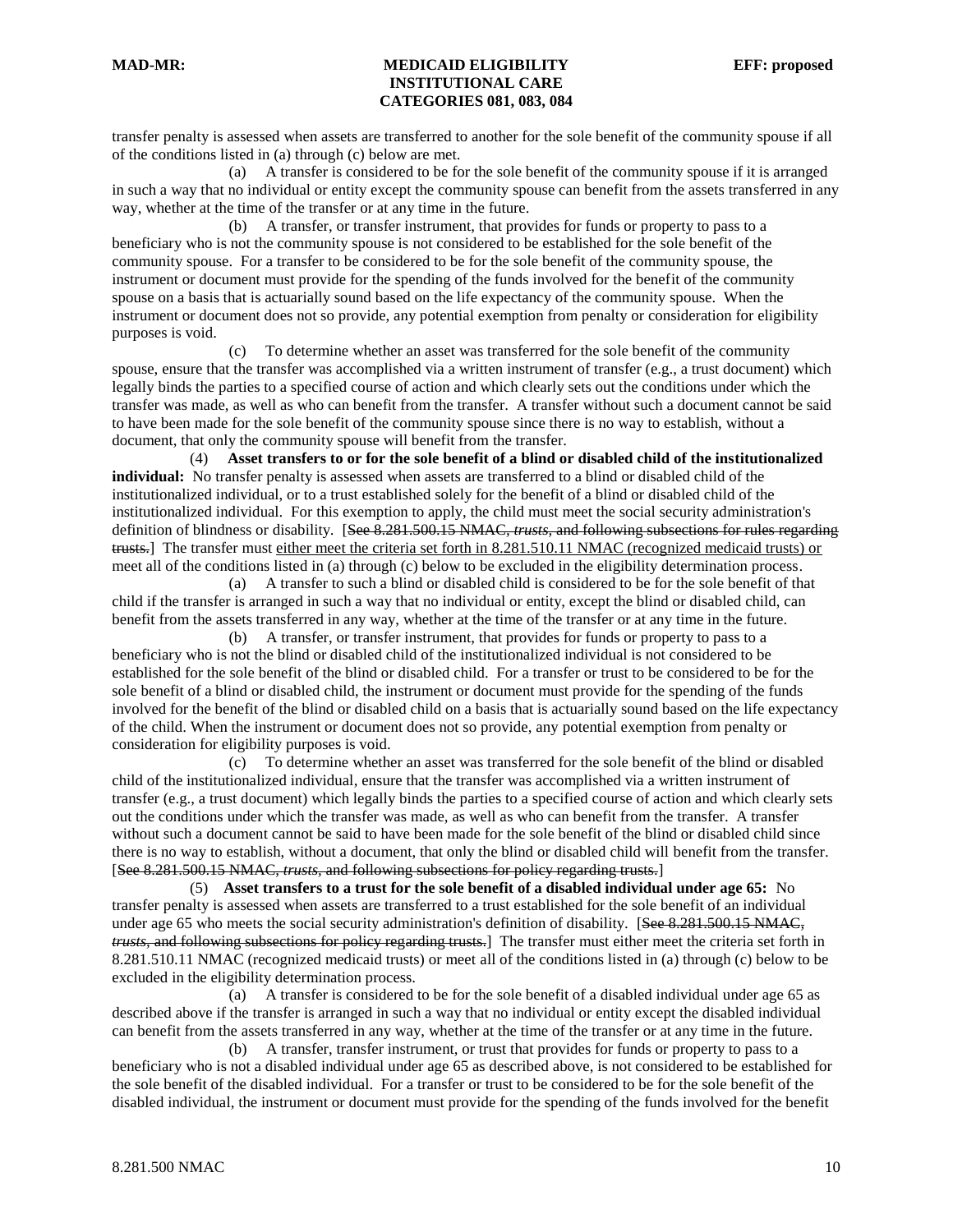of the disabled individual on a basis that is actuarially sound based on the life expectancy of the disabled individual. When the instrument or document does not so provide, any potential exemption from penalty or consideration for eligibility purposes is void.

 (c) To determine whether an asset was transferred for the sole benefit of the disabled individual, ensure that the transfer was accomplished via a written instrument of transfer (e.g., a trust document) which legally binds the parties to a specified course of action and which clearly sets out the conditions under which the transfer was made, as well as who can benefit from the transfer. A transfer without such a document cannot be said to have been made for the sole benefit of the disabled individual since there is no way to establish, without a document, that only the disabled individual will benefit from the transfer. [See 8.281.500.15 NMAC*, trusts,* and following subsections for policy regarding trusts.]

F**. Re-establishing eligibility:** If an asset is transferred for less than fair market value and the applicant/recipient is placed on restricted coverage, he/she has options to re-establish full medicaid coverage.

 (1) **Reimbursement by transferee:** The individual to whom the asset was transferred can reimburse the applicant/recipient for the asset at fair market value or liquidate/sell the asset and spend an amount equal to the uncompensated fair market value on the applicant/recipient's care or other exempt assets as listed in 8.281.500.13 NMAC*, resource exclusions,* and following subsections.

 (2) **Return asset to applicant:** The asset can be transferred back to the applicant/recipient, liquidated, or sold and then spent down to the resource limit on the applicant/recipient's care or other exempt assets as listed in 8.281.500.13 NMAC*, resource exclusions,* and following subsections.

 (3) If the transferred asset is restored to an applicant/recipient, he/she may become totally ineligible for medicaid due to excess resources. The ISD worker must verify that the applicant/recipient's countable assets do not exceed the standard for institutional care medicaid.

[2-1-95, 7-31-97; 8.281.500.14 NMAC - Rn, 8 NMAC 4.ICM.515, 3-1-01; A, 4-1-09; A, 2-15-12]

**8.281.500.15 [TRUSTS:** A trust is a legal device in which property or other assets are held by one or more individuals for the benefit of others. The one who holds the assets is called the trustee. The trustee usually has legal title to the assets held in the trust and is considered the owner of the trust assets in most dealings with third parties. The individual for whose benefit the assets are held by the trustee is called the beneficiary. A trust is usually created by a transfer of assets to the trustee from the owner, who is referred to as the settlor, trustor, or grantor. The transfer may be made while the settlor is alive or it may be made by will. The transfer of assets into a trust divests the original owner of legal title or restricts access to those assets.

A. **Definitions applicable to trust provisions:**

 (1) "Assets" includes all income and resources of the applicant/recipient and his/her spouse, including any income or resources which the applicant/recipient or his/her spouse is entitled to but does not receive because of action by:

(a) applicant/recipient or his/her spouse;

 (b) any individual, including a court or administrative body, with legal authority to act in place of or on behalf of the applicant/recipient or his/her spouse; or

 (c) any individual, including any court or administrative body, acting at the direction or upon the request of the applicant/recipient or his/her spouse.

 (2) "Institutionalized individual" is an individual who is a resident in a nursing facility or who is an inpatient in a medical institution and with respect to whom payment is made based on a level of care provided in a nursing facility.

 (3) "Revocable trust" is created when the grantor reserves the right to cancel any provision of the trust.

 (4) "Irrevocable trust" is created when the grantor does not reserve the right to cancel any provision of the trust.

B. **Medicaid qualifying trusts (MQTs):** This policy applies to trusts created prior to August 11, 1993. A "medicaid qualifying trust" (MQT) is a trust or similar legal device established, other than by will, by an applicant/recipient or his/her spouse, under which the applicant/recipient may be the beneficiary of all or part of the payments from the trust. The distribution of such payments is determined by one or more trustees who are permitted to exercise any discretion with respect to the distribution to the applicant/recipient. When the use of an attorney is solicited to establish a trust, the beneficiary of that trust is not exempt from the requirements of MQT provisions. Legal instruments such as trusts are almost always drafted by an attorney. It is the grantor him/herself who actually establishes or creates the trust when he/she signs or executes it.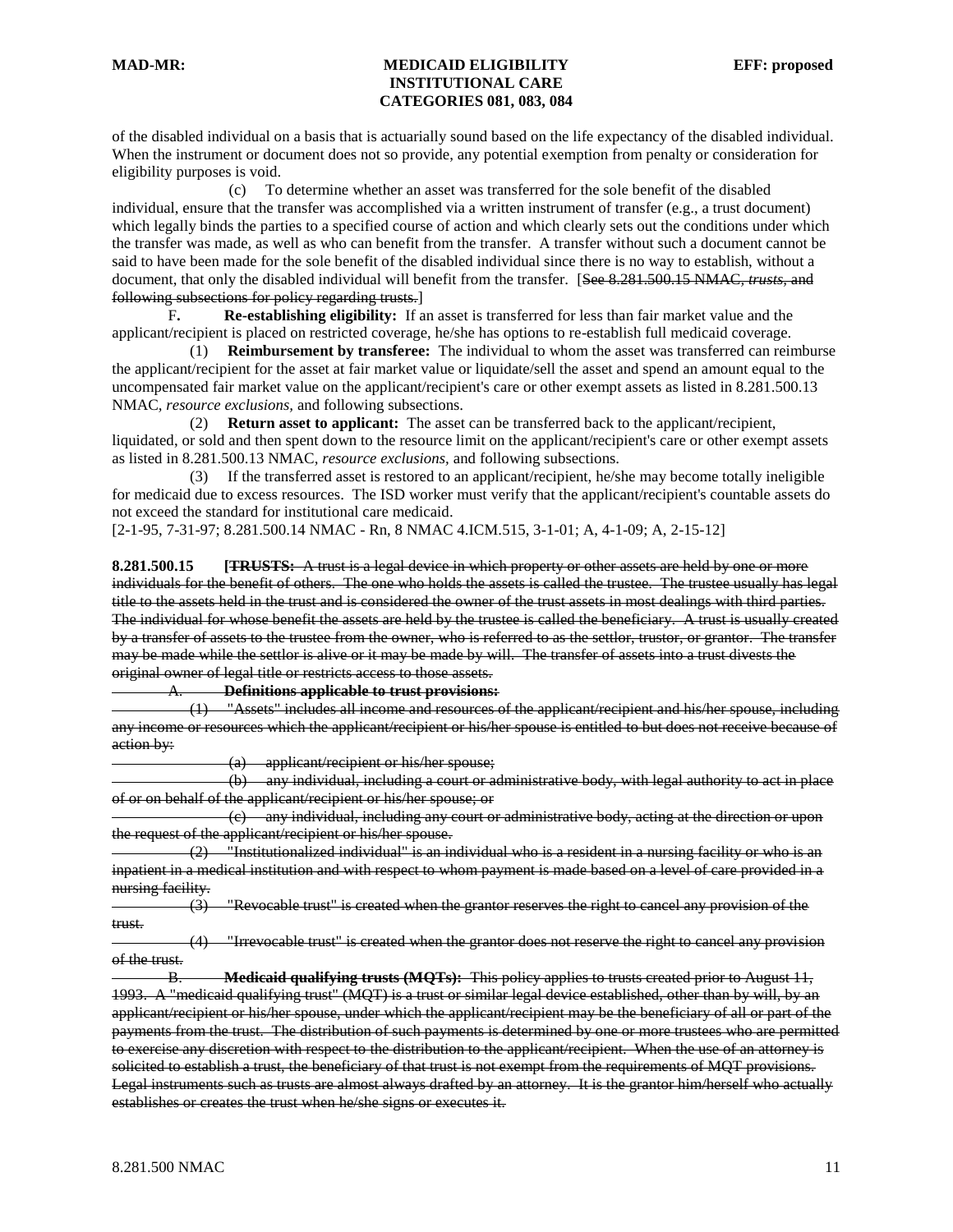(1) **Amount deemed available from an MQT:** The amount from an MQT that is deemed available to an applicant/recipient of institutional care medicaid is the maximum amount that could be distributed to the applicant/recipient or for the care of the applicant/recipient, regardless of restrictions imposed by the trust on the allowable use of the funds. This provision applies regardless of whether the MQT was set up for the purpose of qualifying for medicaid or whether the trust is irrevocable.

 (2) **Revocable trusts:** Revocable trusts that limit access to the assets held in trust must be dissolved and the assets spent down before eligibility can be established. If the ISD worker determines that all or part of the assets held in a trust are not accessible or available to the applicant/recipient, or the trustees have limited discretion over distribution of the assets held in trust, transfer provisions must be applied. Under transfer of resource policy, an applicant/recipient who transfers resources without fair return may incur a penalty for a specified period of time. See 8.281.500.14 NMAC*, asset transfers,* and following subsections.

 (3) **Beneficiary of trust lives in an ICF-MR:** If the beneficiary of a trust is an applicant/recipient who is mentally retarded and resides in an intermediate care facility for the mentally retarded (ICF-MR), that applicant/recipient's trust is not considered an MQT if the trust or trust decree was established prior to April 7, 1986, and is solely for the benefit of that applicant/recipient.

 (4) **Treatment of SSI or social security lump sum payments:** SSI or social security lump sum payments for retroactive periods which are placed in an MQT do not qualify for the nine month exclusion from countable resources. The trust is evaluated as an MQT for purposes of medicaid eligibility.

C. **Trusts established on or after August 11, 1993:** Trusts established on or after August 11, 1993 are evaluated using the provisions of OBRA 93. The term "medicaid qualifying trust" is no longer used after that date. Most trusts are considered when determining eligibility for medicaid. Depending on how the trust is structured, the amounts in the trust may count as resources, income, or transfer of assets.

 (1) **Trust establishment:** An applicant/recipient is considered to have established a trust and that trust is considered to belong to that applicant/recipient if his/her assets were used to form all or part of the corpus (body) of the trust. The trust must have been established, other than by will, by any of the following individuals:

(a) applicant/recipient;

(b) applicant/recipient's spouse;

 (c) an individual, including a court or administrative body, with legal authority to act in place of, or on behalf of, the applicant/recipient or his/her spouse; or

 (d) an individual, including a court or administrative body, acting at the direction of, or upon the request of, the applicant/recipient or his/her spouse;

 (e) if the corpus of a trust includes assets of an applicant/recipient and assets of any other individual or individuals, the portion of the trust representing the assets of the applicant/recipient is considered in determining his/her eligibility for medicaid;

 (f) income or resources from the trust must be considered available to the applicant/recipient without regard to any of the following:

(i) the purposes for which a trust is established;

(ii) whether the trustees have or exercise any discretion under the trust;

(iii) any restrictions on when or whether distribution may be made from the trust; or

(iv) any restrictions on the use of distributions from the trust.

 (2) **Revocable trusts:** Assets in a revocable trust may be counted as income, resources, or transfer of assets based on the following rules:

(a) the corpus of the trust is considered as a resource available to the applicant/recipient;

 (b) payments from the trust to or for the benefit of the applicant/recipient are considered income of the applicant/recipient; and

(c) any other payments from the trust are considered assets transferred by the

applicant/recipient in accordance with the provisions on transfers; see 8.281.500.14 NMAC*, asset transfers,* and following subsections.

 (3) **Irrevocable trusts:** Assets in an irrevocable trust may be counted as income, resources, or transfer of assets based on the following rules:

 $(a)$  if payments from the trust could be made to or for the benefit of the applicant/recipient, the portion of the corpus from which the payment is made or the corpus income from which payments to the applicant/recipient could be made, are considered resources available to the applicant/recipient; and

 (i) payments from that portion of the corpus or income to or for the benefit of the applicant/recipient are considered income of the applicant/recipient;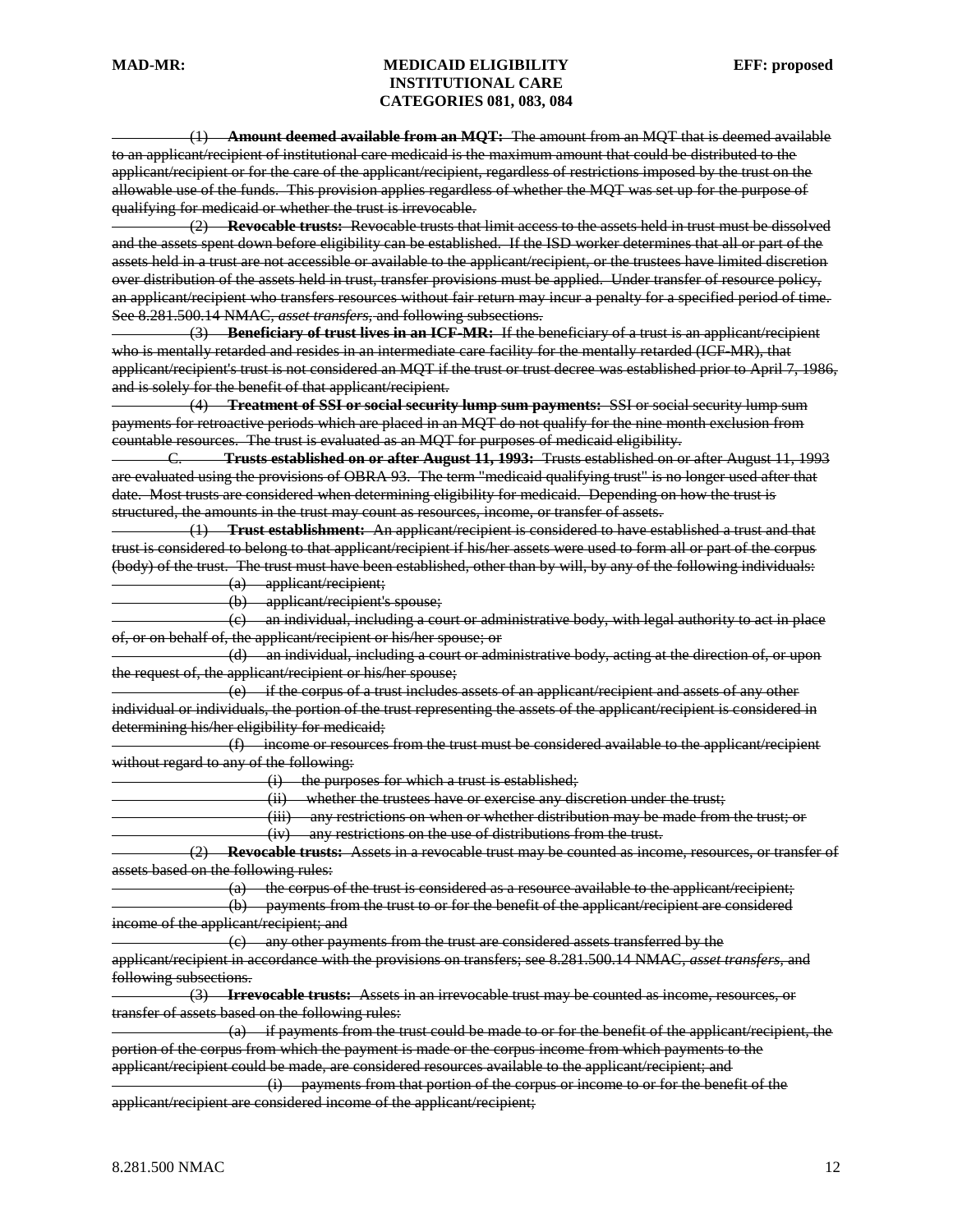(ii) payments for any other purpose are considered a transfer of assets by the

applicant/recipient which are subject to transfer of asset provisions;

 (b) any portion of the trust from which, or any income on the corpus from which, payments could not under any circumstances be made to the applicant/recipient is considered, as of the date of establishment of the trust (or, if later, the date on which payment to the applicant/recipient was foreclosed), to be assets disposed of by the applicant/recipient and the value of the trust is determined by including the amount of any payments made from such portion of the trust after such date.

 (4) **Value of the irrevocable trust:** The value of the trust is determined by including the amount of any payments made from portions of the trust after the date of establishment or, if later, the date on which payments to the applicant/recipient were foreclosed.

D. **Other trusts:** The following types of trusts are not subject to the conditions specified under revocable and irrevocable trusts noted above. Only income and resources distributed directly to the applicant/recipient or to a third party on the applicant/recipient's behalf by the trustee are considered available to the applicant/recipient in determining medicaid eligibility if the applicant/recipient could use the payment for food, clothing or shelter for him/herself. The trusts described in this section are reversionary trusts meaning the trust must provide that, upon the death of the applicant/recipient, any funds remaining in the trust revert to the state medicaid agency, up to the amount paid in medicaid benefits on the applicant/recipient's behalf. If the applicant/recipient has resided in more than one state, the trust must provide that the funds remaining in the trust are distributed to each state in which the applicant/recipient received medicaid, based on the state's proportionate share of the total amount of medicaid benefits paid by all of the states on the applicant/recipient's behalf. The trustee may, upon the death of the beneficiary, pay the expenses of the beneficiary's burial or cremation up to the amount then authorized for burial expenses under federal and state medicaid law and regulations, to the extent other resources are not so designated.

 (1) **Reversionary trust for certain disabled individuals:** This trust contains the assets of an applicant/recipient who is under 65 years of age at the time the trust is established and who meets the social security administration's definition of disability. A reversionary trust must be established for the sole benefit of the applicant/recipient by a parent, grandparent, legal guardian, or a court. Upon the death of the applicant/recipient, the state receives all amounts remaining in the trust up to the amount of the total medicaid benefits paid on behalf of the applicant/recipient.

 (2) **Income diversion trusts:** To be considered an income diversion trust, a trust must meet the following requirements:

 (a) the trust is composed only of pension, social security, and other income to the applicant/recipient, including accumulated income in the trust; and

 (b) the state receives all amounts remaining in the trust upon the death of the applicant/recipient up to an amount equal to the total medicaid benefits paid on behalf of the applicant/recipient; (c) the trusts described in this section are also known in New Mexico as *Maxwell v. Heim*  income diversion trusts; those trusts executed on or after August 11, 1993 no longer have to be court ordered or approved.

 (3) **Non-profit trusts for certain disabled individuals:** Trusts containing the assets of applicants/recipients who meet the social security administration's definition of disability and which meet all the following criteria are considered non-profit trusts for certain disabled individuals:

 $(a)$  the trust is established and managed by a non-profit association;

 (b) a separate account is maintained for each beneficiary of the trust but, for purposes of investment and management of funds, the trust pools these accounts;

 (c) accounts in the trust are established solely for the benefit of applicants/recipients who meet the social security administration's definition of disability and are established by the parent, grandparent, or legal guardian of such applicants/recipients, by such applicants/recipients themselves, or by a court; and

 (d) amounts remaining in the applicant/recipient's account upon his/her death will first be used to pay the state an amount equal to the total amount of medicaid benefits paid on behalf of the applicant/recipient. E. **Undue hardship:** An institutionalized spouse who (or whose spouse) has excess resources and is

unable to access resources from an existing trust will not be found ineligible for medicaid under Section 1924(c)(3)(C) of the Social Security Act, where the state determines, on a case by case basis, that denial of eligibility on the basis of excess resources would work an undue hardship. Undue hardship is considered to exist if denial of medicaid would deprive the applicant/recipient of food, shelter, or medical care. Cases of undue hardship will be reviewed every six months to monitor changes in circumstances.

F. **Documentation of trusts:** Upon learning of the existence of a trust, the ISD worker must obtain a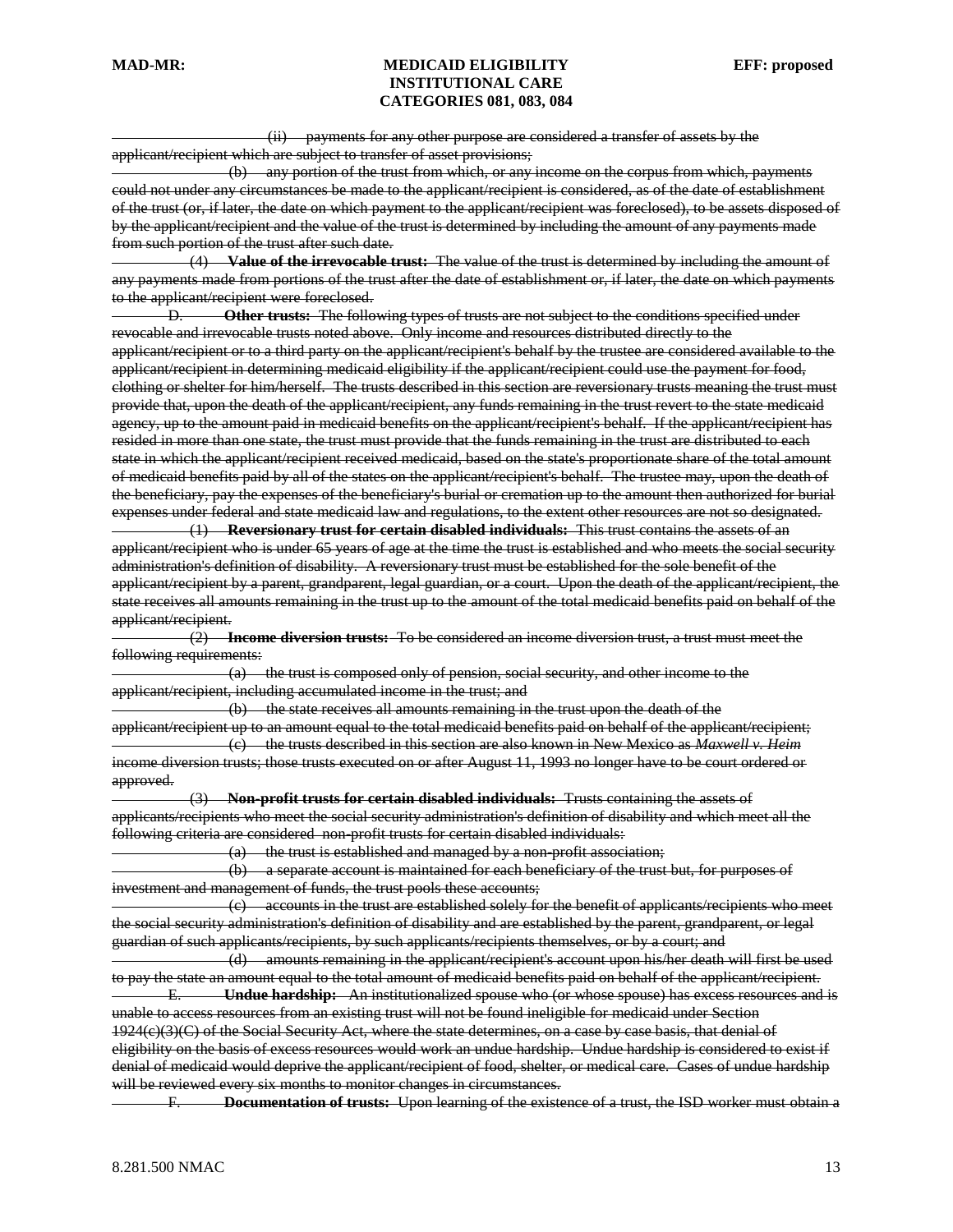copy of the trust document, including all attachments, and forward it to the MAD eligibility unit for review.] [RESERVED] [2-1-95, 7-31-97; 8.281.500.15 NMAC - Rn, 8 NMAC 4.ICM.517, 3-1-01; A, 4-1-09; A, 2-15-12]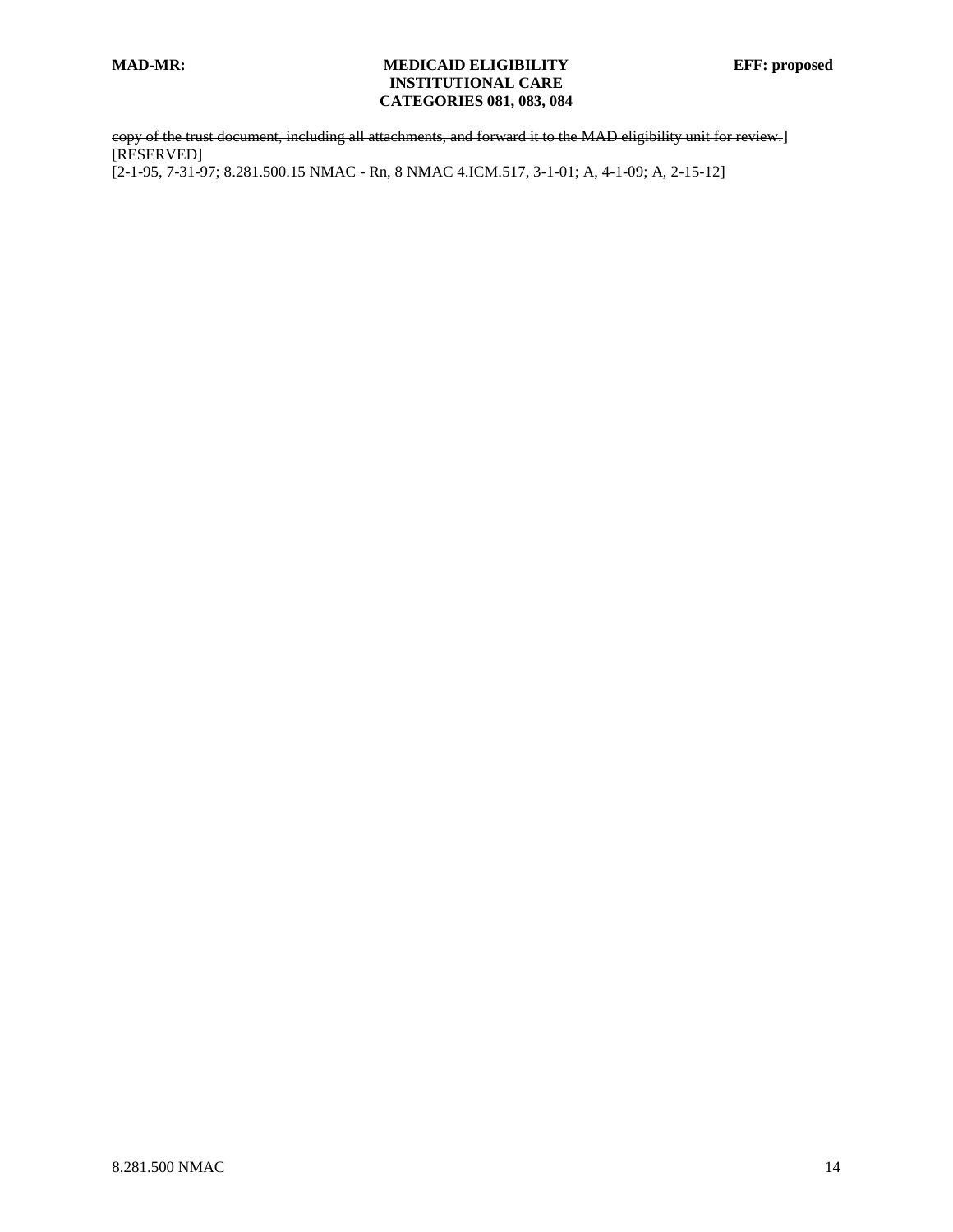**TITLE 8 SOCIAL SERVICES**

# **CHAPTER 281 MEDICAID ELIGIBILIY - INSTITUTIONAL CARE (CATEGORIES 081, 083, AND 084)**

**PART 510 TRUST STANDARDS**

**8.281.510.1 ISSUING AGENCY:** New Mexico Human Services Department (HSD). [8.281.510.1 NMAC - N, 2-15-12]

**8.281.510.2 SCOPE:** The rule applies to the general public. [8.281.510.2 NMAC - N, 2-15-12]

**8.281.510.3 STATUTORY AUTHORITY:** The New Mexico medicaid program is administered pursuant to regulations promulgated by the federal department of health and human services under Title XIX of the Social Security Act, as amended and by the state human services department pursuant to state statute. See NMSA 1978, Sections 27-2-12 et seq.

[8.281.510.3 NMAC - N, 2-15-12]

**8.281.510.4 DURATION:** Permanent.

[8.281.510.4 NMAC - N, 2-15-12]

**8.281.510.5 EFFECTIVE DATE:** January 1, 2012, unless a later date is cited at the end of a section. [8.281.510.5 NMAC - N, 2-15-12]

**8.281.510.6 OBJECTIVE:** The objective of this rule is to provide eligibility criteria and procedures for the medicaid programs.

[.281.510.6 NMAC - N, 2-15-12]

# **8.281.510.7 DEFINITIONS:**

A. "Assets" include all income and resources as described in 8.281.500 NMAC of an applicant/recipient and his/her spouse. Assets not in a trust are considered under the applicable rule to determine if they are countable or excludable for the purposes of medicaid eligibility.

B. "Beneficiary" is the individual(s) for whose benefit the assets are held by the trustee.  $\overline{C}$ . "Benefit" is something to the advantage of or profit to the recipient.

"Benefit" is something to the advantage of or profit to the recipient.

D. "Community spouse" is an individual as described in Subsection E of 8.281.500.7 NMAC, *definitions*.

E. "Corporate trustee" means a bank, trust company, or company whose primary business is trust services. A corporate trustee may not have any affiliation with the beneficiary either through relatives working for the corporate trustee or investments by the beneficiary with the company other than for administrative fees.

F. "Corpus" is the body of the trust or the original asset used to establish the trust (to include principal, interest, and subsequent additions), such as a sum of money or real property.

G. "Department" is the New Mexico human services department or successor agency.

H. "Grantor" is the owner of or has legal control over the assets placed into a trust. A grantor may also be referred to as a settlor or trustor.

I. "Independent trustee" means a bank, trust company, attorney, or other professional fiduciary that is not controlled by the beneficiary. If the independent trustee is related to the beneficiary, he/she must post a bond to render trustee services.

J. "Institutionalized individual" is an individual as described in Subsection K of 8.281.500.7 NMAC.

"Irrevocable trust" is created when the grantor does not reserve any right to cancel or revoke any provision of the trust.

 (1) Although termed irrevocable, a trust which provides that the trust can only be modified or terminated by a court is a revocable trust because the applicant/recipient (or his/her responsible party) or the trustee can petition the court to amend or terminate the trust.

 (2) Although termed irrevocable, a trust that will terminate if a certain circumstance occurs during the lifetime of the applicant/recipient, such as the applicant/recipient leaving the nursing facility and returning home, is a revocable trust.

(3) Although termed irrevocable, a trust that can be revoked or terminated upon the agreement of any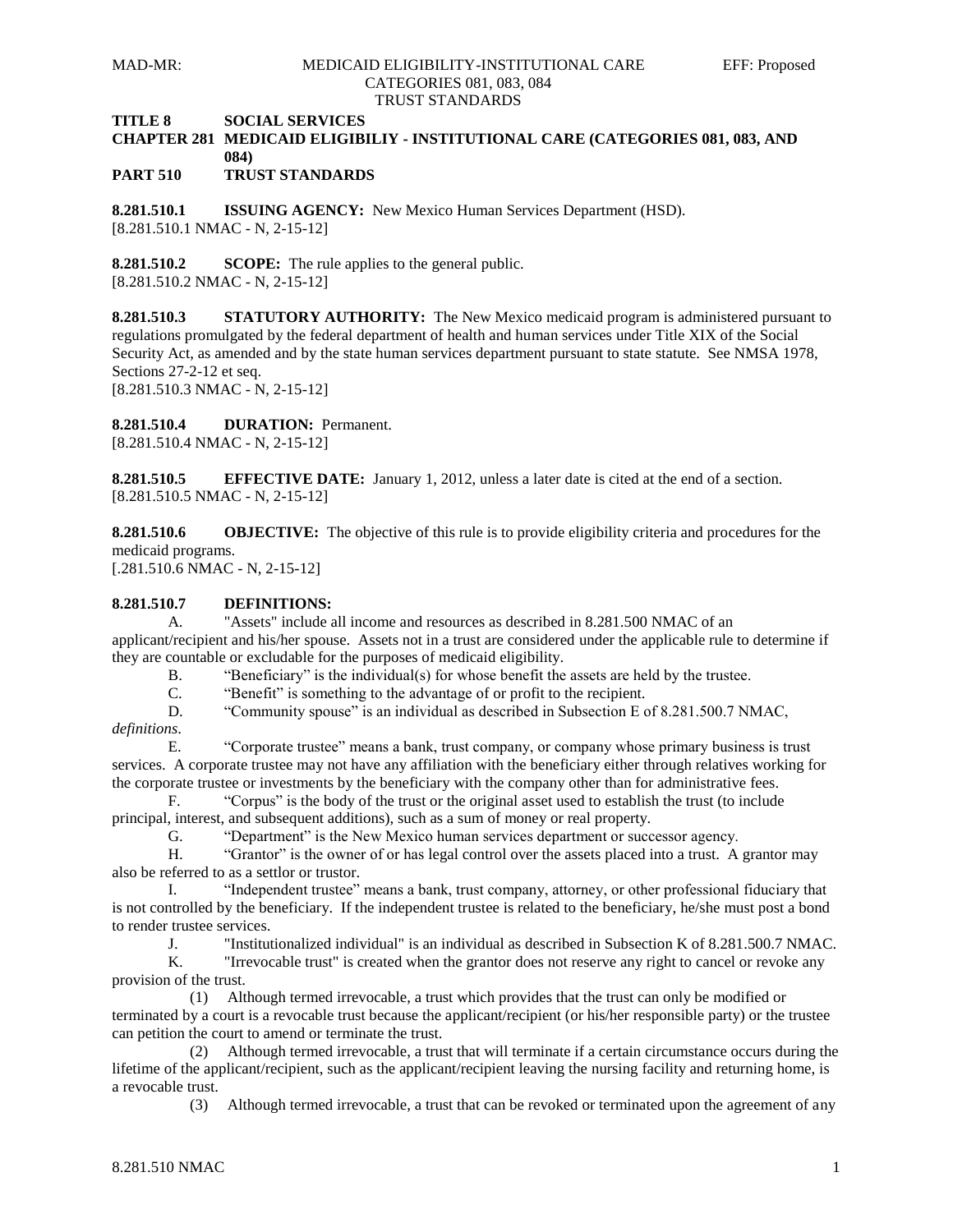# or all beneficiaries (including residual beneficiaries) is a revocable trust.

L. "Payment" means any disbursal from the corpus of the trust or from income generated by the trust which benefits the party receiving it. A payment may include actual cash, as well as non-cash or property disbursements, such as the right to use and occupy real property.

M. "Residual beneficiary" is a person or entity that receives the remaining trust principal upon the death of the original trust beneficiary.

N. "Revocable trust" is created when the grantor reserves any right to cancel any provision of the trust.

O. "Sole benefit of" means that no individual or entity, except the person for whom the trust was established, may benefit from the assets in any way whether at the time the trust is created or at any time in the future.

P. "Trust" includes any legal instrument, device or arrangement, that is reduced to writing, signed and executed, which may not be called a trust under state law, or which is similar to a trust. A trust is a legal device in which property (real or personal) or other assets are held by one or more individuals for the benefit of others. A trust is usually created by a transfer of assets from the owner (grantor) to the trustee. Assets are not part of a trust and are considered outside of the trust until the date they are actually transferred into the trust, as demonstrated by verifiable documentation, regardless of the effective date of the trust, The transfer may be made while the grantor is alive or it may be made by will. The transfer of assets into a trust divests the original owner of legal title or restricts access to those assets. Trusts may also include structured settlements meeting the requirements stated above.

Q. "Trust records" include, but are not limited to verifiable documentation of all transactions paid by or paid into a trust. Minimal documentation of distributions includes date of transaction, amount of payment (or if not paid by cash or other legal tender, type of asset distributed), person or entity receiving distribution, purpose of distribution, if distribution was made to acquire a non-consumable good, the location of that non-consumable good, and person or entity authorizing the distribution. Minimal documentation of additions to the trust includes the date of the transaction and a description of or amount of the asset transferred into the trust. The Department shall not pay any costs or fees for obtaining trust records from the applicant/recipient or the trustee.

R. "Trustee" is a person or entity who holds and controls the assets in the trust. The trustee usually has legal title to the assets held in the trust and is considered the owner of the trust assets in most dealings with third parties.

[8.281.510.7 NMAC - N, 2-15-12]

## **8.281.510.8** [RESERVED]

**8.281.510.9 MEDICAID QUALIFYING TRUSTS (MQT):** An MQT is a trust created prior to August 11, 1993. An MQT is a trust, or similar legal device, established (other than by will) by an applicant/recipient or an applicant/recipient's spouse, under which the applicant/recipient may be the beneficiary of all or part of the distributions from the trust and such distributions are determined by one or more trustees who are permitted to exercise any discretion with respect to distributions to the applicant/recipient. A trust established by an applicant/recipient or an applicant/recipient's spouse includes trusts created or approved by a representative of the applicant/recipient (parent, guardian or person holding power of attorney) or the court where the property placed in trust is intended to satisfy or settle a claim made by or on behalf of the applicant/recipient or the applicant/recipient's spouse. This includes trust accounts or similar devices established for a minor child. In addition, a trust established jointly by at least one of the applicant/recipients who can establish an MQT and another party or parties (who do not qualify as one of these applicant/recipients) is an MQT as long as it meets the other MQT criteria. The provisions regarding MQTs apply even though an MQT is irrevocable or is established for purposes other than enabling an applicant/recipient to qualify for medicaid; and, whether or not discretion is actually exercised.

A. **Similar legal device**. MQT rules listed in this subsection also apply to "similar legal devices" or arrangements having all the characteristics of an MQT except that there is no actual trust document. The determination whether a given document or arrangement constitutes a "similar legal device" shall be made by the department.

B. **MQT resource treatment**. For revocable MQTs, the entire principal is an available resource to the applicant/recipient. For irrevocable MQTs, the countable amount of the principal is the maximum amount the trustee can disburse to (or for the benefit of) the applicant/recipient, using his/her full discretionary powers under the terms of the trust. If the trustee has unrestricted access to the principal and has discretionary power to disburse the entire principal to the applicant/recipient (or to use it for the applicant/recipient's benefit), the entire principal is an available resource to the applicant/recipient. Placement of an asset excluded by 8.281.500.13 NMAC, *resource*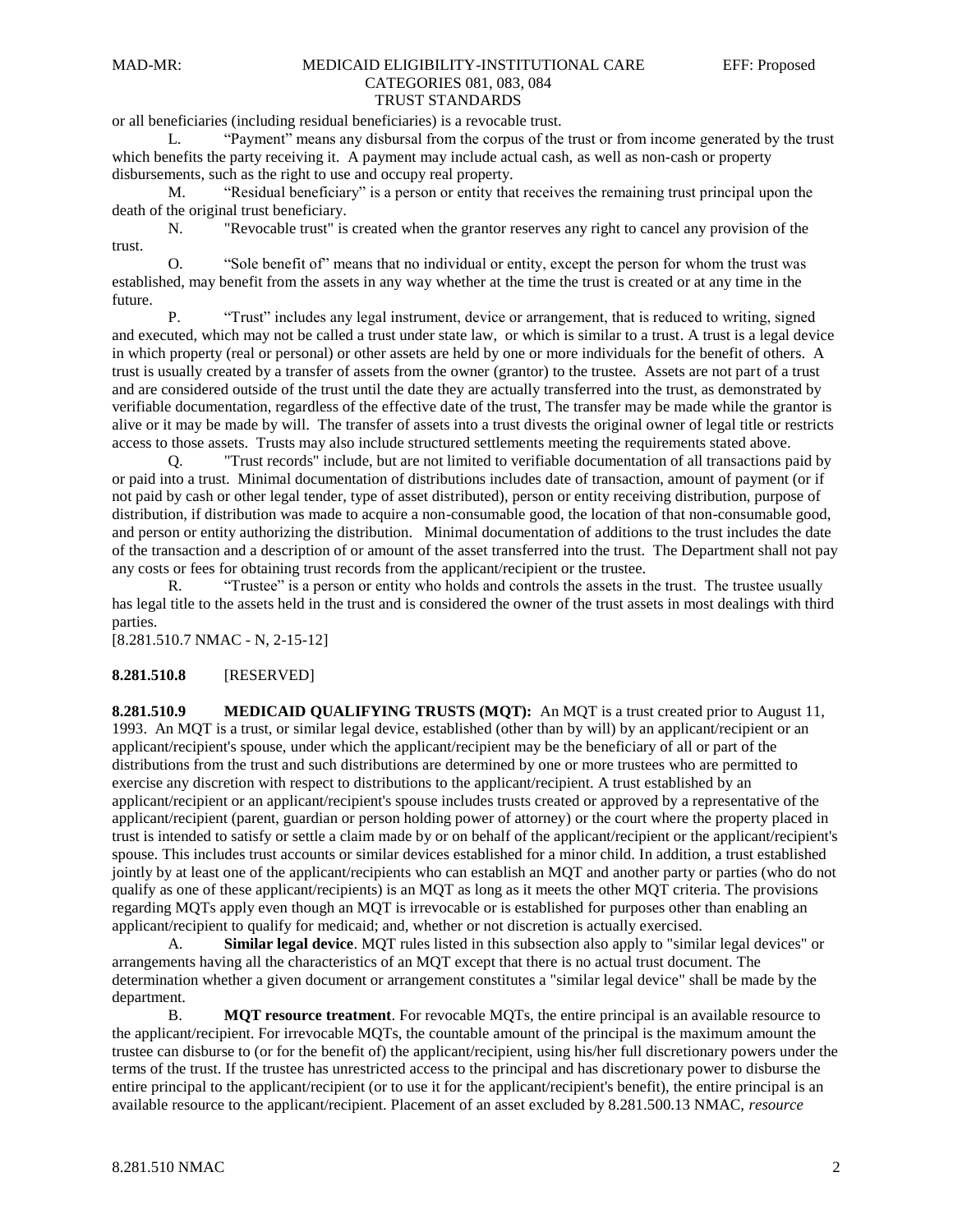## *exclusions*, into a trust does not change the nature of the asset. The asset remains excluded, except for the home of an institutionalized individual. If the home of an institutionalized individual is placed in a trust, it becomes a countable resource. The value of the property is included in the value of the principal. If the MQT permits a specified amount of trust income to be distributed periodically to the applicant/recipient (or to be used for his/her benefit), but those distributions are not made, the applicant/recipient's countable resources increase cumulatively by the undistributed amount.

C. **Income treatment**. Amounts of MQT income distributed to the applicant/recipient or to third parties for the applicant/recipient's benefit are countable income when distributed.

D. **Transfer of resources**. If the MQT is irrevocable, a transfer of resources has occurred to the extent that the applicant/recipient or grantor's access to the principal is restricted (e.g., if the trust states that the trustee cannot access the principal, but must distribute the income produced by that principal to the applicant/recipient, the principal is not an available resource and has, therefore, been transferred). See 8.281.500.14 NMAC.

E. **Beneficiary of trust lives in an ICF-MR:** If the beneficiary of a trust is an applicant/recipient who is mentally retarded and resides in an intermediate care facility for the mentally retarded (ICF-MR), that applicant/recipient's trust is not considered an MQT if the trust or trust decree was established prior to April 7, 1986, and is solely for the benefit of that applicant/recipient.

F. **Treatment of SSI or social security lump sum payments:** SSI or social security lump sum payments for retroactive periods which are placed in an MQT do not qualify for the 9-month exclusion from countable resources. The trust is evaluated as an MQT for purposes of medicaid eligibility.

G. Trust records shall be open at all reasonable times to inspection by the department and copies shall be provided upon the request of an authorized representative of the department. [8.281.510.9 NMAC - N, 2-15-12]

**8.281.510.10 TRUSTS ESTABLISHED ON OR AFTER AUGUST 11, 1993:** Trusts established on or after August 11, 1993 are evaluated using the provisions of OBRA 93. The term "medicaid qualifying trust" or MQT is no longer used after that date. Any trust which meets the basic definition of a trust can be counted in determining eligibility for medicaid. No clause or requirement in a trust, no matter how specifically it applies to medicaid or other federal or state programs (i.e. exculpatory clauses) precludes a trust from being considered under 8.281.500 NMAC. Depending on how the trust is structured, the amounts in the trust may count as resources, income, or a transfer of assets. All trusts submitted for review by the department must be in writing, signed, and fully executed. Trusts that are not signed and executed will not be considered as effective trusts until they are signed and executed. Assets are not part of a trust and are considered outside of the trust until the date they are actually transferred into the trust, as demonstrated by verifiable documentation, regardless of the effective date of the trust.

A. The standards set forth in this section shall apply to trusts or similar legal devices without regard to:

- (1) the purposes for which the trust is established;
- (2) whether the trustee(s) has discretion or exercises such discretion under the trust;
- (3) any restrictions on when or whether distributions can be made from the trust; and
- (4) or any restrictions on the use of distributions from the trust.

B. **Trust establishment:** An applicant/recipient is considered to have established a trust and that trust is considered to belong to that applicant/recipient if his/her assets were used to form all or part of the corpus of the trust. Applicants/recipients to whom the trust provisions apply shall include any applicant/recipient who establishes a trust and who is an applicant/recipient for medicaid services. An applicant/recipient shall be considered to have established a trust if any of his/her assets, regardless of the amount, were used to form part or all of the corpus of the trust.

(1) The trust must have been established, other than by will, by any of the following individuals:

- (a) applicant/recipient;
- (b) applicant/recipient's spouse;

 (c) an individual, including a court or administrative body, with legal authority to act in place of, or on behalf of, the applicant/recipient or his/her spouse; or

 (d) an individual, including a court or administrative body, acting at the direction of, or upon the request of, the applicant/recipient or his/her spouse.

 (2) When the corpus of a trust includes assets of another person or persons not described in (a) through (d) above, as well as assets of the applicant/recipient, the rules apply only to the portion of the trust attributable to the assets of the applicant/recipient. Thus, in determining countable income and resources in the trust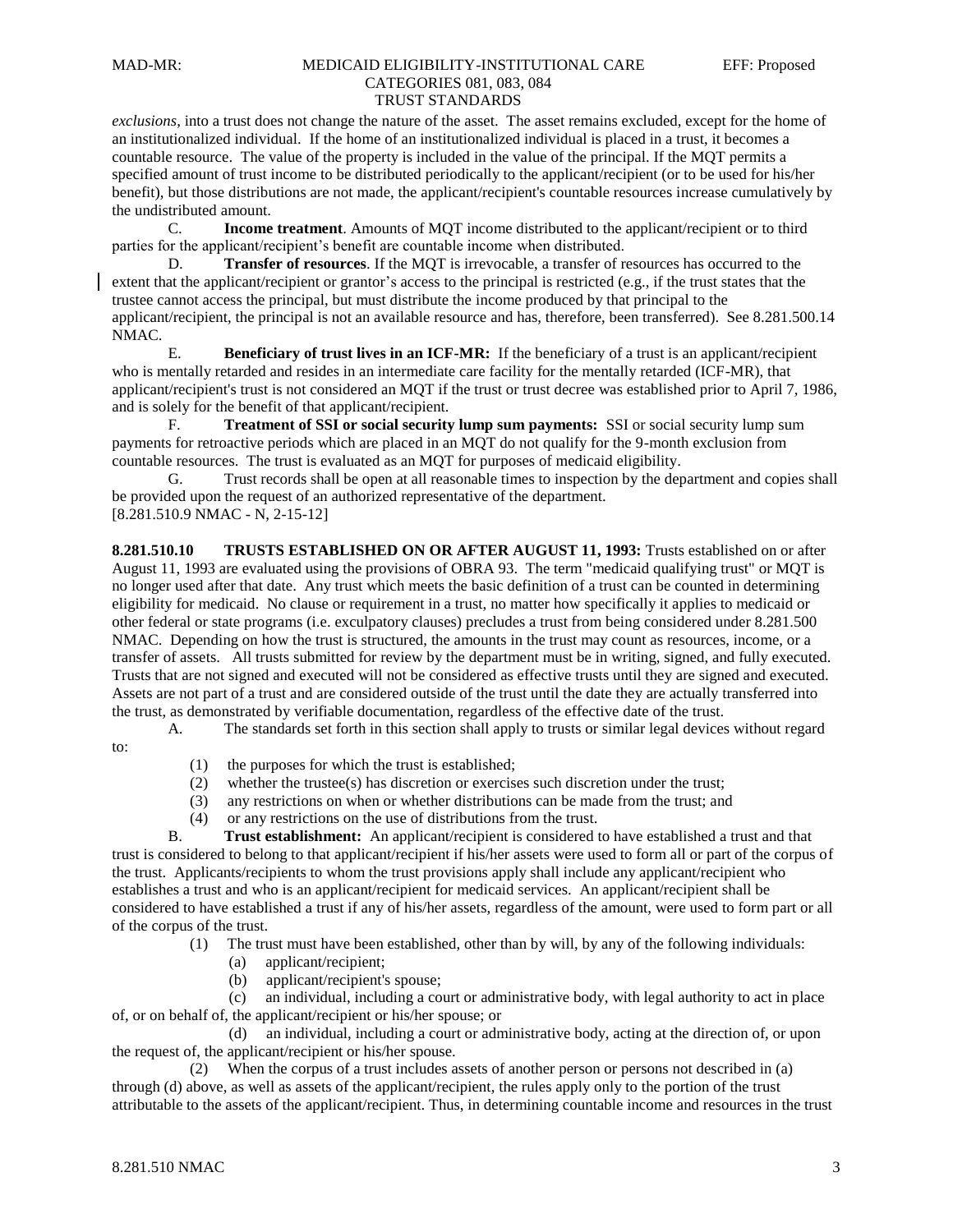and

#### MAD-MR: MEDICAID ELIGIBILITY-INSTITUTIONAL CARE EFF: Proposed CATEGORIES 081, 083, 084 TRUST STANDARDS

# for eligibility and post-eligibility purposes, the ISD caseworker shall prorate any amounts of income and resources,

based on the proportion of the applicant/recipient's assets in the trust to those of other persons. (For example: if the applicant/recipient and his two sisters create a trust and each sister contributes a total value of \$50,000 and the applicant contributes \$25,000, the applicant's prorated share is 20% of the entire value of the trust.)

C. **Treatment of Trusts**: For purposes of determining medicaid eligibility, the treatment of trusts shall be dependent on the characteristics of the trust.

D. **Revocable trusts**:

(1) The entire corpus of the trust shall be counted as a resource available to the applicant/recipient;

 (2) Any payments from the trust made to or for the benefit of the applicant/recipient shall be counted as income (unless otherwise excludable, see 8.281.500.20 NMAC, *unearned income*, and 8.281.500.21 NMAC, *deemed income*); and

 (3) Any payments from the trust which are not made to or for the benefit of the applicant/recipient shall be considered as assets transferred for less than fair market value (see Section 8.281.500.14 NMAC, *asset transfers*).

E. **Irrevocable trusts**: In an irrevocable trust from which payment can be made under the terms of the trust to or for the benefit of the applicant/recipient from all or a portion of the trust.

(1) The following shall apply to that trust or that portion of the trust:

 (a) Payments from income or from the corpus made to or for the benefit of the applicant/recipient shall be treated as income to the applicant/recipient unless otherwise excludable (see 8.281.500.20 NMAC and 8.281.500.21 NMAC);

 (b) Income on the corpus of the trust which could be paid to or for the benefit of the applicant/recipient shall be counted as a resource available to the applicant/recipient;

 (c) The portion of the corpus that could be paid to or for the benefit of the applicant/recipient shall be treated as a resource available to the applicant/recipient; and

 (d) Payments from income or from the corpus that are made, but not to or for the benefit of the applicant/recipient, shall be treated as a transfer of assets for less than fair market value (see Section 8.281.500.14 NMAC ).

 (2) In the case of an irrevocable trust from which payments from all or a portion of the trust cannot, under any circumstances, be made to or for the benefit of the applicant/recipient, all of the trust, or any such portion or income thereof, shall be treated as a transfer of assets for less than fair market value (see Section 8.281.500.14 NMAC).

 (a) In treating these portions as a transfer of assets, the date of transfer shall be considered to be the date the trust was established, or, if later, the date on which the applicant/recipient no longer had a right of payment.

 (b) For transfer of assets purposes, in determining the value of the portion of the trust which cannot be paid to the applicant/recipient, amounts that have been paid, for whatever purpose, shall not be subtracted from the value of the trust on the date the trust was created or, if later, the date that payment could no longer be made. The value of the transferred amount shall be no less than the value on the date the trust is established or, if later, on the date that payment could no longer be made. If additional funds are added to this portion of the trust, those funds shall be treated as a new transfer of assets for less than fair market value, as of the date the additional funds were added to the trust. (See Section 8.281.500.14 NMAC)

F. Payments are considered countable to the applicant/recipient when made from a revocable or irrevocable trust to or on behalf of the applicant/recipient including payments of any sort, including an amount from the corpus or income produced by the corpus, paid to another person or entity such that the applicant/recipient derives some benefit from the payment.

G. In determining whether payments can or cannot be made from a trust to or for an applicant/recipient, the department shall take into account any restrictions on payments, such as use restrictions, exculpatory clauses, or limits on trustee discretion that may be included in the trust. Any amount in a trust for which payment can be made, no matter how unlikely the circumstance of payment might be or how distant in the future shall be considered a payment that can be made under some circumstances. For example, if an irrevocable trust provides that the trustee can disburse only \$1,000 to or for the applicant/recipient out of a \$10,000 trust, only the \$1,000 is treated as a payment that could be made. The remaining \$9,000 is treated as an amount which cannot, under any circumstances, be paid to or for the benefit of the applicant/recipient and may be subject to a transfer penalty. On the other hand, if a trust contains \$25,000 that the trustee can pay to the applicant/recipient only in the event that the applicant/recipient needs, for example, a heart transplant, this full amount is considered as a payment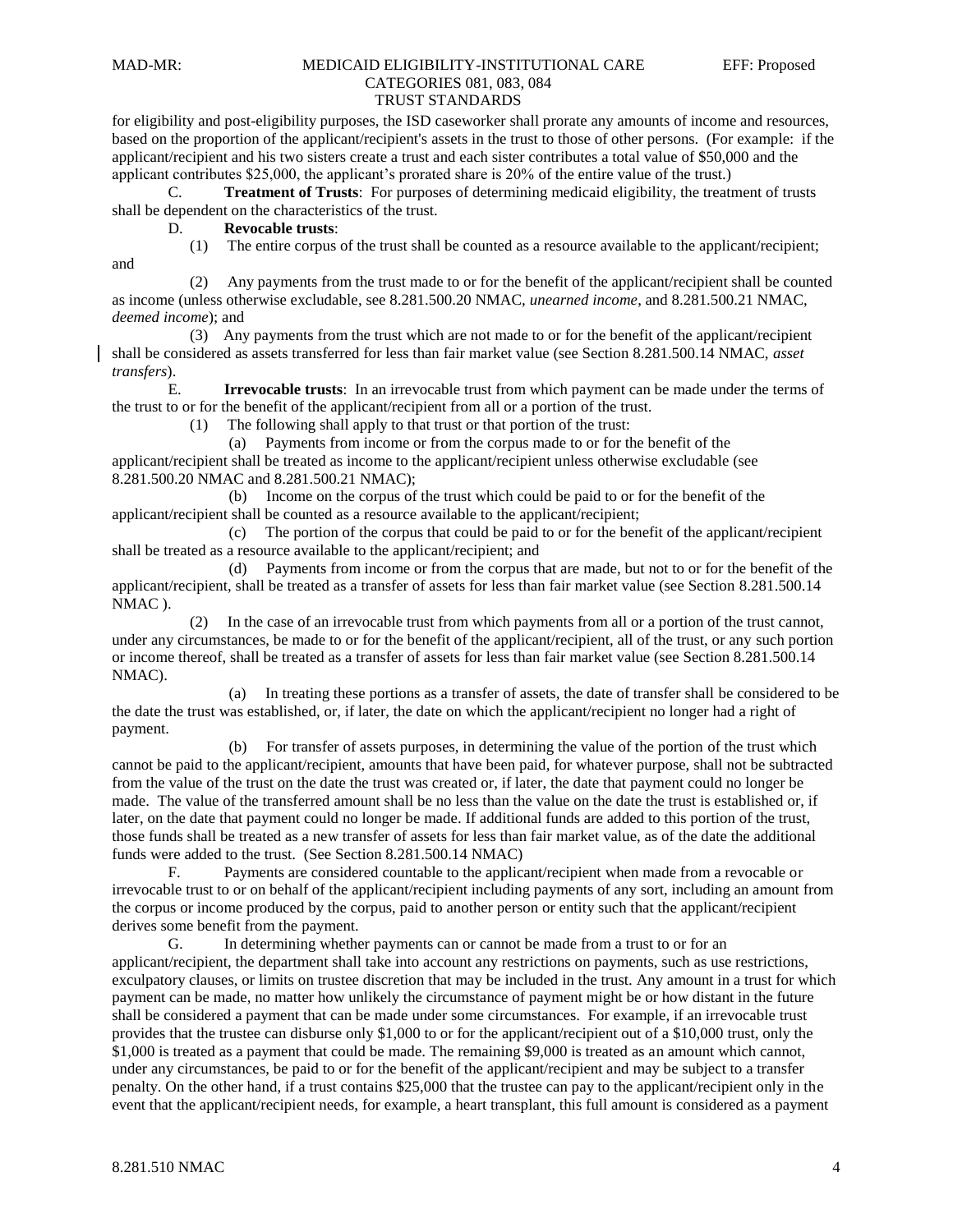that could be made under some circumstance, even though the likelihood of payment is remote. Similarly, if a payment cannot be made until some point in the distant future, it is still payment that can be made under some circumstances and the funds are counted as a resource.

H. Institutionalized individuals with a community spouse: A transfer to a trust (or similar instrument) for the sole benefit of a community spouse shall be treated in accordance with the provisions above. If the trust is established by either spouse (using at least some of the couple's assets), the trust shall be reviewed by the department for availability of resources, in accordance with the provisions above. If the payment from such a trust shall be considered an available resource to either spouse, the trust shall be included as a countable resource in determining medicaid eligibility for the institutionalized spouse.

I. Trust records shall be open at all reasonable times to inspection by the department and copies shall be provided upon the request of an authorized representative of the department. The department shall not be charged any fees or costs associated with providing trust records to the department. [8.281.510.10 NMAC - N, 2-15-12]

**8.281.510.11 RECOGNIZED MEDICAID TRUSTS:** The trust provisions set forth in Sections 8.281.510.9 NMAC and 8.281.510.10 NMAC shall not apply to the following trusts so long as the trust document meets all the requirements set forth in this section.

A. The recognized medicaid trusts described in this section (special needs trusts, income diversion trusts, and non-profit trusts for certain disabled individuals) are subject to the following:

 (1) Only income and resources distributed directly to the applicant/recipient and/or to a third party on the applicant/recipient's behalf by the trustee are considered available to the applicant/recipient in determining medicaid eligibility if the applicant/recipient could use the payment for food or shelter for him/herself.

 (2) The trusts are reversionary trusts meaning the trust must provide that, upon the death of the applicant/recipient, any funds remaining in the trust revert to the state medicaid agency, up to the amount paid in medicaid benefits on the applicant/recipient's behalf. If the applicant/recipient has resided in more than one state, the trust must provide that the funds remaining in the trust are distributed to each state in which the applicant/recipient received medicaid, based on the state's proportionate share of the total amount of medicaid benefits paid by all of the states on the applicant/recipient's behalf.

 (3) All trusts submitted for review to the department must be in writing, signed, and fully executed. Trusts that are not signed and executed will not be considered as effective trusts until they are signed and executed. Trusts must also be funded as demonstrated by verifiable documentation prior to review by the department.

 (4) Assets are not part of a trust and are considered outside of the trust until the date they are actually transferred into the trust, as demonstrated by verifiable documentation, regardless of the effective date of the trust. Assets outside of a trust will be evaluated according to the applicable regulations regarding the counting of resources.

Since the department is a reversionary beneficiary for all of the trusts described in the rest of this section, any legal action concerning one of these trusts must name the department as an interested party and the department must be notified by service of process in accordance with the New Mexico Rules of Civil Procedure.

 (6) The applicant/recipient may not be the trustee and may not have any ability, access, or authority to manage or control the trust account.

(7) Each trust document must identify the person or organization that drafted the trust document.

 (8) If the department approves or previously approved a recognized medicaid trust, the trust and administration of the trust are subject to review by the department, at least annually, and more frequently upon the request of the department, to determine if the trust remains a valid trust for the purposes of meeting the requirements of a recognized medicaid trust. The department will consider a trust to be an invalid trust for the purposes of meeting the requirements of a recognized medicaid trust if:

 (a) the applicant/recipient functions as the trustee or has any other ability, access, or authority to manage or control the trust account;

 (b) the trustee fails to provide the department with all requested information necessary to identify the corpus of the trust;

 (c) the trustee fails to cooperate or interferes with the department's ability to track and monitor the trust account, including failing to disclose or account for any payments and disbursements from or deposit and additions into the trust;

 (d) for the purposes of an income diversion trust only, the applicant/recipient has a medical care credit, but the trustee fails to make full payments toward the medical care credit; or

(e) the trustee fails to adhere to the terms of the trust as written.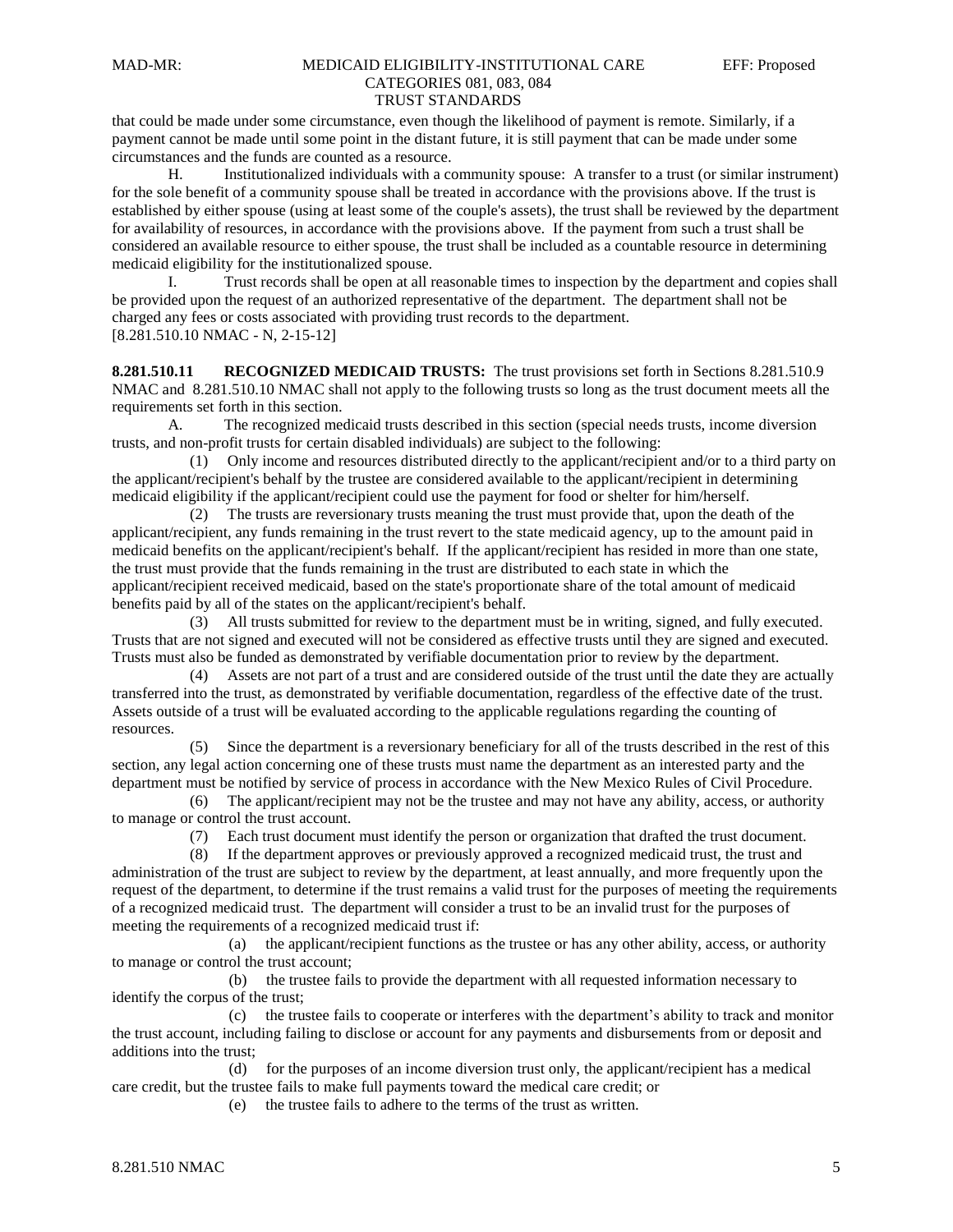## (9) If the department determines that a trust is invalid under paragraph (8) above, the department will re-determine the applicant/recipient's medicaid eligibility, applying the provisions of 8.281.500 NMAC to the corpus of any existing trust. If the corpus of the trust is not disclosed, or cannot be identified by the department due to a lack of documentation, the department will presume that the corpus of the trust is a countable resource in excess of the allowable resource limit in 8.281.500.11 NMAC, *applicable resource standards*.

(10) The trustee and any alternate trustees shall be specifically identified by name and address.

(11) The department shall not be charged any fees or costs for obtaining trust records or documents.

 (12) The trust may not under any circumstances provide a loan to the beneficiary or any other individual or entity.

(13) The trust must be in compliance with all applicable criteria as set forth in 8.281.510.11 NMAC.

 (14) All trusts under Subsections B and C below must terminate upon the death of the beneficiary and provision made to immediately disburse the remaining corpus in accordance with the terms of the trust.

B. **Special needs trusts:** A special needs trust is a trust containing the assets of a disabled applicant/recipient established and funded prior to the time the disabled applicant/recipient reaches the age of 65 and which is established for the sole benefit of the disabled applicant/recipient by a parent, grandparent, legal guardian of the disabled applicant/recipient, or a court. To qualify as a special needs trust, the trust shall contain the following provisions:

 (1) The trust shall be identified as an OBRA '93 trust established pursuant to 42 U.S.C. Section  $1396p(d)(4)(A)$ .

 (2) The trust shall not contain any provisions intended to give anyone or a Court the power to alter the form of the trust from an individual trust to a "pooled trust" under 42 U.S.C. Section 1396p(d)(4)(C).

 (3) The trust shall specifically state that the trust is for the sole benefit of the trust beneficiary. Only trusts which are intended for the sole benefit of the disabled applicant/recipient are special needs trusts. Any trust which provides benefits to other persons is not for the sole benefit of the trust beneficiary and shall not be considered a special needs trust. The trust may provide for reasonable compensation to a trustee and shall provide for the reimbursement to the department on the death of the trust beneficiary.

 (4) The trust shall specifically state that its purpose is to permit the use of trust assets to supplement, and not to supplant, impair or diminish, any benefits or assistance of any federal, state or other governmental entity for which the beneficiary may otherwise be eligible or which the beneficiary may be receiving.

 (5) If the trust provides for food or shelter, such expenditures shall be considered income under Social Security and medicaid eligibility rules.

 (6) Parents shall not be relieved of their duty to support a minor child. A minor's funds in a trust shall not be expended on routine support that should be provided by the parents, nor can a parent receive any payments from a minor's trust funds.

 (7) The trust shall specifically state the age of the trust beneficiary, whether the trust beneficiary is disabled within the definition of 42 U.S.C. Section  $1382c(a)(3)$ , and whether the trust beneficiary is competent at the time the trust is established.

 (8) If the trust beneficiary is a minor, the trustee shall execute a bond to protect the child's funds or shall get a court's written order exempting him/her from the bond requirement.

 (9) If there is some question about the trust beneficiary's disability, independent proof may be required.

 (10) If the trust beneficiary is a minor, the trust shall state whether the trust beneficiary is expected to be competent at his or her majority.

 (11) The trust shall specifically identify, in an attached schedule, the source of the initial trust property and all assets of the trust. If the trust is being established with funds from the proceeds of a settlement or judgment subsequent to the bringing of a legal cause of action, medicaid's claim for its expenditures that are related to the cause of action shall be repaid immediately upon the receipt of such proceeds and prior to the establishment of the trust.

 (12) Subsequent additions made to the trust corpus shall be reported to the ISD caseworker upon application and recertification. Subsequent additions to the trust (other than interest on the corpus) shall cease when the trust beneficiary reaches age 65, or shall be counted as a resource or shall be subject to transfer of asset provisions (unless an exception to transfer of asset provisions applies).

 (13) If subsequent additions are to be made to the trust corpus with funds not belonging to the trust beneficiary, it shall be understood that those funds are a gift to the trust beneficiary and cannot be reclaimed by the donor.

(14) If the trust makes provisions which are intended to limit invasion by creditors or to insulate the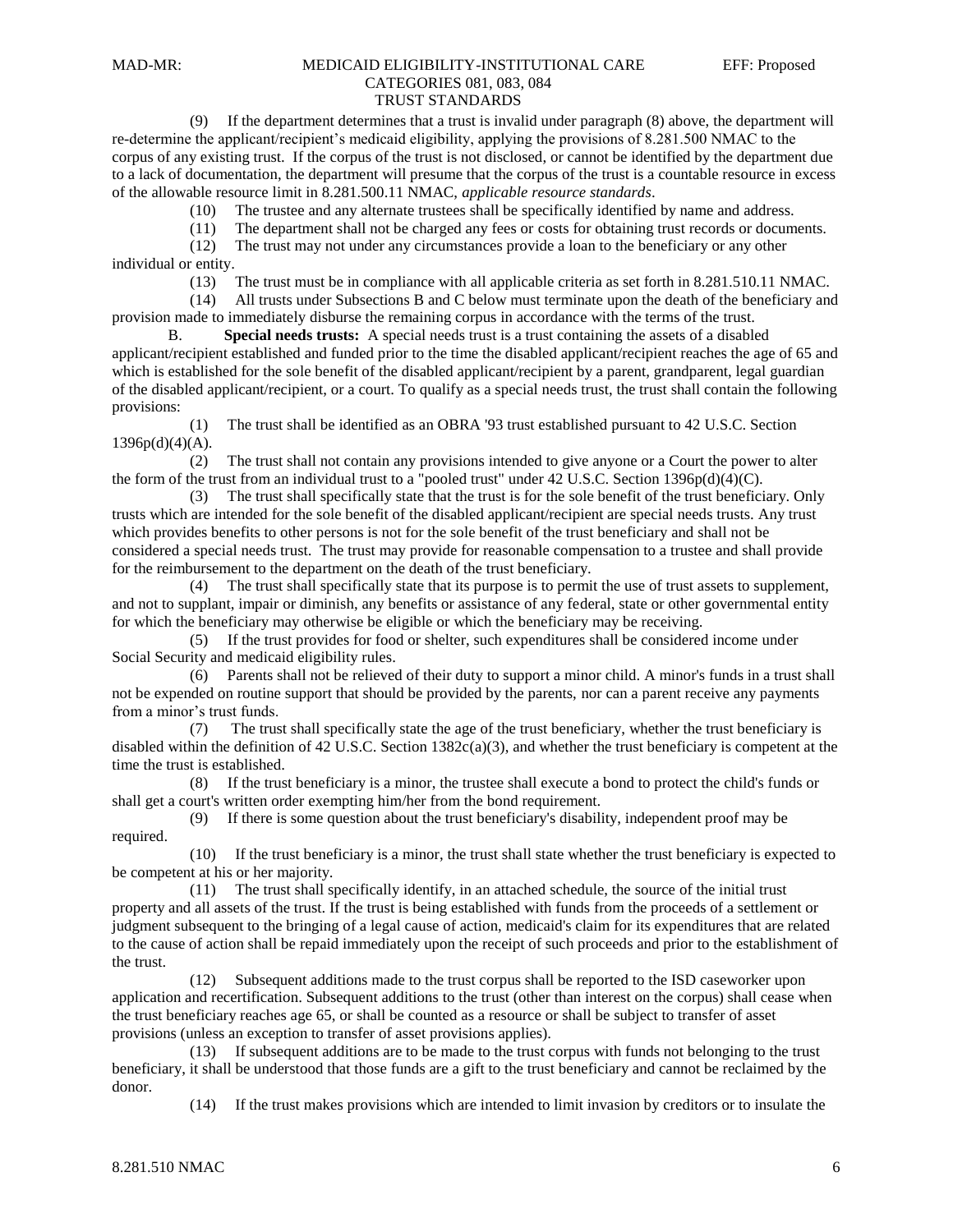#### trust from liens or encumbrances, the trust shall state that such provisions are not intended to limit the state's right to reimbursement or to recoup incorrectly paid benefits.

 (15) The special needs trust shall identify the grantor by name, indicate his/her relationship to the primary beneficiary, and state that it is established by a parent, grandparent, or legal guardian of the trust beneficiary, or by a court. A court can be named as the grantor, if the trust is established pursuant to a settlement of a case before it, or if the court is otherwise involved in the creation of the trust.

 (16) The trust may pay administration fees and legal bills incurred by the beneficiary related to the trust administration.

 (17) The trust shall specifically state that it is irrevocable. Neither the grantor, nor the beneficiary, or any remainder beneficiaries shall have any right or power, whether alone or in conjunction with others, in whatever capacity, to revoke or terminate the trust or to designate the persons who shall possess or enjoy the trust estate during his/her lifetime. However, the trustee may seek an amendment for the limited purpose of ensuring that the trust complies with any changes to the laws governing the trust, per the agreement of all interested parties, to include the department. All such amendments shall be reviewed, consented to, and approved in writing by the department or its successor agency prior to finalizing the amendments. Any amendments not agreed to in writing by the department are void. Trust records shall be open at all reasonable times to inspection by the department and copies shall be provided, at no cost to the department, upon the request of an authorized representative of the department.

 (18) The trustee shall be specifically identified by name and address. The trust shall state that the original trust beneficiary cannot be the trustee. The trust shall make provisions for naming a successor trustee in the event that any trustee is unable or unwilling to serve. The department as well as the trust beneficiary or guardian (if applicable), shall be given prior notice if there is a change in the trustee.

 (19) The trust shall specifically state that the trustee shall fully comply with all state laws and regulations, including prudent administration per, NMSA 1978, Section 46A-8-804 (2003). The trust shall provide that the trustee cannot take any actions not authorized by, or without regard to, state laws and regulations.

 (20) The trust shall specifically state that the trustee shall be compensated only as provided by law. The costs of administration must comply with NMSA 1978, Section 46A-8-805(2003). If the trust identifies a guardian, the trust shall specifically identify him or her by name. A guardian shall be compensated only as provided by law. The parent of a minor child shall not be compensated from the trust as the child's guardian.

 (21) The trust shall specifically name the department as a remainder beneficiary with priority over any other beneficiaries except the primary beneficiary for whom the trust was created. The trust shall specifically state that, upon the death of the primary beneficiary, the department will be immediately notified by the trustee in writing, and shall be paid all amounts remaining in the trust up to the total value of all medical assistance paid on behalf of the primary beneficiary. The trustee shall comply fully with this obligation to first repay the department, without requiring the department to take any action except to establish the amount to be repaid. Repayment shall be made by the trustee to the department or to any successor agency within 30 days after receiving written notification by the department of the amounts expended on behalf of the primary beneficiary.

 (a) Allowable administrative expenses: The following types of administrative expenses may be paid from the trust prior to reimbursement to the department for medical assistance paid: taxes due from the trust to the state or federal government because of the death of the beneficiary, and reasonable fees for administration of the trust estate such as an accounting of the trust to a court, completion and filing of documents, or other required actions associated with termination and wrapping up of the trust. Payment of such expenses must be fully documented and copies of the documentation provided to the department within seven calendar days of making such payments.

 (b) Prohibited expenses and payments: Examples of some types of expenses that are not permitted prior to reimbursement to the department for medical assistance, include but are not limited to: taxes due from the estate of the beneficiary other than those arising from inclusion of the trust in the estate, inheritance taxes due for residual beneficiaries, payment of debts owed to third parties other than the department, funeral expenses, and payments to residual beneficiaries.

 (22) If there is a provision for repayment of other assistance programs, the trust shall specifically state that the medicaid program shall be repaid prior to making repayment to any other assistance programs.

 (23) The trust shall specifically state that if the beneficiary has received medicaid benefits in more than one state, each state that provided medicaid benefits shall be repaid. If there is an insufficient amount left to cover all benefits paid, then each state shall be paid its proportionate share of the amount left in the trust, based upon the amount of support provided by each state to the beneficiary.

 (24) No provisions in the trust shall permit the trustee or the estate's representative to first repay other persons or creditors at the death of the beneficiary. Only what remains in the trust after the repayments specified in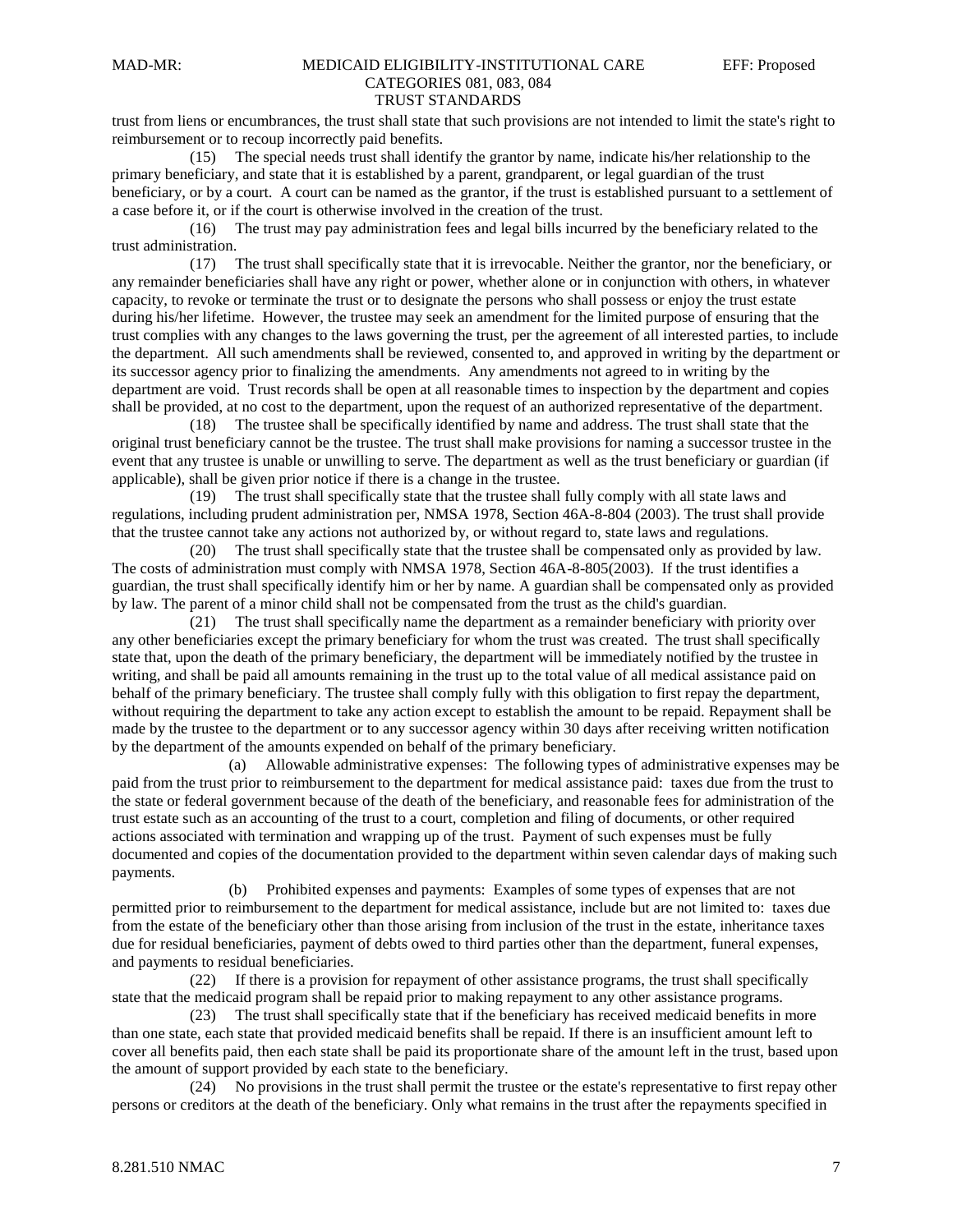# MAD-MR: MEDICAID ELIGIBILITY-INSTITUTIONAL CARE EFF: Proposed CATEGORIES 081, 083, 084

## TRUST STANDARDS

Paragraphs (21) through (23) above have been made shall be considered available for other expenses or beneficiaries of the estate.

 (25) The trust shall specify that an accounting of all additions and expenditures made by or into the trust shall be submitted to the department on an annual basis, or more frequently upon the request of the department. The department shall not be charged any fees or costs for obtaining these records.

 (26) The department shall be given advance notice of any expenditure in excess of \$5,000, and of any amount which would substantially deplete the principal of the trust. Written notice shall be given to the department, or any successor agency, at least 45 days prior to the expenditures.

(27) The trust shall not create other trusts within it.

 (28) If the trust is funded, in whole or in part, with an annuity or other periodic payment arrangement, the department must be named in the controlling documents as the primary remainder beneficiary up to the total amount of medical assistance paid on behalf of the individual.

 (29) Distributions from the trust made to or for the benefit of a third party that are not for the sole benefit of the disabled individual are treated as a transfer of assets for less than fair market value and may create a period of ineligibility for certain medicaid services. This includes such things as payments of expenses or travel costs of persons other than a medically-necessary attendant.

C. **Income diversion trusts:** An applicant/recipient whose income exceeds the income standard may be eligible to receive medicaid through the creation and funding of an income diversion trust. The only permissible distributions from the trust are: personal needs allowance, medical insurance (i.e. medicare), trustee fees, administration fees, the medical care credit and if applicable, the community spouse monthly income allowance and family allowance. An income diversion trust must meet all of the following requirements.

 (1) The applicant/recipient is in need of institutional level care and has countable income above the standard for institutional care in 8.200.520.16 NMAC, *maximum countable income for intermediate care medicaid in home and community-based waiver categories*, but less than the current average monthly cost of nursing facilities in Section 8.200.510.13 NMAC, *average monthly cost of nursing facilities for private patients used in transfer of asset provisions*, a in effect at the time of each eligibility or re-certification.

 (2) The trust is composed only of pension, social security, and other income to the applicant/recipient, including accumulated income in the trust. No resources may be used to establish the trust and no resources may be added to the trust. Any resources in an income diversion trust are countable per 8.281.500 NMAC. All sources of income funding the trust shall be specifically identified in the trust.

 (3) The applicant/recipient's income is paid into the trust and then the permissible distributions are made from the trust. An applicant is not eligible until a completed application for services is submitted and the trust is established in writing, executed, his/her income is paid into the trust, and the applicant meets all other eligibility requirements.

 (4) The trust must be irrevocable and cannot be amended or dissolved without the written agreement of the department. Trust records shall be open at all reasonable times to inspection by the department and copies shall be provided, at no cost to the department, upon the request of an authorized representative of the department.

 (5) The trust must specifically name the department as the primary residual beneficiary. The trust shall state that the department receives all amounts remaining in the trust upon the death of the applicant/recipient up to an amount equal to the total medicaid benefits paid on behalf of the applicant/recipient. The trust shall specifically state that, upon the death of the primary beneficiary, the department will be immediately notified. The trustee shall comply fully with this obligation to first repay the department, without requiring the department to take any action except to establish the amount to be repaid. Repayment shall be made to the department, or to any successor agency.

 (6) Funds in the trust may only be paid out of the trust for the personal needs allowance, medical insurance (i.e., medicare), trustee fees, administration fees, medical care credit, and if applicable, the community spouse monthly income allowance and family allowance. The medical care credit includes medical care provided to the applicant/recipient by a nursing home or other institution. When such payments are made, the applicant/recipient is considered to have received fair market value for the income placed in the trust, up to the amount actually paid for medical care provided to the applicant/recipient and to the extent that the payments purchase care at fair market value. Use of the accumulated funds in the trust for any other reason than making a permissible distribution or failure to pay the medical care credit on a monthly basis will be considered as countable income or as a transfer of assets and may subject the applicant/recipient to a penalty.

 (7) The trustee of an income diversion trust must be an independent trustee. The trustee may claim a fee of up to three percent of the funds added to the trust that month as compensation. The trustee may pay reasonable costs associated with the administration of the trust, not to exceed one and one half percent of the funds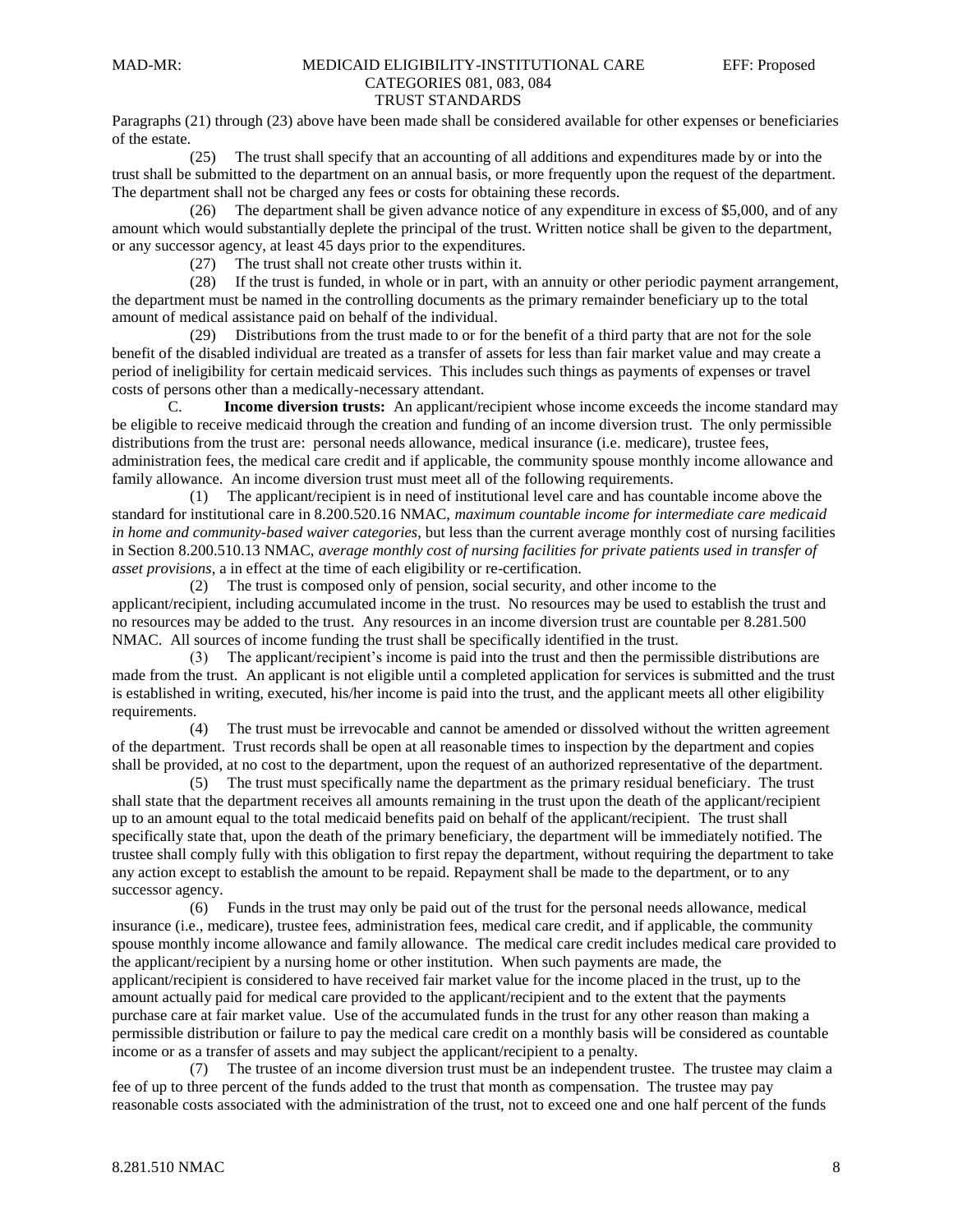# available for distribution each month.

 (8) No provisions in the trust shall permit the trustee or the estate's representative to first repay other persons or creditors at the death of the beneficiary. Only what remains in the trust after the repayment to the department as specified in paragraph 5 above has been made shall be considered available for other expenses or beneficiaries of the estate.

D. **Non-profit trusts for certain disabled individuals:** Trusts containing the assets of applicants/recipients who meet the social security administration's definition of disability.

 (1) The trust must meet all the following criteria to be considered a non-profit trust for certain disabled individuals:

(a) the trust is established and managed by a non-profit association;

 (b) a separate account is maintained for each beneficiary of the trust but, for purposes of investment and management of funds, the trust pools these accounts;

 (c) accounts in the trust are established solely for the benefit of applicants/recipients who meet the social security administration's definition of disability and are established by the parent, grandparent, or legal guardian of such applicants/recipients, by such applicants/recipients themselves, or by a court;

 (d) to the extent that any amounts remaining in the applicant/recipient's trust account upon his/her death are not retained by the trust, the trust pays to the department an amount equal to the total amount of medicaid benefits paid on behalf of the applicant/recipient;

 (i) allowable administrative expenses: The following types of administrative expenses may be paid from the trust prior to reimbursement to the department for medical assistance paid: taxes due from the trust to the state or federal government because of the death of the beneficiary, and reasonable fees for administration of the trust estate such as an accounting of the trust to a court, completion and filing of documents, or other required actions associated with termination and wrapping up of the trust. Payment of such expenses must be fully documented and copies of the documentation provided to the department within seven calendar days of making such payments.

 (ii) prohibited expenses and payments: Examples of some types of expenses that are not permitted prior to reimbursement to the department for medical assistance, include but are not limited to: taxes due from the estate of the beneficiary other than those arising from inclusion of the trust in the estate, inheritance taxes due for residual beneficiaries, payment of debts owed to third parties, funeral expenses, and payments to residual beneficiaries.

(iii) must be created prior to the age of 65 or the trust is subject to transfer of asset

penalties; and

 (iv) any income or resources added to the trust after the applicant/recipient reaches 65 years of age may subject him or her to a transfer of assets penalty.

 (2) A trustee of a non-profit trust, in order to fulfill his or her fiduciary obligations with respect to the state's remainder interest in the trust, must:

 (a) notify the department, in writing, of the creation or funding of the trust for the benefit of an applicant/recipient; and

(b) notify the department, in writing, of the death of the beneficiary of the trust; and

 (c) notify the department, in writing, in advance of any transactions involving transfers from the trust principal for less than fair market value.

 (3) Trust records shall be open at all reasonable times to inspection by the department and copies shall be provided, at no cost to the department, upon the request of an authorized representative of the department. [8.281.510.11 NMAC - N, 2-15-12]

# **8.281.510.12 OTHER TRUSTS:**

A. **Limited partnerships**: A limited partnership is a "similar legal device" to a trust. Trust provisions of the Omnibus Budget Reconciliation Act of 1993 (OBRA 93) direct that the term "trust" includes any legal device similar to a trust. Therefore, OBRA 93 trust provisions of this section apply to limited partnerships. The general partners act as trustee, and the limited partners are the equivalent of beneficiaries of an irrevocable trust. To the extent that the general partners can make each limited partner's ownership interest available to him, that interest is a countable resource and not a transfer of assets. However, a transfer of assets has occurred to the extent that:

(1) The value of the share of ownership purchased by the limited partner is less than the amount he

invested.

- (2) The general partners cannot make the limited partner's share available to him.
- (3) If transfer-of-assets provisions apply, the look-back period is 60 months.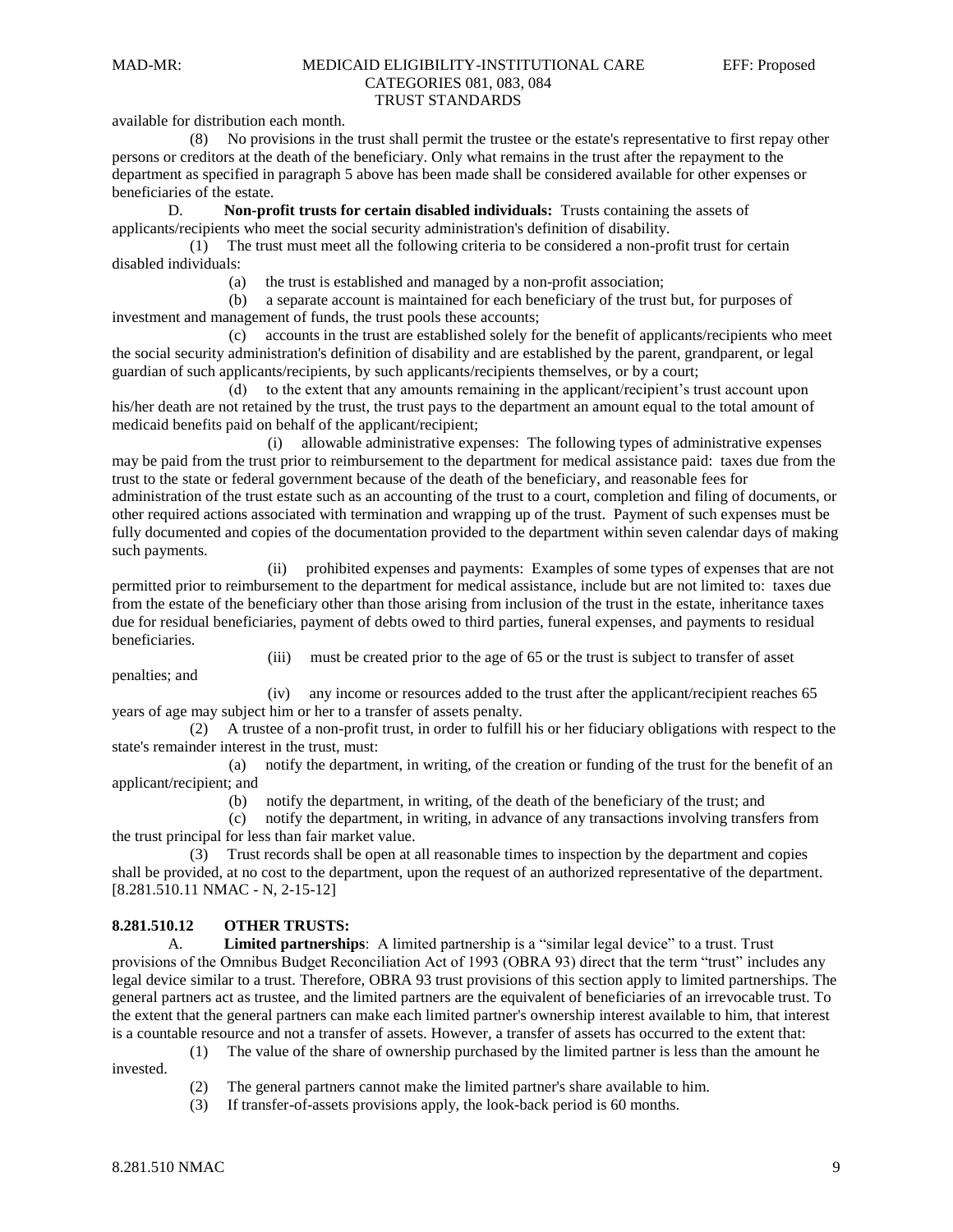# MAD-MR: MEDICAID ELIGIBILITY-INSTITUTIONAL CARE EFF: Proposed CATEGORIES 081, 083, 084

# TRUST STANDARDS

B. **Trusts created by will**. Trusts that are created by will, but are not in effect (i.e., the testator is not deceased) are not considered as countable resources. Once a trust created by will is in effect and funded (i.e., the testator is deceased), the trust will be reviewed according to Subsection C, below.

## C. **Third party trusts:**

 (1) Third party trusts are trusts which are established with assets contributed by individuals other than the applicant/recipient or the applicant/recipient's spouse for the benefit of an applicant/recipient.

 (2) The terms of the trust will determine whether the trust fund is countable as a resource or income for medicaid eligibility.

 (a) Trusts which limit distributions to non-support or supplemental needs will not be considered as a countable resource in their entirety.

 (b) If the applicant/recipient has the right to demand a distribution, the amount that may demanded is countable, whether or not it is actually distributed.

 (c) If the trustee may exercise discretion in distributing income or resources to the applicant/recipient or on behalf of the applicant/recipient, only the actual distributions of income or resources are countable in determining eligibility.

 (d) If the applicant/recipient as the beneficiary of the trust may revoke or direct distributions from the trust, the trust is considered a countable resource.

 (3) Trust records shall be open at all reasonable times to inspection by the department and copies shall be provided, at no cost to the department, upon the request of an authorized representative of the department. [8.281.510.12 NMAC - N, 2-15-12]

**8.281.510.13 UNDUE HARDSHIP:** An applicant/recipients who has excess resources and is unable to access resources from an existing trust will not be found ineligible for medicaid where the department determines, on a case by case basis, that denial of eligibility on the basis of excess resources would work an undue hardship.

A. The applicant/recipient must demonstrate that the application of the trust regulation would deprive the applicant/recipient or his/her spouse of

(1) medical care such that the applicant/recipient's health or life would be endangered; or

(2) food, clothing, shelter or other necessities of life.

B. The applicant/recipient must submit any documentation to support the claim that application of the trust regulation would constitute an undue hardship within 30 days of the date of the notice regarding eligibility for medicaid.

C. Undue hardship does not exist when the application of the trust regulation causes an applicant/recipient or his/her family members inconvenience or restricts their lifestyle.

D. The county director of the ISD office will make a decision regarding an application for waiver of the trust regulation within 30 days of receipt of the application. The decision to grant a waiver shall be reviewed at every re-certification to determine if the circumstances justifying a waiver are still applicable.

E. Notice of the decision shall be mailed to the applicant/recipient or his/her representative.

F. The applicant/recipient or his/her representative must notify the ISD worker of any change in circumstances which affects the application of the undue hardship waiver exception within ten days of the change in circumstances. The department will review the change of circumstances and determine the next appropriate action, which may include withdrawal of the waiver.

[8.281.510.13 NMAC - N, 2-15-12]

**8.281.510.14 USE OF TRUST VS. TRANSFER RULES FOR ASSETS PLACED IN TRUST:** When a nonexcluded asset is placed in a trust, a transfer of assets for less than fair market value generally takes place. An applicant/recipient (or someone acting on behalf of the applicant/recipient) placing an asset in a trust generally gives up ownership of the asset to the trust. If the applicant/recipient does not receive fair compensation in return, a penalty is imposed under the transfer of assets provisions. However, the trust provisions contain specific requirements for treatment of assets placed in trusts. These requirements indicate when assets are considered countable as income or resources, and as a transfer of assets depending on the specific circumstances of the particular trust. Application of the trust regulations, along with the imposition of a penalty for the transfer of the assets into the trust, could result in the applicant/recipient being penalized twice for actions involving the same asset. If an asset is subject to the trust regulations and a transfer of asset penalty, the requirements of the trust regulations take precedence over a transfer of assets penalty for the same asset.

[8.281.510 NMAC - N, 2-15-12]